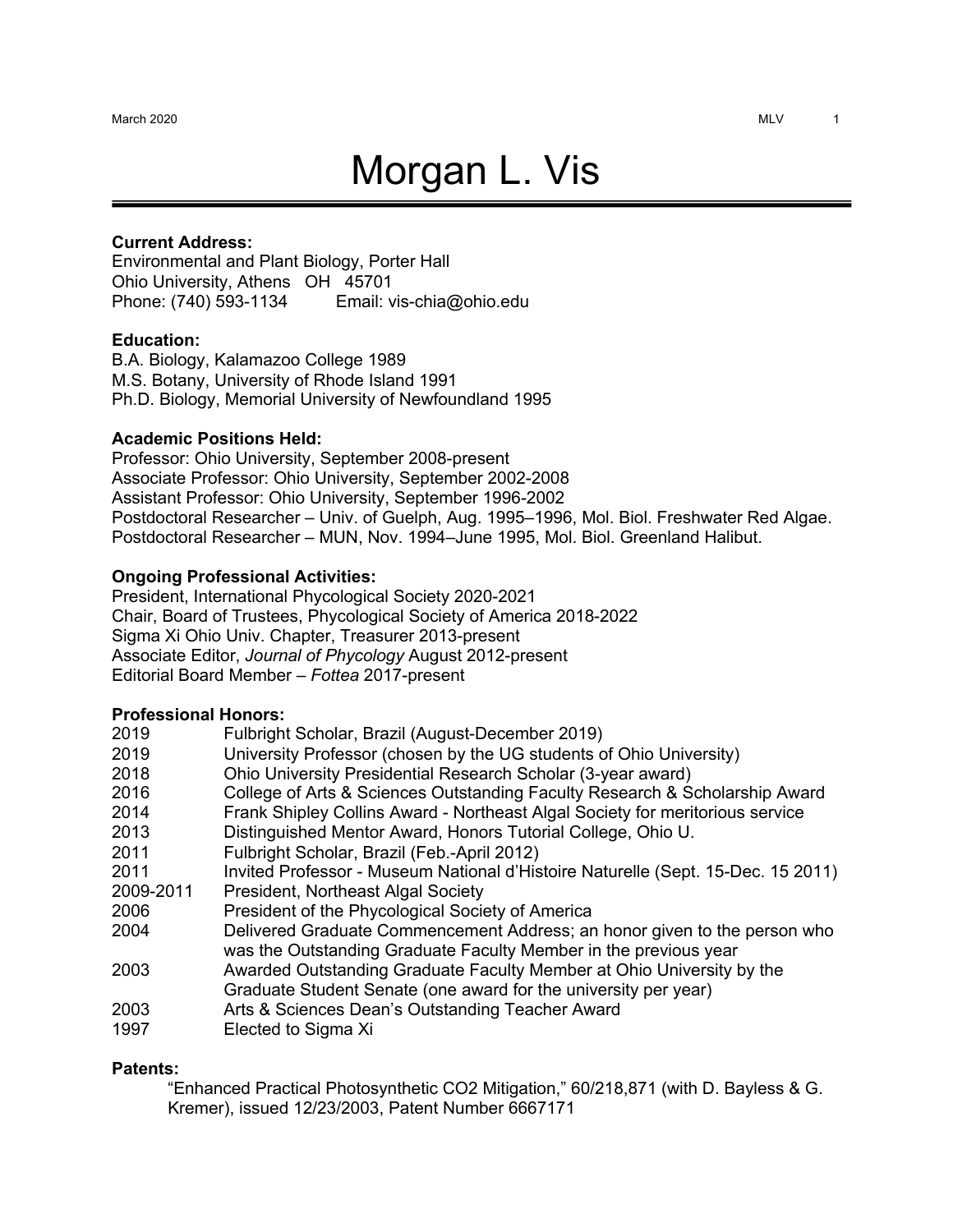"Apparatus and method for growing biological organisms for fuel and other purposes," (with D. Bayless, B. Stuart and G. Kremer) issued June 25, 2013. Patent Number US 8,470, 584 B2.

"Flow-controlling header," 12/599,722 (with D. Bayless, B. Stuart & G. Kremer), issued 04/22/2014, Patent Number 8703478 B2.

## **Grants:**

External Funding:

- 1. 2017-2020. National Science Foundation (NSF), "OPUS: Synthesizing systematic research of freshwater red algae," PI M.Vis, \$136,617.
- 2. 2009-2014. National Science Foundation (NSF), "Collaborative Research, RedToL Phylogenetic and Genomic Approaches to Reconstructing the Red Algal (Rhodophyta) Tree of Life," \$3,000,000 total \$392,971 to OU (PI-Vis) (collaborative grant with HS. Yoon, J. Lopez-Bautista, D. Bhattacharya). REU supplements in 2010, 2011, 2013, 2014, \$6,900, \$6900, \$6,255 & \$6253, respectively.
- 3. 2010-2013. Institute of Nature Conservation, Polish Academy of Science, "Species Diversity and Geographic Distribution of Freshwater Rhodophyta of Selected Water Ecosystems in Poland and Genetic Diversity within European Populations - Freshwater Red Algae of Poland." PI – Kwandrans, Subcontract to ML Vis \$5,000.
- 4. 2010. OHIO DEPARTMENT OF DEVELOPMENT. Ohio Third Frontier Wright Projects Program (OTFWPP): Center for Algal Engineering Research and Commercialization. PI – Bayless, CoPIs, Riefler, Vis, Stuart. \$500,000.
- 5. 2009-2013. National Science Foundation (NSF), "The Appalachian Ohio Herbarium Database Network: Infrastructural Enhancements, Resource Building, and Database Completion," \$494,019 total PI – H. Ballard, Co-PI M.L. Vis, P.D. Cantino & B.C. McCarthy.
- 6. 2008. Ohio Biological Survey, "The Role of Algal Diversity in Ecosystem Functions of Acid Mine Drainage Impaired and Remediated Streams", PIs M. Vis & N. Smucker, \$500.
- 7. 2007-2010. National Science Foundation (NSF), "REVSYS: Systematics of the batrachospermalean *Contorta* clade (Rhodophyta)," PI M.L. Vis & CoPI O. Necchi Jr., \$150,696. REU supplements in 2008, 2009, \$7,000, \$7,110, respectively.
- 8. 2006. National Science Foundation (NSF), "Acquisition of equipment for a core genomics facility at Ohio University," PI S. Wyatt & CoPI M. Vis, \$448,509.
- 9. 2005. Ohio Biological Survey, "Autecology of *Batrachospermum helminthosum* (Rhodophyta) in a small woodland stream of southeastern Ohio, PIs M. Vis & J. Zalack, \$500.
- 10. 2004. Environmental Protection Agency (EPA), "Development of Watershed Classification systems for diagnosis of biological impairment in watershed and their receiving water bodies." PI – Ed Rankin, Co-PIs J. Dyer, K. Johnson, D. Lopez, G. Springer, M. Stoertz, B. Stuart, M. Vis, C. Yoder \$869,440.

 $M$ LV  $\sim$  2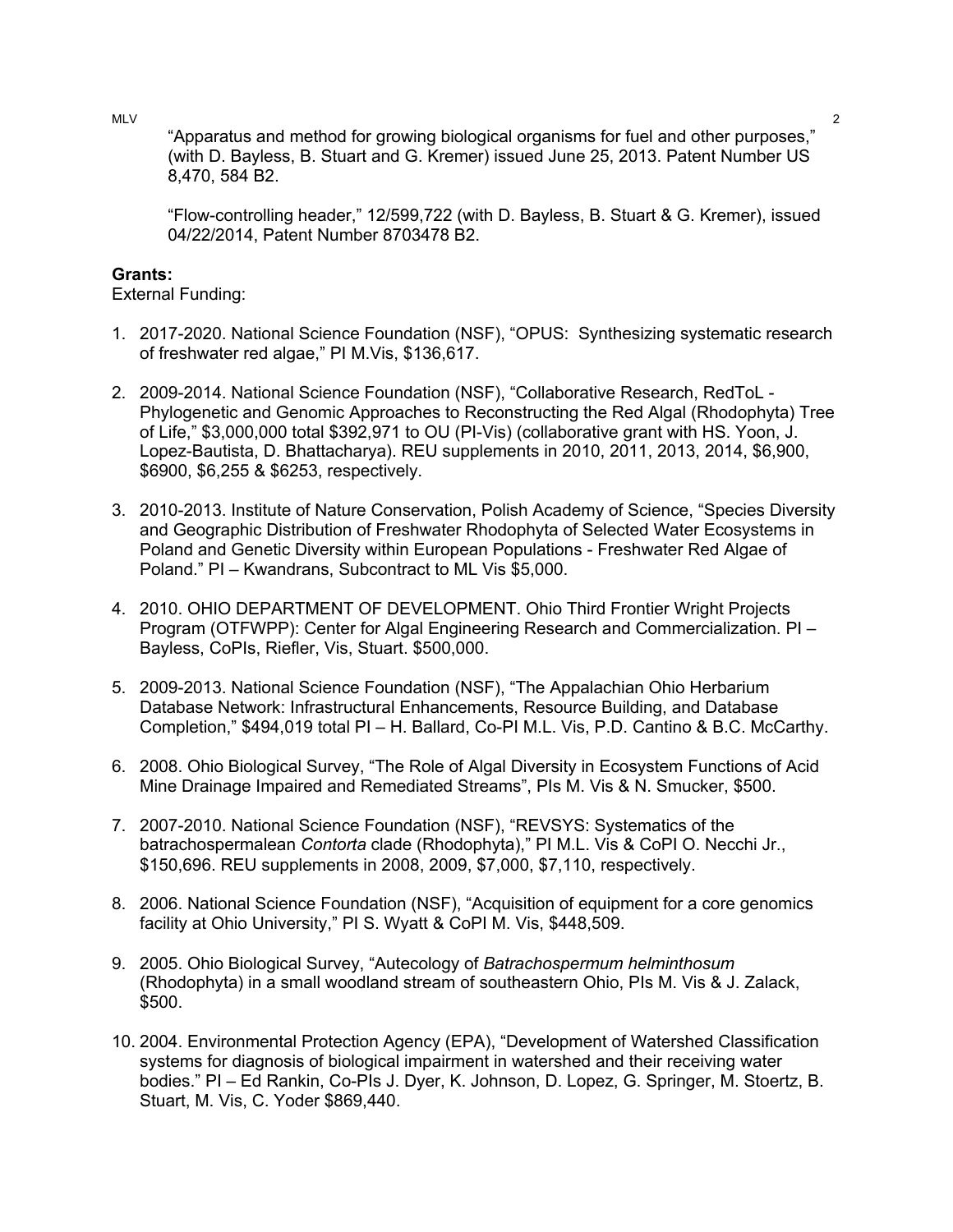- 11. 2003-2007. National Science Foundation (NSF), "A robust phylogeny of the Batrachospermales (Rhodophyta)," M.L. Vis \$151,164. REU supplements in 2004, 2005, \$7,004, \$6,000, respectively.
- 12. 2001-2004. U.S. Department of Energy (DOE), "Adaptive, Full-Spectrum Solar Energy Systems," PI D. Bayless, CoPIs M. Vis & G. Kremer, \$133,000 (sub-contract).
- 13. 2000. U.S. Department of Energy (DOE), "Enhanced Practical Photosynthetic CO<sub>2</sub> Mitigation", PI D. Bayless, CoPIs M. Vis & G. Kremer, \$1.07 Million. Supplement of \$50,000 received in 2004.
- 14. 2000. Cacapon Institute, "Periphyton Identification & Quantification," Contract to M.L. Vis, \$2,600.
- 15. 1999. Ohio Biological Survey Institutional Grant, "Aquatic Algal Flora of Deep Woods Farm, Hocking County, OH", M. Vis \$500.
- 16. 1999. U.S. Department of Energy (DOE), "Carbon Dioxide Mitigation through Controlled Photosynthesis," \$50,000, PI D. Bayless & CoPI M. Vis.
- 17. 1998. Ohio Biological Survey Institutional Grant, "The Bryoflora of Dysart Woods, an Ohio Old Growth Forest," M. Vis \$500.
- 18. 1998. Ohio Biological Survey. "All Taxa Survey of Deep Woods, Hocking County, OH," PI M. Vis, CoPIs S. Moody & B. McCarthy \$2,500.
- 19. 1997. Ohio Biological Survey Institutional Grant, "Aquatic Flora of the Hocking River Drainage Basin," M. Vis\$500.
- 20. 1997. Ohio Board of Regents Eisenhower Professional Development Program, "The Environment for the Next Millennium." K. Albertson (P.I.), J.P. Braselton (Science Coordinator), M.L. Vis & I.K. Smith (Workshop coordinators) \$45,070.

Internal Funding:

- 1. 2020-2021. Program to Aid Career Exploration (PACE), "Research Assistant in Algal Biology," funding for an undergraduate researcher to work for 10 hours per week during the academic year.
- 2. 2018. Ohio University 1804, "Ohio University Aquatic Mesocosm Facility," V. Popescu PI, co PIs K. Johnson, N. Kruse, M. Vis \$49,670.
- 3. 2017. Ohio University 1804, "Acquisition of Covaris Instrumentation to Enhance Research Infrastructure," S. Wyatt PI, co PIs J. Kopchick, D. Berryman, M. Burdick, E. Murphy, M. Vis, Z. Hua, \$63,545.
- 4. 2017-2018. Program to Aid Career Exploration (PACE), "Research Assistant in Stream Ecology," funding for an undergraduate researcher to work for 10 hours per week during the academic year.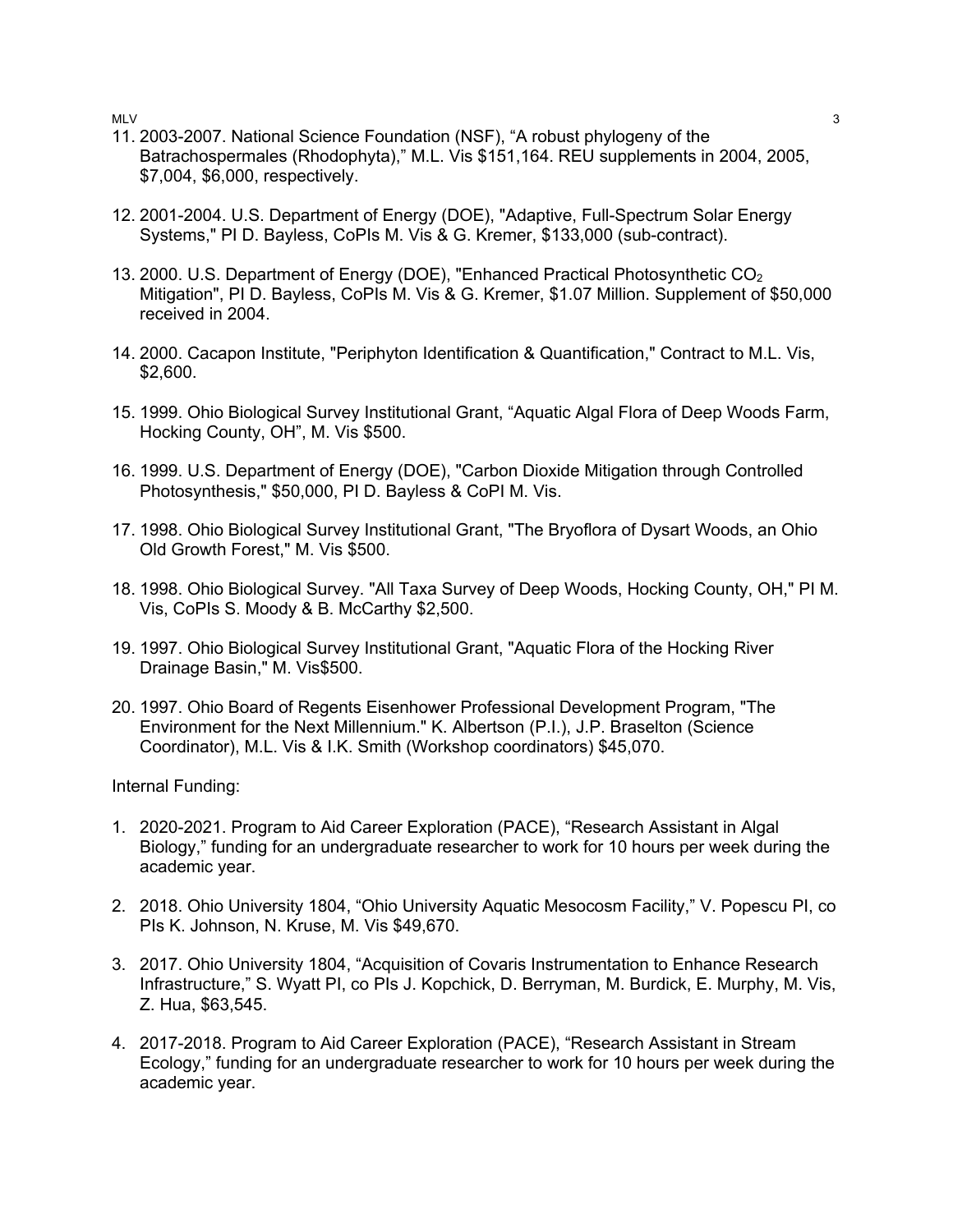$M<sub>L</sub>$  and  $M<sub>L</sub>$  and  $M<sub>L</sub>$  and  $M<sub>L</sub>$  and  $M<sub>L</sub>$  and  $M<sub>L</sub>$  and  $M<sub>L</sub>$  and  $M<sub>L</sub>$  and  $M<sub>L</sub>$  and  $M<sub>L</sub>$  and  $M<sub>L</sub>$  and  $M<sub>L</sub>$  and  $M<sub>L</sub>$  and  $M<sub>L</sub>$  and  $M<sub>L</sub>$  and  $M<sub>L</sub>$  a

- 5. 2016-2018. Ohio University Research Committee Grant, "Comparative microbiomes of freshwater red algae," \$8,000.
- 6. 2016. Arts and Sciences Faculty Development Grant. "Attendance of Computational & Comparative Genomics Workshop at Cold Spring Harbor." \$1,500.
- 7. 2016. Innovation Planning Grant, "Partnership for Digitally Connected Environmental Monitoring," N. Kruse PI, co-PIs H. Kruse, Campbell, Hodson, Alexander, Ostermann, Cheji, Crist, Vis, Lynch, Johnson, DeForest, Bowman, Dabelko, Conley, Zimmer, \$20,000.
- 8. 2013. Ohio University Research Committee Grant, "A new lipid profile method to quickly and inexpensively assess acid mine drainage impacts," DeForest-PI, Vis-coPI, \$6,980.
- 9. 2012. Baker Fund, "Systematic revision of the freshwater red algal genera, *Lemanea* & *Paralemanea*," \$10,264.
- 10. 2008-2016. Program to Aid Career Exploration (PACE), "Research Assistant in Phycology," "Research Assistant in Stream Ecology," funding for two undergraduate researchers to work for 10 hours per week during the academic year.
- 11. 2009. International Travel Fund, "Research trip to China," \$500.
- 12. 2007. International Travel Fund, "Research trip to Guam, Palau & Chuuk," \$210.
- 13. 2007. Baker Fund, "Phylogeography of *Batrachospermum gelatinosum* (Rhodophyta) in North America," \$7,500.
- 14. 1997-2007. Program to Aid Career Exploration (PACE), "Research Assistant in Phycology," funding for an undergraduate researcher to work for 10 hours per week during the academic year.
- 15. 2006. International Travel Fund, "Research trip to Malaysia," \$500.
- 16. 2006. 1804 Fund Award, "Biodiesel production from algal biomass feedstocks," PIs B. Stuart, G. Riefler, M. Vis, G. Kremer & D. Bayless, \$26,281.
- 17. 2006. Office of the Vice President for Research, "Construction of a Biodiesel Production and Analysis Laboratory" PIs D. Bayless, B. Stuart, G. Kremer & M. Vis, \$50,000.
- 18. 2001. 1804 Fund, "Greenhouse Gas and Nitrogen Emissions Bioremediation using Applications of Translating Slug Flow," PI B. Stuart, CoPIs D. Bayless, G. Kremer, M. Prudich, M. Vis \$32,000.
- 19. 2001. Summer Incentives Pool, "Neotropical Rainforest Ecology," M. Vis & H. Ballard \$2,400. "Island Biology," M. Vis & H. Ballard \$8,214.
- 20. 2000. 1804 Fund, "Integrating Undergraduate Natural Science Education Research Training and International Experience in a New Global Studies in Plant Biology Program, " H.E. Ballard (P.I.) & M.L. Vis (Co. P.I.) \$44,955.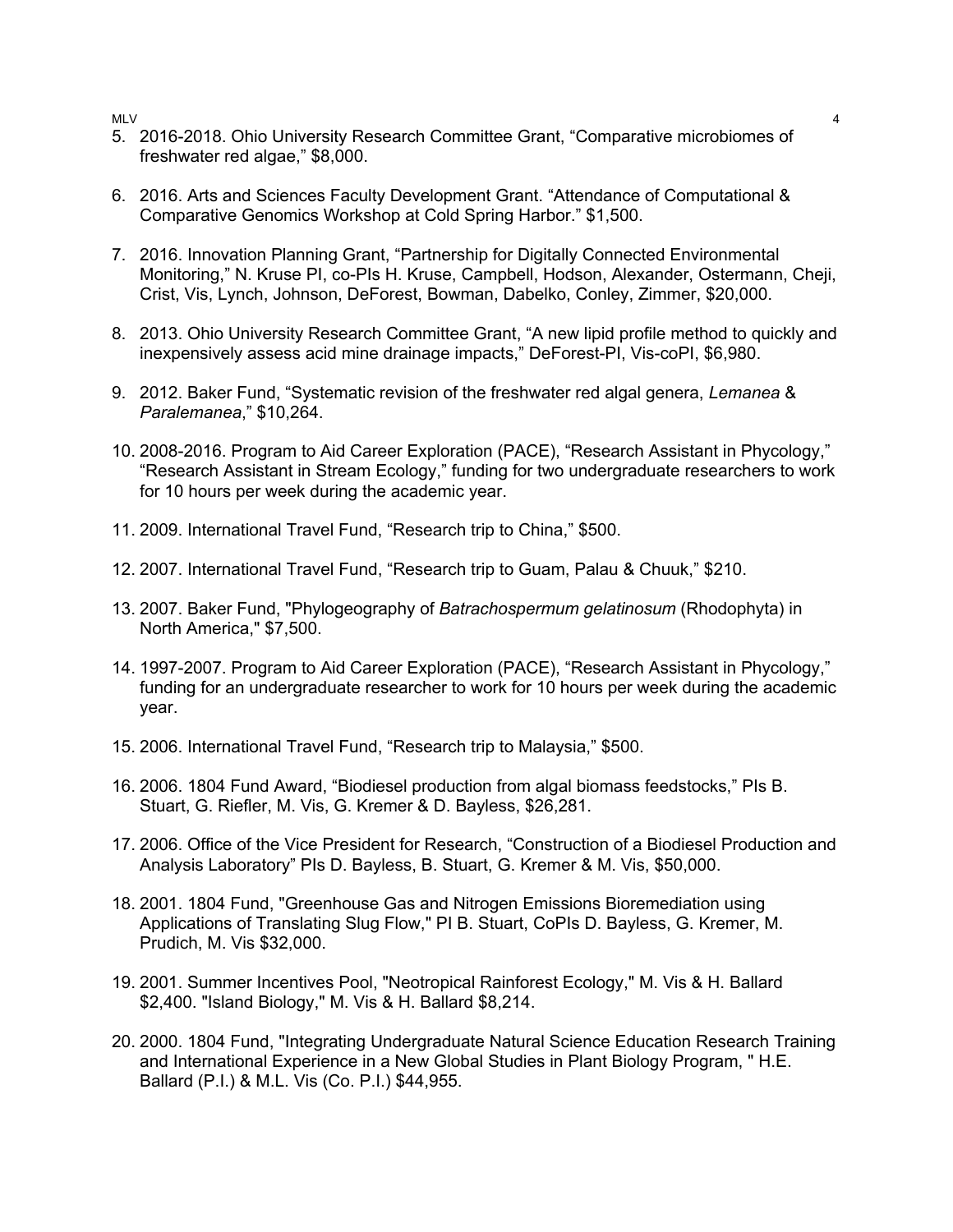- 21. 2000. Baker Fund, "A better understanding of *Batrachospermum helminthosum* (Rhodophyta) population biology through detailed analysis of ITS sequence data," \$10,000.
- 22. 1999. Arts and Sciences Faculty Development Committee, "One-Week Bryophyte Workshop," \$865.
- 23. 1999. 1804 Fund, "Reducing Greenhouse Gas Emissions through Controlled Photosynthesis," PI G. Kremer, CoPIs D. Bayless & M. Vis \$27,000.
- 24. 1998. Ohio University Research Committee, "A Phylogeography of a freshwater red alga, *Batrachospermum helminthosum*." \$7,000.
- 25. 1998. Arts and Sciences Faculty Development Committee, "Attendance of a National Grant Writing Seminar in order to Create Outstanding Proposals," \$393.
- 26. 1998. 1804 Fund, "An Automated DNA Sequencing Facility for Increased Research Productivity," PI M. Vis, CoPI H. Ballard \$86,050.
- 27. 1997. Arts and Sciences Faculty Development Grant. "Field Course on Moss, Liverwort, & Sphagnum Moss Identification." \$1,005.

## **Book/ Book Chapters:**

- 1. **Vis, M.L.** 2016. Biogeography of River Algae, in *River Algae*, ed. Necchi, O. Jr. Springer Nature, DOI 10.1007/978-3-319-31984-1, pgs. 219-244.
- 2. Sheath, R.G. & **Vis, M.L.** 2015. Red Algae, Book Chapter for 2nd edition of *Freshwater Algae of North America*, edited by Wehr, J.D., Sheath, R.G. & Kociolek, J.P. Elsevier, DOI: 10.1016/B978-0-12-385876-4.00005-0, pgs. 237-264.
- 3. Necchi, O. Jr. & **Vis, M.L.** 2012. Monograph of the genus *Kumanoa* (Rhodophyta, Batrachospermales). *Bibliotheca Phycologica* 116. J. Cramer. Pp. 78. ISBN 978-3-443- 60043-3.

#### **Publications in Refereed Journals:**

Graduate student or postdoctoral advisees in *italics*, undergraduate advisees underlined.

- 1. **Vis, M.L.**, Lee, J., Eloranta, P., Chapuis, I.S., Lam, D.W. & Necchi, O. Jr. 2020. *Paludicola* gen. nov. and revision of the species formerly in *Batrachospermum* section *Turfosa* (Batrachospermales, Rhodophyta). *Journal of Phycology* (in press).
- 2. Szinte, A.L., Taylor, J.C., Abosede, A.T. & **Vis, M.L.** 2020. Current status of the freshwater red algal diversity (Rhodophyta) of the African continent including description of new taxa (Batrachospermales). *Phycologia* (in press).
- 3. *Evans, J.R.* & **Vis, M.L.** 2020. Relative expression analysis of light-harvesting genes in the freshwater red alga *Lympha mucosa* (Batrachospermales, Rhodophyta). *Journal of Phycology* https://onlinelibrary.wiley.com/doi/10.1111/jpy.12967
- 4. *Wolf, D.I.* & **Vis, M.L.** 2019. Stream algal biofilm community diversity along an acid mine drainage recovery gradient using multi-marker metabarcoding. *Journal of Phycology* (online).DOI: https://onlinelibrary.wiley.com/doi/pdf/10.1111/jpy.12935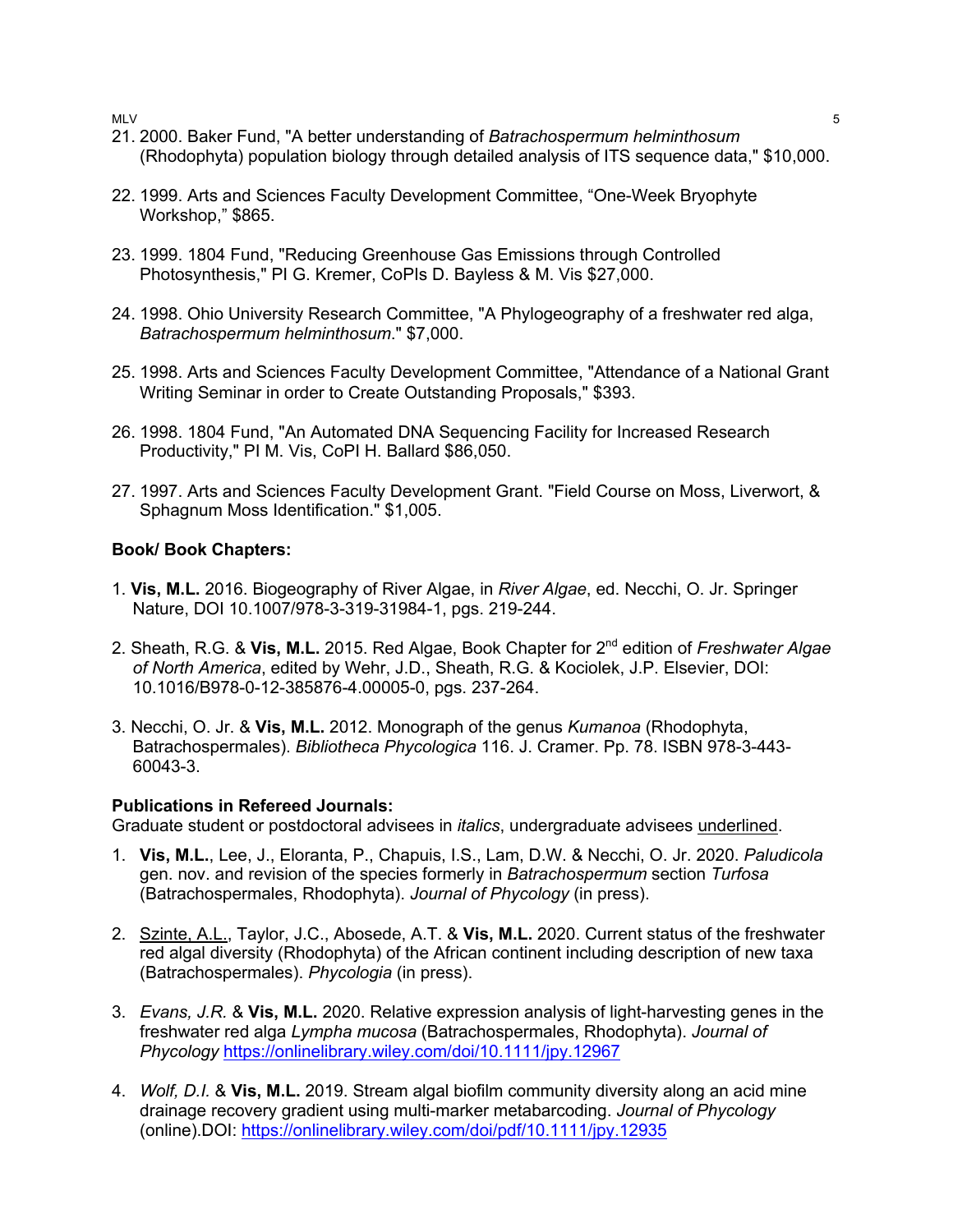- 5. Necchi, O. Jr., Garcia, A.S. Fo., Paiano, M.O. & **Vis, M.L.** 2019. Revision of *Batrachospermum* section *Macrospora* (Batrachospermales, Rhodophyta) with the establishment of the new genus *Montagnia*. *Phycologia* 58: 582-591. DOI: https://doi.org/10.1080/00318884.2019.1624143
- 6. Redmond, A.M., Hollingsworth, E.K. & **Vis, M.L.** 2019. Survey of freshwater red algae from the Batrachospermales (Rhodophyta) in South Carolina. Southeastern Naturalist 18: 451- 468. DOI: https://doi.org/10.1656/058.018.0311
- 7. *Evans, J.R.*, St. Amour, N., Verbruggen, H., Salomaki, E.D., & **Vis, M.L.** 2019. Chloroplast and mitochondrial genomes of *Balbiania investiens* (Balbianiales, Nemaliophycidae). *Phycologia* DOI: https://doi.org/10.1080/00318884.2019.1573349
- 8. *Drerup, S.A.* & **Vis, M.L.** 2018. Seasonality of Total Fatty Acid Profiles in Acid Mine Drainage Impaired Streams. Environmental Monitoring and Assessment 190:467 DOI: https://doi.org/10.1007/s10661-018-6832-y
- 9. Necchi, O. Jr., Agostinho, D.C. & **Vis, M.L.** 2018. Establishment of the genus, *Virescentia* stat. nov., from *Batrachospermum* section *Virescentia* and revision of species (Batrachospermales, Rhodophyta). *Cryptogamie Algologie* 39: 1-36. https://doi.org/10.7872/crya/v39.iss3.2018.313
- 10. *Johnston, E.J.,* Dixon, K.R., West, J.A., Buhari, N. & **Vis, M.L.** 2018. Three gene phylogeny of the Thoreales (Rhodophyta) reveals high species diversity. *Journal of Phycology* DOI 10.1111/jpy.12618.
- 11. Entwisle, T.J., *Evans, J.R*., **Vis, M.L.** & Saunders, G.W. 2018. *Ottia meiospora* (Ottiaceae, Rhodophyta), a new genus and family endophytic within the thallus of Nothocladus (Batrachospermales, Rhodophyta). *Journal of Phycology* DOI https://doi.org/10.1111/jpy.12603
- 12. *Wolf, D.I., Evans, J.R.* & **Vis, M.L.** 2017. Complete mitochondrial genome of the freshwater red alga *Lympha mucosa* (Rhodophyta). Mitochondrial DNA Part B. DOI: 10.1080/23802359.2017.1390417
- 13. *Evans, J.R.,* Chapuis, I.A. & **Vis, M.L.** 2017. Adding to the freshwater red algal diversity in North America: *Lympha mucosa* gen. et sp. nov. (Batrachospermales, Rhodophyta). *Algae* 32: 171-179. DOI https://doi.org/10.4490/algae.2017.32.9.8
- 14. Chapuis, I.S., Necchi, O. Jr., Zuccarello, G.C., Xie, S.-L., Aboal, M., Sanchez Castillo, P.M. & **Vis, M.L.** 2017. A new genus, *Volatus* and four new species of *Batrachospermum sensu stricto* (Batrachospermales, Rhodophyta). *Phycologia* 56: 454-468. DOI https://doi.org/10.2216/16-73.1
- 15. Saber, A.A., Cantonati, M., **Vis, M.L.,** Anesi, A. & Guella, G. 2016. Multifaceted characterization of a *Lemanea fluviatilis* (Batrachospermales, Rhodophyta) population from a glacial stream in the south-eastern Alps. *Fottea* 16: 234-243.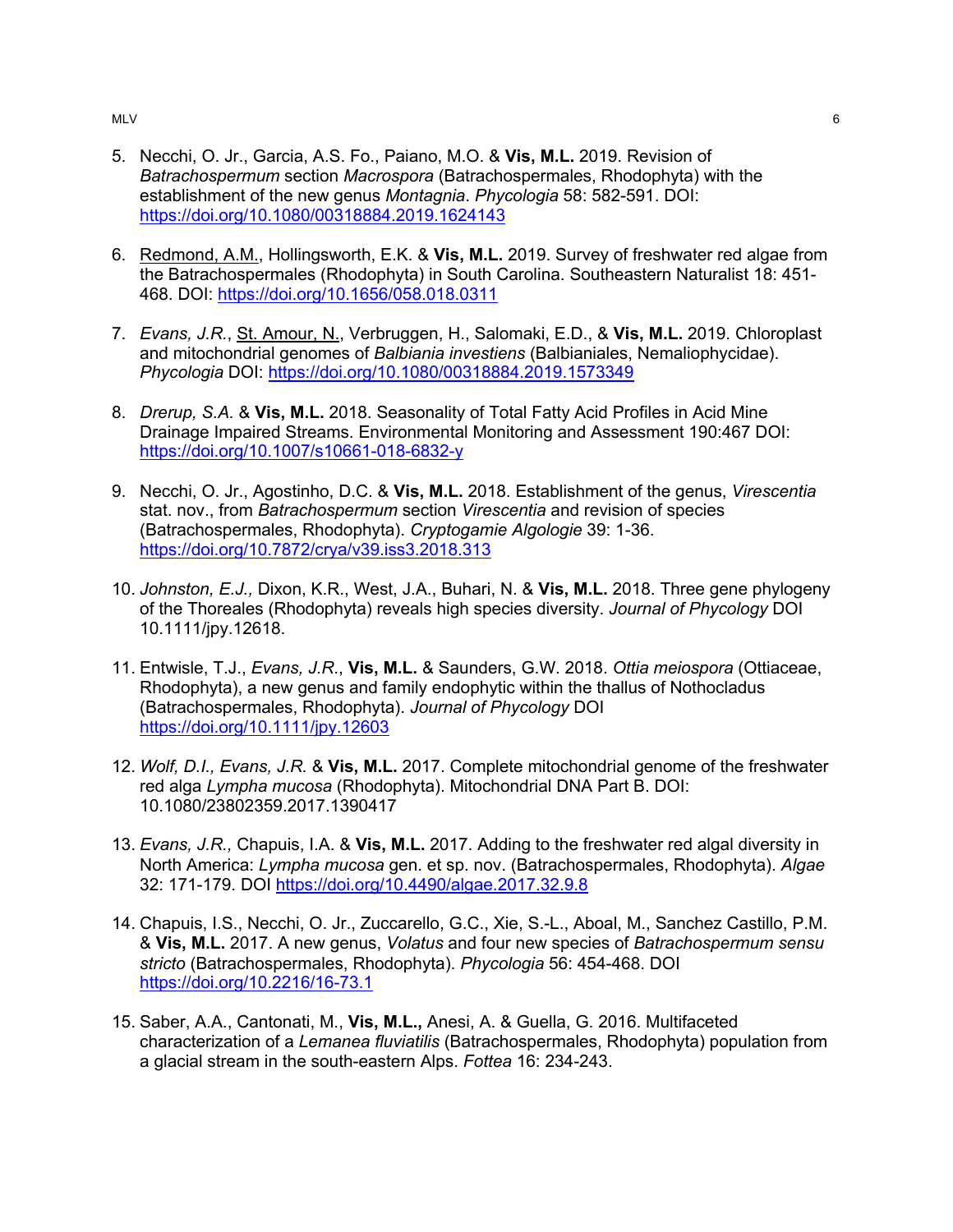$M$ LV  $\sim$  7

- 16. *Drerup, S.D.* & **Vis, M.L.** 2016. Extracellular enzyme activity suggests phosphorus limitation of biofilm productivity in acid mine drainage remediated streams. *Hydrobiologia* DOI 10.1007/s10750-016-2877-5.
- 17. *Drerup, S.D.* & **Vis, M.L.** 2016. Responses of stream biofilm phospholipid fatty acid profiles to acid mine drainage impairment and remediation. Water, Air & Soil Pollution 227:159 DOI 10.1007/s10750-016-2877-5.
- 18. DeForest, J.L, *Drerup, S.D.* & **Vis, M.L.** 2016. Using fatty acids to fingerprint biofilm communities: A means to quickly and accurately assess stream quality. *Environmental Monitoring & Assessment* 188:277 DOI 10.1007/s10661-016-5290-7.
- 19. Entwisle, T.J., Johnston, E.T., *Lam, D.W., Stewart, S.A.* & **Vis, M.L.** 2016. *Nocturama* gen. nov, *Nothocladus* s. lat. and other taxonomic novelties resulting from the further resolution of paraphyly in Australasian members of *Batrachospermum* (Batrachospermales, Rhodophyta). *Journal of Phycology* 52: 384-396. DOI: 10.1111/jpy.12401.
- 20. *Lam, D.W.,* Verbruggen, H., Saunders, G.W. & **Vis, M.L.** 2016. Multigene phylogeny of the red algal subclass Nemaliophycidae. *Molecular Phylogenetics and Evolution* 94: 730-736. (DOI 10.1016/j.ympev.2015.10.015).
- 21. García-Fernández, M. E., **Vis, M. L.** & Aboal, M. 2015. *Kumanoa mahlacensis* S. Kumano & W. A. Bowden-Kerby (Batrachospermales, Rhodophyta) in a Mediterranean wetland, a new species for the European continental algal flora. *Anales del Jardín Botánico de Madrid* 72: e0182015. DOI: 10.3989/ajbm.2324.
- 22. Morales, E.A., Rivera, S.F., Rubin, S., **Vis, M.L.** & Houk, V. 2015. *Aulacoseira kruegeri* (Bacillariophyta, Coscinodiscophyceae): a new centric diatom from high-elevation Andean streams of Bolivia. *Diatom Research* 30: 269-277. DOI:10.1080/0269249X.2015.1076523
- 23. *Drerup, S.A.*, Gonzalez, D.A. & **Vis, M.L.** 2015. Photosynthetic characteristics of some temperate freshwater red algal taxa (Rhodophyta). *Phycologia* 54: 609-616.
- 24. Keil, E.J., Macy, T.R., Kwandrans, J., Eloranta, P. Tomas, P., Aboal, M. & **Vis, M.L.** 2015. Phylogeography of *Batrachospermum gelatinosum* (Batrachospermales, Rhodophyta) shows post-glacial expansion in Europe. *Phycologia* 53: 176-182.
- 25. Abdelahad, N., Bolpangi, R., Lasinio, G.J., **Vis, M.L.**, Amadio, C., Laini, A. & Keil, E.J. 2015. Distribution, morphology and ecological *niche* of *Batrachospermum* and *Sheathia* species (Batrachospermales, Rhodophyta) in the *fontanili* of the Po plain (northern Italy). *European Journal of Phycology* 50: 318-329.
- 26. Chiasson, W.B., *Salomaki, E.D.* & **Vis, M.L.** 2014. New collections of freshwater red algae (Batrachospermales, Rhodophyta) from historically important areas in France. *Cryptogamie Algologie* 35: 303–316.
- 27. *Drerup, S.A.* & **Vis, M.L.** 2014. Contrasting phenologies of *Batrachospermum gelatinosum* gametophytes (Batrachospermales, Rhodophyta) in two low-order streams. *Fottea* 14:121- 127.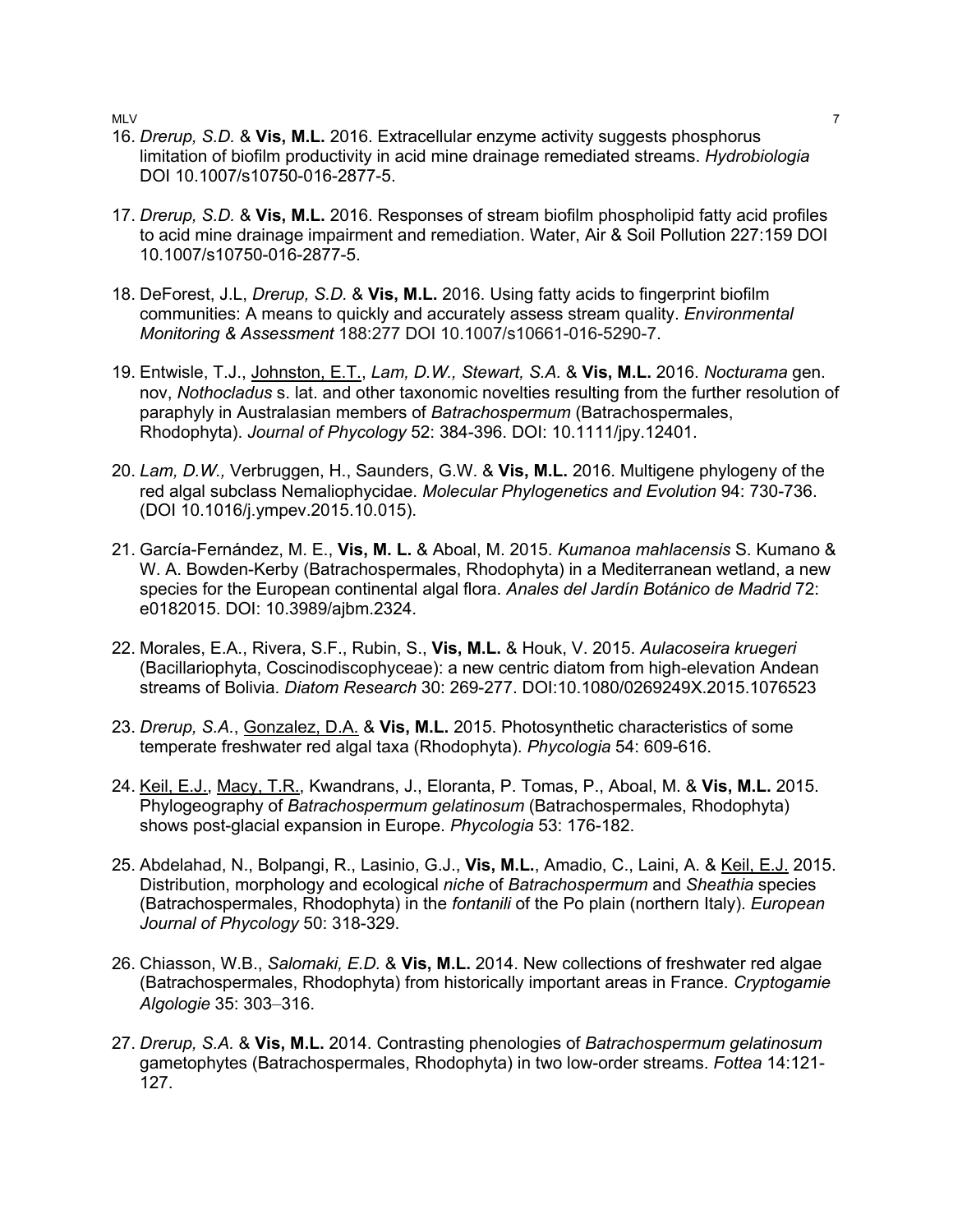- 28. Smucker, N.J., *Drerup, S.A.* & **Vis, M.L.** 2014. REVIEW: Roles of benthic algae in the structure, function, and assessment of stream ecosystems affected by acid mine drainage. *Journal of Phycology* 50: 425-436.
- 29. *Johnston, E.T.*, Lim, P.-E., Buhari, N., Keil, E.J., Djawad, M.I. & **Vis, M.L.** 2014. Diversity of freshwater red algae (Rhodophyta) in Malaysia and Indonesia from morphological and molecular data. *Phycologia* 53: 329-341.
- 30. Shea, T.B., Sheath, R.G., Chhun, A., **Vis, M.L.**, Chiasson, W.B. & Müller, K.M. 2014. Distribution, seasonality and putative origin of the non-native red alga *Bangia atropurpurea* (Bangiales, Rhodophyta) in the Laurentian Great Lakes. *Journal of Great Lakes Research* 40: 27-34.
- 31. *Salomaki, E.D.*, J. Kwandrans, P. Eloranta & **Vis, M.L.** 2014. Molecular and morphological evidence for *Sheathia* gen. nov. (Batrachospermales, Rhodophyta) and three new species. *Journal of Phycology* 50: 526-542.
- 32. Necchi, O. Jr., Silva Garcia Filho, A., *Salomaki, E.D*., West, J.A., Aboal, M. & **Vis, M.L.** 2013. Global sampling reveals low genetic diversity within the genus, *Compsopogon* (Compsopogonales, Rhodophyta). *European Journal of Phycology* 48: 152-162.
- 33. *Gray, J.B.* & **Vis, M.L.** 2013. Reference diatom assemblage response to restoration of an acid mine drainage stream. *Ecological Indicators* 29: 234-245.
- 34. *Pool, J.R.* Kruse, N. & **Vis, M.L.** 2013. Assessment of mine drainage remediated streams using diatom assemblages and biofilm enzyme activities. *Hydrobiologia* 709: 101-116.
- 35. *Smucker, N.J*. & **Vis, M.L.** 2013. Can pollution severity affect diatom succession in streams, and could it matter for stream assessment*? Journal of Freshwater Ecology* DOI:10.1080/02705060.2013.764356.
- 36. *Lam, D.W*., García-Fernández, M., Aboal, M. & **Vis, M.L.** 2013. *Polysiphonia subtilissima* (Ceramiales, Rhodophyta) from freshwater habitats in North America and Europe is confirmed as conspecific with marine collections. *Phycologia* 52: 156-160.
- 37. Fuelling, L.J., Adams, J.A., Badik, K.J., Bixby, R.G., Caprette, C.L., Caprette, H.E., Chiasson, W.B., Davies, C.L., Glascock, K.I., Hall, M.M., Perry, W.L., Schultz, E.R., Taylor, D.A., **Vis, M.L**., & Verb, R.G. 2012. Occurrence of Freshwater Red Algal Chantransia on Rusty Crayfish. *Nova Hedwigia* 94: 355-366.
- 38. *Lam, D.W*., Entwisle, T.J., Eloranta, P., Kwandrans, J. & **Vis, M.L**. 2012. Molecular phylogeny of the genus *Sirodotia* (Batrachospermales, Rhodophyta). *European Journal of Phycology* 47: 42-50.
- 39. **Vis, M.L**., Necchi, O. Jr., Chiasson, W.B. & Entwisle, T.J. 2012. Molecular phylogeny of the genus *Kumanoa* (Batrachospermales, Rhodophyta). *Journal of Phycology* 48: 750-758.
- 40. McDade, L.A., Maddison, D.R., Guralnick, R., Piwowar, H.A., Jameson, M.L., Helgen, K.M., Herendeen, P.S., Hill, A., & **Vis, M.L.** 2011. Biology Needs a Modern Assessment System for Professional Productivity. *Bioscience* 61: 619-625.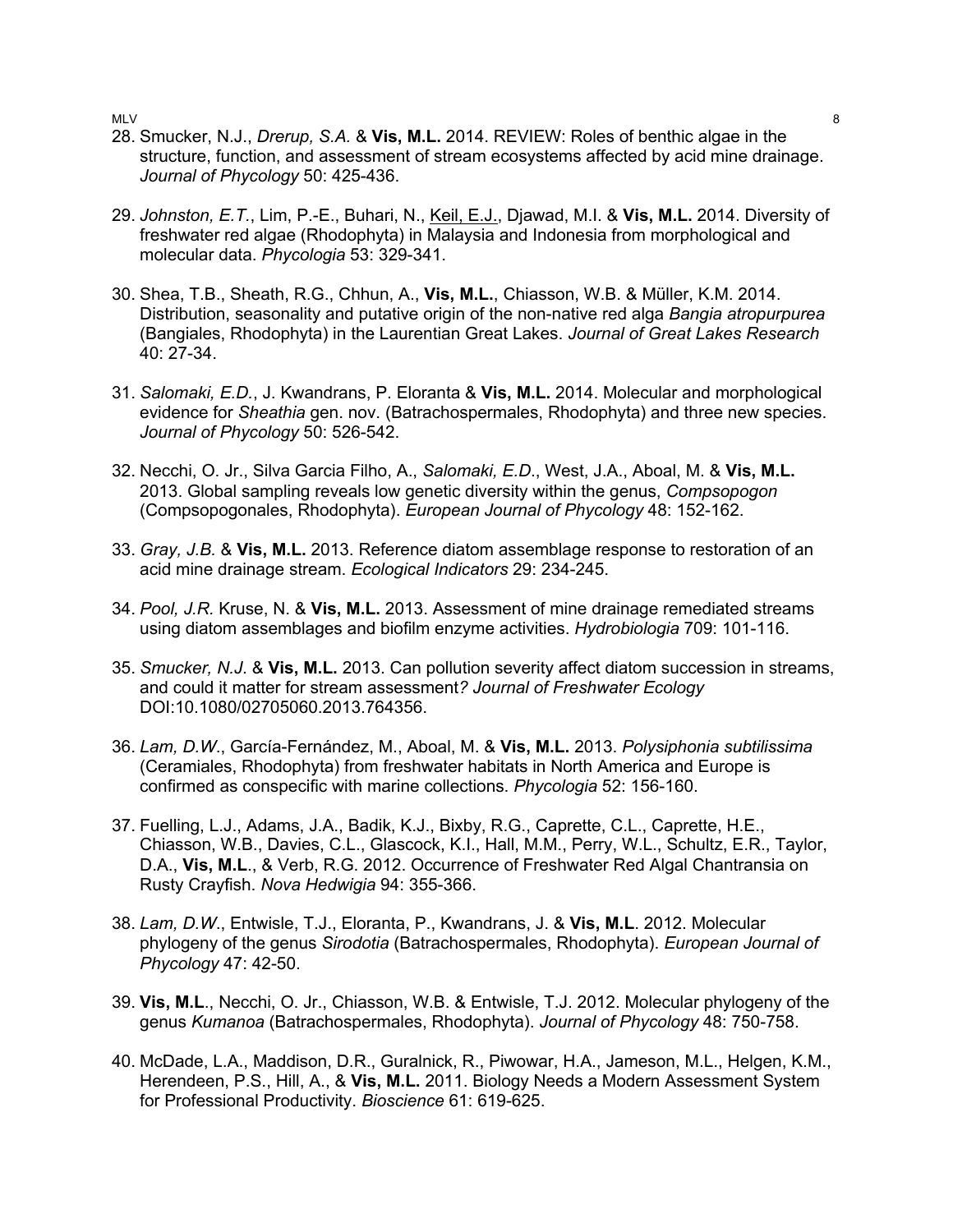- 41. Csavina, J., Stuart, B., Riefler, R., & **Vis, M.L.** 2011. Growth Optimization of Algae for biodiesel production. *Journal of Applied Microbiology* 111: 312-318.
- 42. *Smucker, N.J.* & **Vis, M.L.** 2011. Acid mine drainage affects the development and function of epilithic biofilms in streams. *Journal of the North American Benthological Society* 30: 728- 738.
- 43. *Smucker, N.J.* & **Vis, M.L.** 2011. Diatom biomonitoring of streams: reliability of reference sites and the response of metrics to environmental variations across temporal scales. *Ecological Indicators* 11: 1647-1657.
- 44. *Smucker, N.J.* & **Vis, M.L.** 2011. Spatial factors contribute to benthic diatom structure in streams across spatial scales: considerations for biomonitoring. *Ecological Indicators* 11: 1191-1203.
- 45. *Smucker, N*.*J*. & **Vis, M.L.** 2011. Contributions of habitat sampling and alkalinity to diatom diversity and distributional patterns in streams: implications for conservation. *Biodiversity and Conservation* 20: 643-661.
- 46. Morales, E.A., Ector, L., Fernandez, E., Novais, M.H., Hlubikova, D., Hamilton, P.B., Blanco, S., Vis, M.L. & Kociolek, J.P. 2011. The genus *Achnanthidium* Kützing (Achnanthales, Bacillariophyceae) in Bolivian streams: a report of taxa found in recent investigations. *Algological Studies* 136: 89-130.
- 47. *Smucker, N.J.* & **Vis, M.L**. 2010. Using diatoms to assess human impacts on streams benefits from multiple habitat sampling. *Hydrobiologia* 654: 93-109.
- 48. *Hollingsworth, E.K.* & **Vis, M.L**. 2010. The spatial heterogeneity of diatoms in eight southeastern Ohio streams: how far does a single riffle reach? *Hydrobiologia* 651: 173-184.
- 49. **Vis, M.L.**, Feng, J., Chiasson, W.B., Xie, S.-L., Stancheva, R., Entwisle, T.J., Chou, J.-Y. & Wang, W.-L. 2010. Investigation of the molecular and morphological variability in *Batrachospermum arcuatum* (Batrachospermales, Rhodophyta) from geographically distant locations. *Phycologia* 49: 545-553.
- 50. *House, D.L*., VandenBroek, A.M. & **Vis, M.L.** 2010. Intraspecific genetic variation of *Batrachospermum gelatinosum* (Batrachospermales, Rhodophyta) in eastern North America. *Phycologia* 49: 501-507.
- 51. Necchi, O. Jr., **Vis, M.L.** & Oliveira, M.C. 2010. Phylogenetic relationships in *Kumanoa* (Batrachospermales, Rhodophyta) species in Brazil with the proposal of *Kumanoa amazonensis* sp. nov. *Phycologia* 49: 97-103.
- 52. *Zalack*, *J.T., Smucker, N.J.* & **Vis, M.L.** 2010. Development of a diatom index of biotic integrity for acid mine drainage impacted streams. *Ecological Indicators* 10: 287-295.
- 53. *Smucker, N.J*., DeForest, J.L. & **Vis, M.L.** 2009. Improving consistency: Comparing methods for measuring epilithic extracellular enzyme activities in lotic biofilms and storage duration effects. *Hydrobiologia* 636:153–162.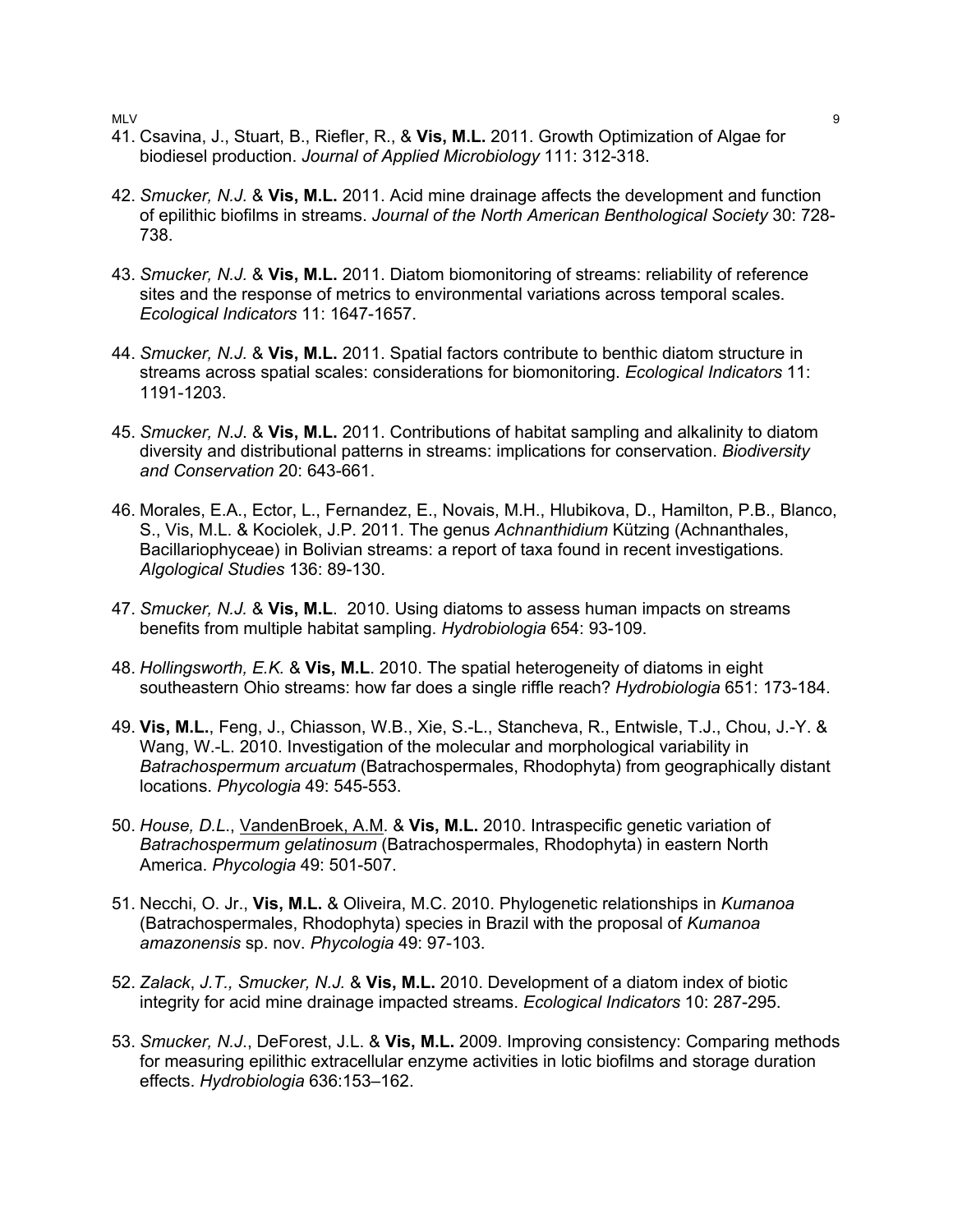- 54. *Smucker, N.J.* & **Vis, M.L.** 2009. Using diatoms to assess agricultural and coal mining impacts on streams, and a multi-assemblage case study. *Journal of the North American Benthological Society* 28: 659-675.
- 55. Stancheva, R. & **Vis, M.L.** 2009. Notes on distribution of *Batrachospermum arcuatum* and *B. gelatinosum* (Batrachospermales, Rhodophyta) in Bulgaria. – In: Ivanova, D. (ed.), Plant, fungal and habitat diversity investigation and conservation. *Proceedings of IV Balkan Botanical Congress*, Sofia, 20–26 June 2006. Pp. 128–133. Institute of Botany, Sofia. ISBN 978-954-9746-14-3.
- 56. **Vis, M.L.** & Kapustin D.A. 2009. *Batrachospermum keratophytum* Bory emend. R.G. Sheath, M.L. Vis et K.M. Cole, A new freshwater red algal species for Ukraine. *Algologia* 19: 226-229.
- 57. Entwisle, T.J, **Vis, M.L**., Chiasson, W.B., Necchi, O. Jr. & Sherwood, A.R. 2009. Systematics of the Batrachospermales – A Synthesis. *Journal of Phycology* 45: 704-715.
- 58. Sherwood, A.R., **Vis, M.L.**, Entwisle, T.J., Necchi, O. Jr. & Presting, G.G. 2008. Contrasting intra- versus inter-species variation for representatives of the Batrachospermales (Rhodophyta): considerations for DNA barcoding of red algae. *Phycological Research* 56: 269-279.
- 59. Morales, E.A., **Vis, M.L**., Fernández, E., Kociolek, J.P. 2008. Epilithic diatoms (Bacillariophyta) from cloud forest and alpine streams in Bolivia, South America II: A preliminary report on the diatoms from Sorata, Department of La Paz. *Acta Nova* 3: 680- 696.
- 60. *Smucker, N.J*., Edlund, M.B. & **Vis, M.L.** 2008. The distribution, morphology, and ecology of a non-native species, *Thalassiosira lacustris* (Bacillariophyceae), from benthic stream habitats in North America. *Nova Hedwigia* 87: 201-220.
- 61. **Vis, M.L.,** Hodge, J.C. & Necchi, O. Jr. 2008. Phylogeography of *Batrachospermum macrosporum* (Batrachospermales, Rhodophyta) from North and South America. *Journal of Phycology* 44: 882-888.
- 62. *House, D.L.,* Sherwood, A.R. & **Vis, M.L.** 2008. Comparison of three organelle markers for phylogeographic inference in *Batrachospermum helminthosum* (Batrachospermales, Rhodophyta) from North America. *Phycological Research* 56: 69-75.
- 63. Morales, E.A. & **Vis, M.L.** 2007. Epilithic diatoms (Bacillariophyceae) from cloud forest and alpine streams in Bolivia, South America. *Proceedings of the Philadelphia Academy of Science* 156: 123-155.
- 64. *Stewart, S.A.* & **Vis, M.L.** 2007. Investigation of two species complexes in *Batrachospermum* Section *Batrachospermum* (Batrachospermales, Rhodophyta). *Phycologia* 46: 380-385.
- 65. Chiasson, W.B., Johanson, K.G., Sherwood, A.R. & **Vis, M.L.** 2007. Phylogenetic affinities of the form taxon *Chantransia pygmaea* (Rhodophyta) specimens from the Hawaiian Islands. *Phycologia* 46: 257-262.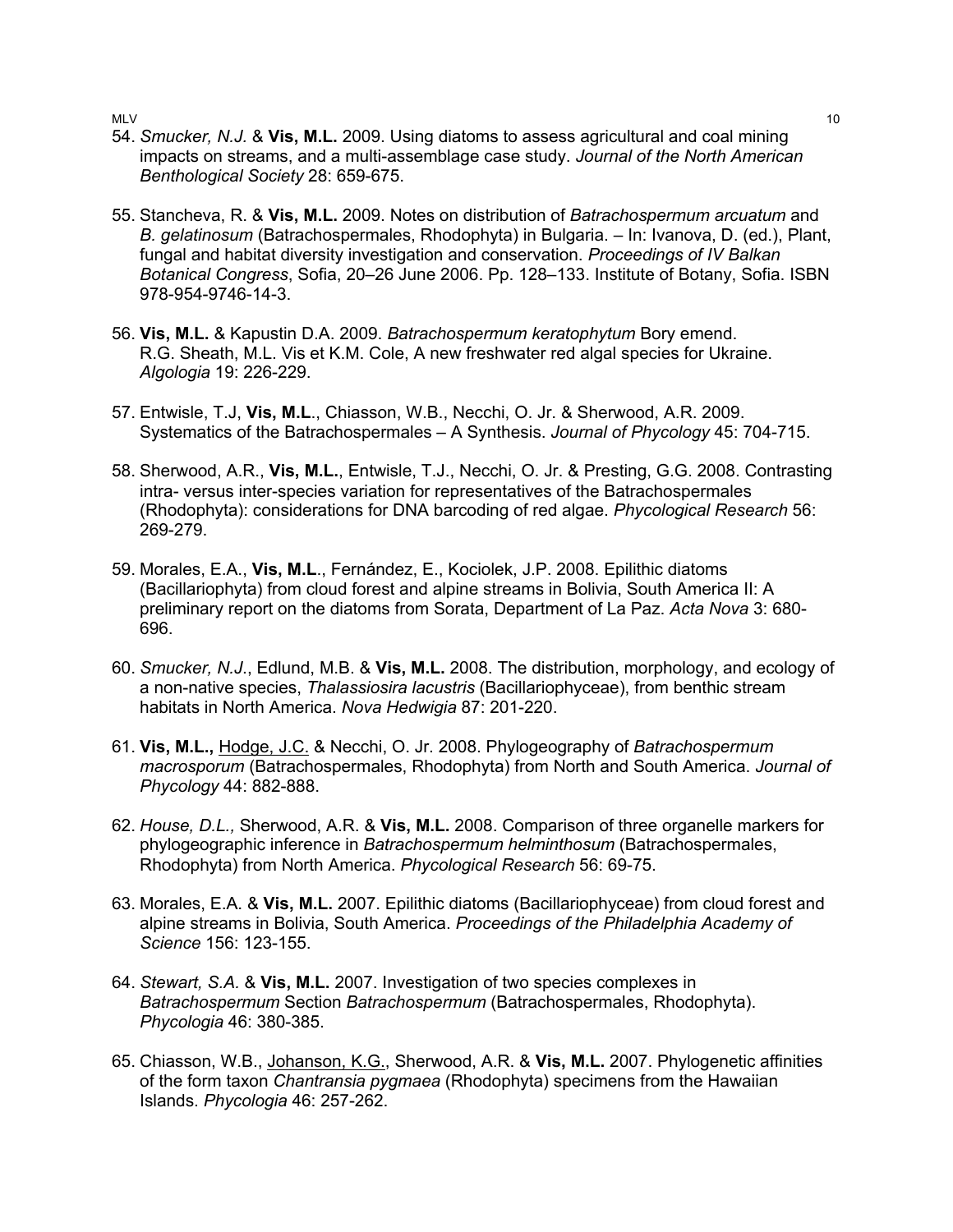- $MLV$  and the contract of the contract of the contract of the contract of the contract of the contract of the contract of the contract of the contract of the contract of the contract of the contract of the contract of the 66. **Vis, M.L.**, Harper, J.T. & Saunders, G.W. 2007. Large subunit rDNA and rbcL gene sequence data place *Petrohua bernabei* gen. et sp. nov. in the Batrachospermales (Rhodophyta), but do not provide further resolution among taxa in this order. *Phycological Research* 55: 103-112.
- 67. Necchi, O. Jr., **Vis, M.L.** & Oliveira, M.C. 2007. Phylogenetic relationship of *Sirodotia* species (Batrachospermales, Rhodophyta) in North and South America. *Cryptogamie Algologie* 28: 117-127.
- 68. *Zalack, J.T.*, Casamatta, D.A., Verb, R.G. & **Vis, M.L.** 2006. A two year survey of the algal community in a woodland stream from southeastern Ohio. *Northeast Naturalist* 13: 301-318.
- 69. *Verb, R.G.*, **Vis, M.L.** & Stuart, B.J. 2006. Analysis of diatom communities in an acid mine drainage impacted subwatershed. *Kirtlandia* 55: 43-50.
- 70. Verb, R.G., Bixby, R.J., Casamatta, D.A., Chiasson, W.B., Filkin, N.R., Hall, M.M., Hamsher, S.E., Taylor, D.A. & **Vis, M.L.** 2006. Checklist of algal taxa from Ohio's unglaciated Western Allegheny Plateau exclusive of the Ohio River. Ohio Biological Survey Miscellaneous Contribution No. 11.
- 71. **Vis, M.L.**, Entwisle, T.J., West, J.A. & Ott, F.D. 2006. *Ptilothamnion richardsii* (Rhodophyta) is a chantransia stage of *Batrachospermum. European Journal of Phycology* 41: 125-130.
- 72. **Vis, M.L.**, Chiasson, W.B. & Sheath, R.G. 2005. Phylogenetic relationships of *Batrachospermum* species (Batrachospermales, Rhodophyta) from coastal streams in French Guiana. *Phycologia* 44: 441-446.
- 73. Necchi, O. Jr. & **Vis, M.L.** 2005. Reproductive ecology of the freshwater red alga, *Batrachospermum delicatulum* (Rhodophyta, Batrachospermales) in three tropical streams. *Phycological Research* 53: 194-200.
- 74. *Casamatta*, *D.A.,* Johansen, J.R., **Vis M.L.** & Broadwater, S.T. 2005. Molecular and morphological characterization of ten polar and near-polar strains within the Oscillatoriales (Cyanobacteria). *Journal of Phycology* 41: 421-438.
- 75. Chiasson, W.B., Sabo, N.J. & **Vis, M.L.** 2005. Molecular and morphological analysis of putative chantransia specimens (Rhodophyta). *Phycologia* 44: 163-168.
- 76. *Verb, R.*G. & **Vis, M.L.** 2005. Periphyton assemblages as bioindicators of mine-drainage in unglaciated Western Allegheny Plateau lotic systems. *Water, Air, and Soil Pollution* 161: 227-265.
- 77. Sherwood, A.R., **Vis, M.L.** & Sheath, R.G. 2004. Phenology and phylogenetic positioning of the Hawaiian endemic freshwater alga, *Batrachospermum spermatiophorum* (Rhodophyta, Batrachospermales). *Phycological Research* 52: 193-203.
- 78. *Hamsher, S.E.*, Verb, R.G. & **Vis, M.L.** 2004. Analysis of acid mine drainage impacted streams using a periphyton index. *Journal of Freshwater Ecology* 19: 313-324.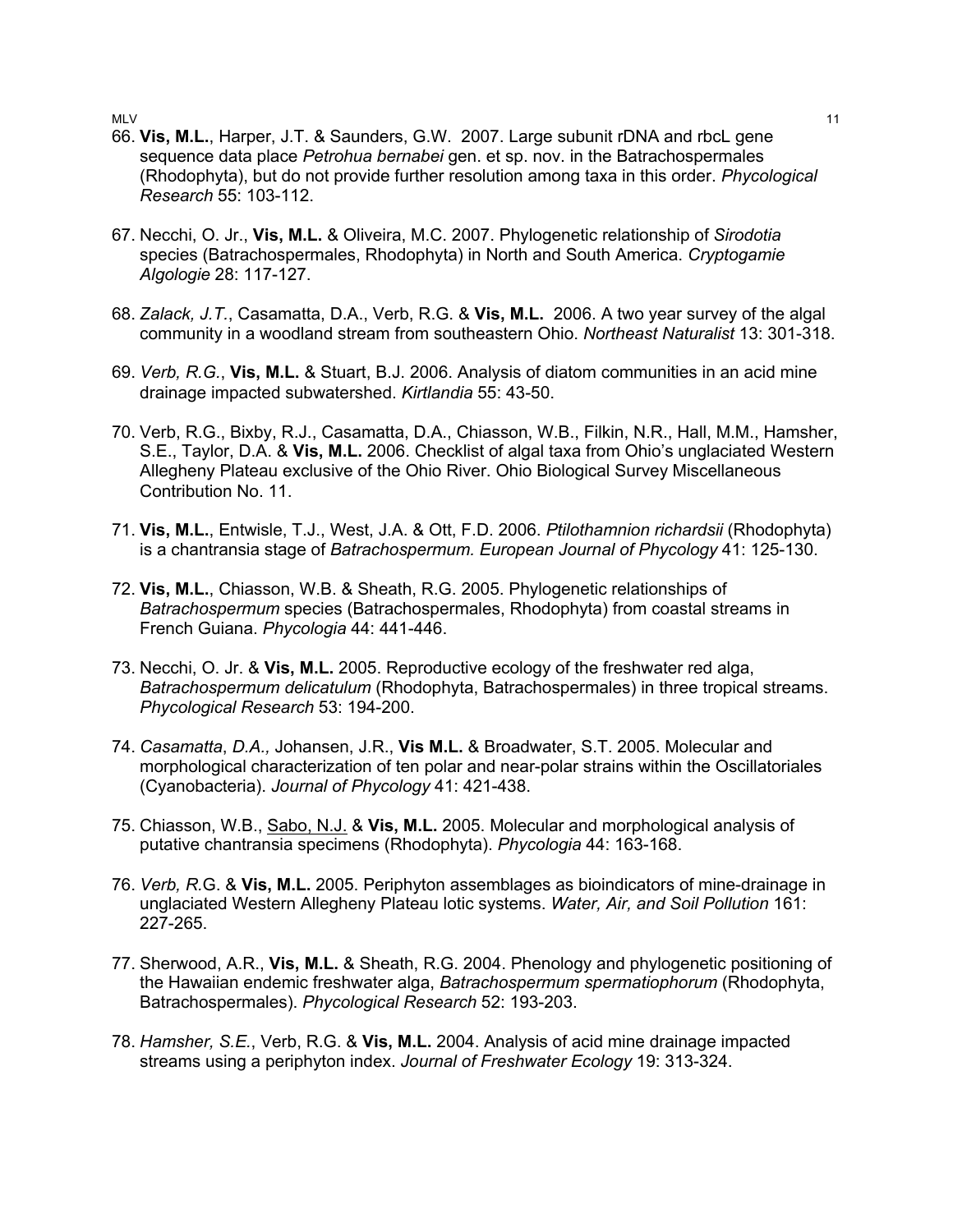- 79. **Vis, M.L.**, Sheath, R.G. & Chiasson, W.B. 2004. A survey of the Rhodophyta and associated macroalgae from coastal streams in French Guiana. *Cryptogamie Algologie* 25: 161-174.
- 80. *Filkin, N.R.* & **Vis, M.L.** 2004. Phenology of *Paralemanea annulata* (Lemaneaceae, Rhodophyta) in an Ohio woodland stream. *Hydrobiologia* 518: 159-168.
- 81. Entwisle, T.J., **Vis, M.L.** & McPherson, H. 2004. *Batrachospermum pseudogelatinosum* (Batrachospermales, Rhodophyta), a polyecious, paraspecies from Australia and New Zealand. *Australian Journal of Botany* 17: 17-28.
- 82. *Casamatta, D.A.* & **Vis, M.L.** 2004. Current velocity and nutrient level effects on the morphology of *Phormidium retzii* (Cyanobacteria) in artificial stream mesocosms. *Algological Studies* 113: 87-99.
- 83. Chiasson, W.B., Machesky, N.J. & **Vis, M.L.** 2003. Phylogeography of a freshwater red alga, *Batrachospermum helminthosum*, (Rhodophyta) in North America. *Phycologia* 42: 654-660.
- 84. *Casamatta, D.A.*, **Vis, M.L.** & Sheath, R.G. 2003. Cryptic species in cyanobacterial systematics: a case study of *Phormidium retzii* (Oscillatoriales) using 16S rDNA and RAPD analyses. *Aquatic Botany* 77: 295-309.
- 85. *Casamatta, D.A.* & **Vis, M.L.** 2003. Ecological role of *Phormidium retzii* (Cyanobacteria) in a small Ohio woodland stream. *Journal of Freshwater Ecology* 18: 395-404.
- 86. *Filkin, N.R.*, Sherwood, A.R. & **Vis, M.L.** 2003. Macroalgae from 23 stream segments in the Hawaiian Islands. *Pacific Science* 57: 421-432.
- 87. McClintic, A.M., *Casamatta, D.A.* & **Vis, M.L.** 2003. A survey of algae from montane cloud forest and alpine streams in Bolivia: Macroalgae and associated soft-bodied microalgae. *Nova Hedwigia* 76: 363-379.
- 88. *Casamatta, D.A., Verb, R.G.,* Beaver, J.R. & **Vis, M.L.** 2002. An investigation of the cryptobiotic community from sandstone cliffs in Southeast Ohio. *International Journal of Plant Sciences* 163: 837-845.
- 89. *Hall, M.M.* & **Vis, M.L.** 2002. Genetic variation in *Batrachospermum helminthosum* (Rhodophyta) among and within stream reaches using inter-simple sequence repeat (ISSR) molecular markers. *Phycological Research* 50: 155-162.
- 90. Rubino, D.L. & **Vis, M.L.** 2001. Bryophyte flora of Dysart Woods, An Ohio old growth forest. *Castanea* 66: 327-335.
- 91. *Verb, R.G., Casamatta, D.A*. & **Vis, M.L.** 2001. Effects of different vegetative substrates on algal composition in vernal mesocosms. *Hydrobiologia* 445: 111-120.
- 92. *Verb, R.G.* & **Vis, M.L.** 2001. An examination of macroalgal communities from an acid mine drainage impacted watershed. *Aquatic Botany* 71: 93-107.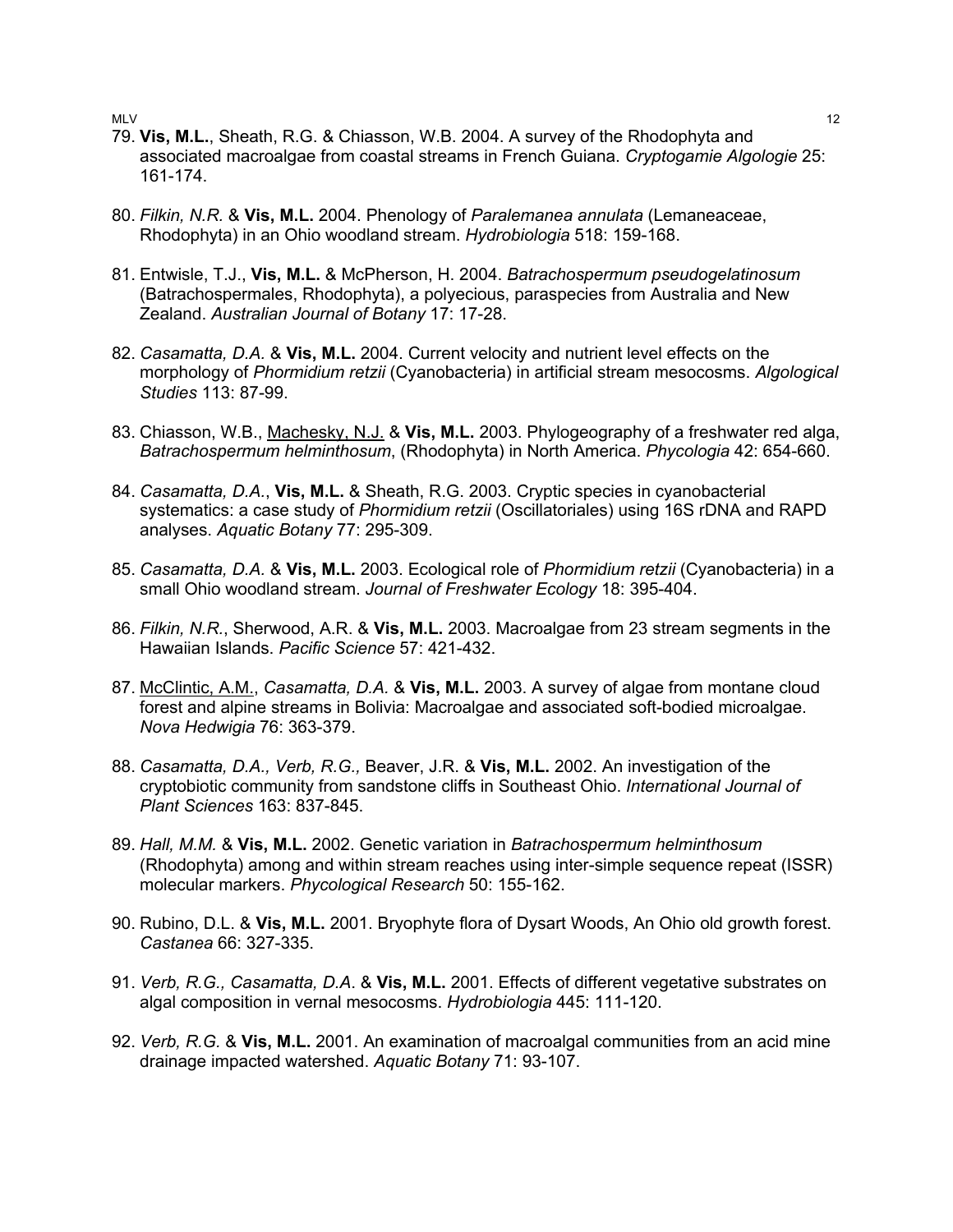- $MLV$  and the contract of the contract of the contract of the contract of the contract of the contract of the contract of the contract of the contract of the contract of the contract of the contract of the contract of the 93. *Stevens, A.E.,* McCarthy, B.C. & **Vis, M.L.** 2001. Metal content of *Klebsormidium*dominated (Chlorophyta) algal mats from acid mine drainage waters in southeastern Ohio. *The Journal of the Torrey Botanical Society* 128: 226-233.
- 94. **Vis, M.L.**, Miller, E.J. & *Hall, M.M.* 2001. Biogeographic analyses of *Batrachospermum helminthosum* (Batrachospermales, Rhodophyta) in North America using molecular and morphological data. *Phycologia* 40: 2-9.
- 95. **Vis, M.L.** & Entwisle, T.J. 2000. Insights into Batrachospermales (Rhodophyta) phylogeny from *rbc*L sequence data of Australian taxa. *Journal of Phycology* 36: 1175-1182. DOI https://doi.org/10.1046/j.1529-8817.2000.99224.x
- 96. *Verb, R.G.* & **Vis, M.L.** 2000. Comparison of benthic diatom communities from streams draining abandon mines, reclaimed mines and non-impacted sites. *Journal of the North American Benthological Society* 19: 274-288.
- 97. Entwisle, T.J., **Vis, M.L.** & Foard, H.J. 2000. Systematics and biogeography of *Psilosiphon* (Psilosiphonaceae, Rhodophyta) in Australia and New Zealand. *Cryptogamie Algologie* special issue 21: 133-148.
- 98. Hambrook, J.A., Armitage, B.J. & **Vis, M.L.** 1999. Algal and macroinvertebrate assemblages of selected Ohio springs. *Ohio Biological Survey Notes* 2: 1-24.
- 99. Edlund, M.B., Soninkhishig N., **Vis, M.L.** 1999. Distribution, taxonomy, and conservation value of *Batrachospermum* (Batrachospermaceae, Rhodophyta) in Mongolia. *Proceedings of the Mongolian Academy of Sciences* 3: 47-54.
- 100. Rintoul, T., Sheath, R.G. & **Vis M.L.** 1999. Systematics and biogeography of the Compsopogonales (Rhodophyta) with emphasis on freshwater genera in North America. *Phycologia* 38: 517-527.
- 101. **Vis, M.L.** 1999. The applicability of inter- Simple Sequence repeats (inter- SSR) to distinguish individuals of *Batrachospermum boryanum* (Batrachospermales, Rhodophyta). *Phycologia* 38: 70-73.
- 102. *Verb, R.G.,* **Vis, M.L.**, Ott, D.W. & Wallace, R.L. 1999. New records of *Vaucheria* species (Xanthophyceae) with associated *Proales werneckii* (Rotifera). *Cryptogamie Algologie* 20: 67-73.
- 103. **Vis, M.L.** & Sheath, R.G. 1999. Systematics of *Sirodotia* species (Batrachospermales, Rhodophyta) in North America based on molecular data. *Phycologia* 38: 261-266.
- 104. **Vis, M.L.**, Saunders, G.W., Sheath, R.G., Dunse, K. & Entwisle, T.J. 1998. Phylogeny of the Batrachospermales (Rhodophyta) as inferred from *rbc*L and 18S ribosomal RNA gene DNA sequences. *Journal of Phycology* 34:341-350.
- 105. Müller, K.M., Sheath, R.G., **Vis, M.L.** Crease, T.J. & Cole, K.M. 1998. Biogeography and systematics of *Bangia* (Bangiales, Rhodophyta) based on the RuBisCo spacer, *rbc*L gene and 18S rDNA gene sequences and morphometric analyses I. North America. *Phycologia* 37: 195-207.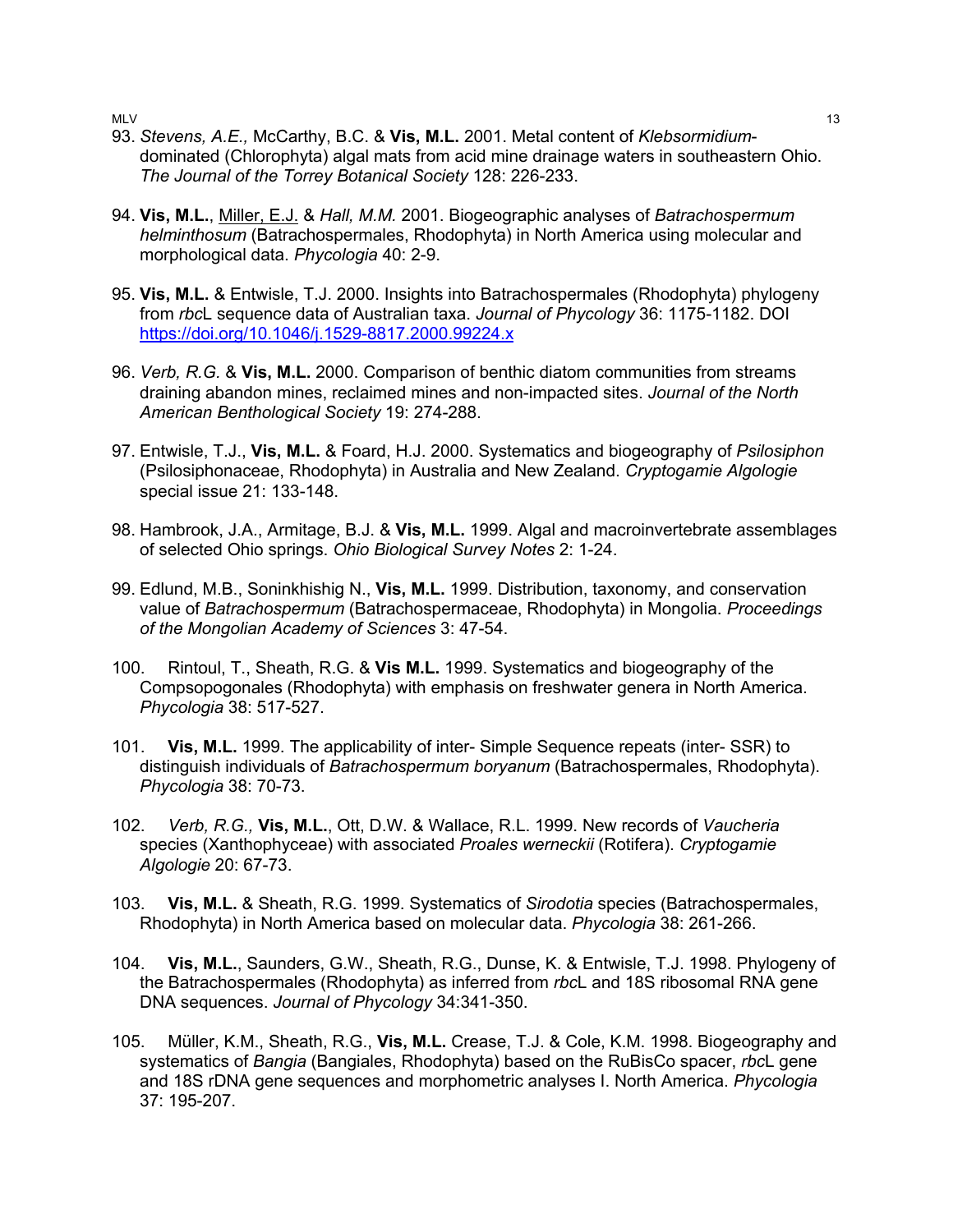- 106. **Vis, M.L.** & Sheath, R.G. 1998. A molecular and morphological investigation of the relationship between *Batrachospermum spermatoinvolucrum* and *B*. *gelatinosum* (Batrachospermales, Rhodophyta). *European Journal of Phycology* 33: 231-240.
- 107. Müller, K.M., **Vis, M.L.**, Chiasson, W.B., Whittick, A. & Sheath, R.G. 1997. Phenology of a *Batrachospermum* population in a boreal pond and its implications for the systematics of section *Turfosa* (Batrachospermales, Rhodophyta) *Phycologia* 36: 68-75.
- 108. **Vis, M.L.**, Carr, S.M., Bowring, R., & Davidson, W. 1997. Greenland halibut (*Reinhardtius hippoglossoides*) in the North Atlantic are genetically homogenous. *Canadian Journal of Fisheries and Aquatic Sciences* 54: 1813-1821.
- 109. **Vis, M.L.** & Sheath, R.G. 1997. Biogeography of *Batrachospermum gelatinosum* (Batrachospermales, Rhodophyta) in North America based on molecular and morphological data. *Journal of Phycology* 33: 520-526.
- 110. Sheath, R.G., **Vis, M.L.**, Hambrook, J. A. and Cole, K.M. 1996. Tundra stream macroalgae of North America: composition distribution and physiological adaptations. Biogeography of Freshwater Algae. (ed. by J. Kristiansen). Invited contributions. *Hydrobiologia* 336: 67-82.
- 111. **Vis, M.L.** & Sheath, R.G. 1996. Distribution and systematics of *Batrachospermum* (Batrachospermales, Rhodophyta) in North America. 9. Section *Batrachospermum*: Descriptions of five new species. *Phycologia* 35: 124-34.
- 112. **Vis, M.L.**, Sheath, R.G. & Cole, K.M. 1996. Distribution and systematics of *Batrachospermum* (Batrachospermales, Rhodophyta) in North America. 8b. Section *Batrachospermum*: excluding *B*. *gelatinosum*. *European Journal of Phycology* 31: 189-199.
- 113. **Vis, M.L.**, Sheath, R.G. & Cole, K.M. 1996. Distribution and systematics of *Batrachospermum* (Batrachospermales, Rhodophyta) in North America. 8a. Section *Batrachospermum*: *B*. *gelatinosum*. *European Journal of Phycology* 31:31-40.
- 114. Sheath, R.G., Müller, K.M., **Vis, M.L.** & Entwisle, T.J. 1996. A re-examination of the morphology, ultrastructure and classification of genera in the Lemaneaceae (Batrachospermales, Rhodophyta). *Phycological Research* 44: 233-246.
- 115. Sheath, R.G., **Vis, M.L.** & Cole, K.M. 1995. Distribution and systematics of *Batrachospermum* (Batrachospermales, Rhodophyta) in North America. 7. Section *Hybrida*. *Phycologia* 34: 431-438.
- 116. **Vis, M.L.**, Sheath, R.G. & Entwisle, T.J. 1995. Morphometric analysis of *Batrachospermum* Section *Batrachospermum* type specimens. *European Journal of Phycology* 30: 35-55.
- 117. Sheath, R.G., **Vis, M.L.** & Cole, K.M. 1994. Distribution and systematics of *Batrachospermum* (Batrachospermales, Rhodophyta) in North America. 5. Section *Aristata*. *Phycologia* 33: 404-414.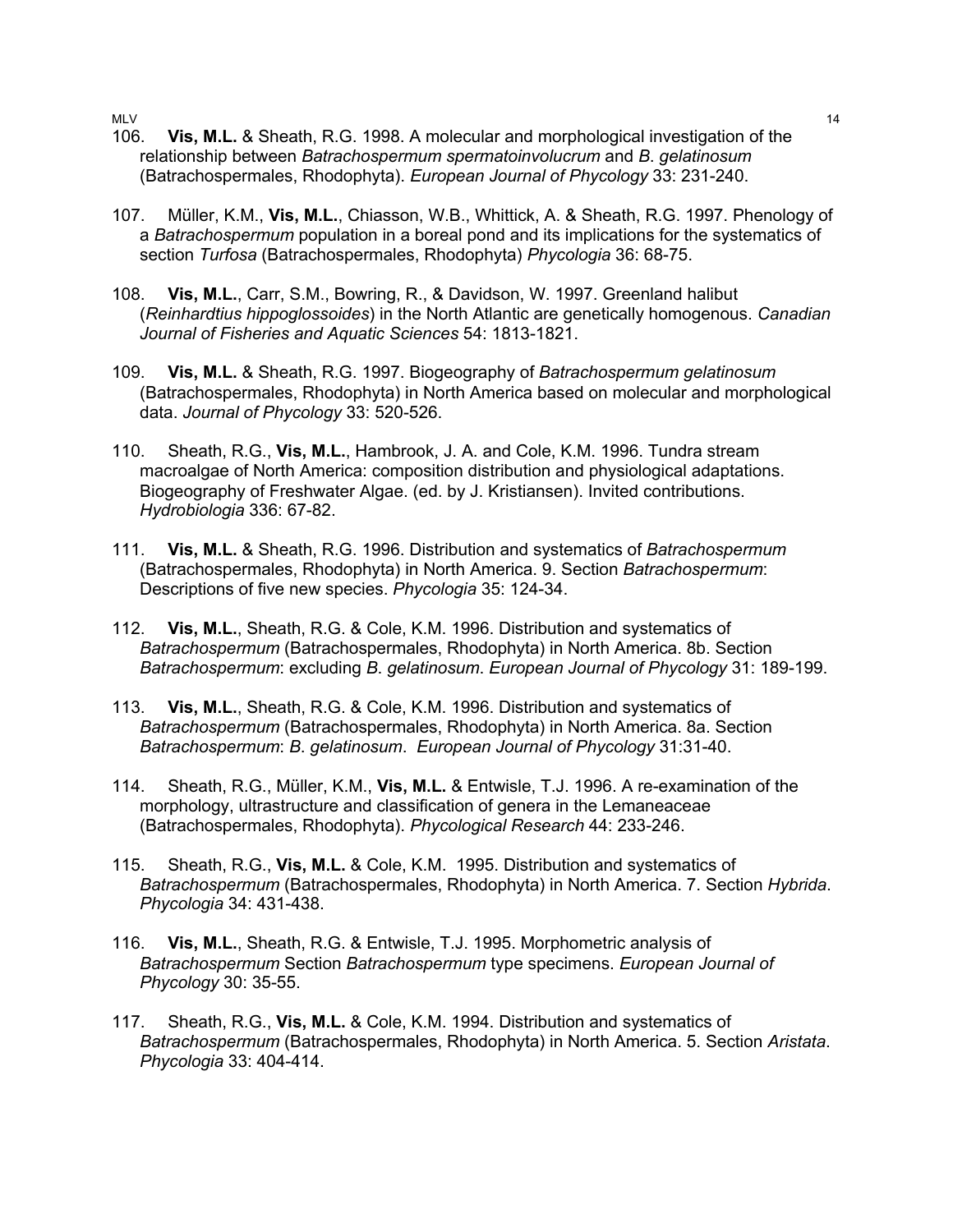- 118. Sheath, R.G., **Vis, M.L.** & Cole, K.M. 1994. Distribution and systematics of *Batrachospermum* (Batrachospermales, Rhodophyta) in North America. 6. Section *Turfosa*. *Journal of Phycology* 30: 872-884.
- 119. **Vis, M.L.**, Sheath, R.G., Hambrook, J.A. and Cole, K.M. 1994. Stream macroalgae of the Hawaiian Islands: a preliminary study. *Pacific Science* 48: 175-87.
- 120. Sheath, R.G., **Vis, M.L.** & Cole, K.M. 1994. Distribution and systematics of *Batrachospermum* (Batrachospermales, Rhodophyta) in North America. 4. Section *Virescentia. Journal of Phycology* 30: 108-17.
- 121. Sheath, R.G., **Vis, M.L.** & Cole, K.M. 1993. Distribution and systematics of freshwater Ceramiales (Rhodophyta) in North America. *Journal of Phycology* 29: 108-17.
- 122. Sheath, R.G., **Vis, M.L.** & Cole, K.M. 1993. Distribution and systematics of *Batrachospermum* (Batrachospermales, Rhodophyta) in North America. 3. Section *Setacea*. *Journal of Phycology* 29: 720-6.
- 123. Sheath, R.G., **Vis, M.L.** & Cole, K.M. 1993. Distribution and systematics of the freshwater red algal family Thoreaceae in North America. *European Journal of Phycology* 28: 231-41.
- 124. **Vis, M.L.** & Sheath, R.G. 1993. Distribution and systematics of *Chroodactylon* and *Kylinella* (Porphyridiales, Rhodophyta) from North American streams. *Japanese Journal of Phycology* 41: 231-5.
- 125. Sheath, R.G., **Vis, M. L.** & Cole, K.M. 1992. Distribution and systematics of *Batrachospermum* (Batrachospermales, Rhodophyta) in North America. 1. Section *Contorta*. *Journal of Phycology* 28: 237-46.
- 126. **Vis, M.L.** & Sheath, R.G. 1992. Systematics of the freshwater red algal family Lemaneaceae in North America. *Phycologia* 31: 164-79.
- 127. **Vis, M.L.**, Sheath, R.G. & Cole, K.M. 1992. Systematics of the freshwater red algal family Compsopogonaceae in North America. *Phycologia* 31: 564-75.
- 128. **Vis, M.L.**, Carlson, T.A. & Sheath, R.G. 1990. The phenology of *Lemanea fucina* (Rhodophyta) in a Rhode Island River, USA. *Hydrobiologia* 222: 141-46.

## **Papers Submitted or In Revision:**

1.

## **Technical Reports, Videos & Popular press (un-refereed):**

- 1. Training Video on collection of stream periphyton/biofilms https://www.youtube.com/watch?time\_continue=4&v=GQQy7UzE22M&feature=emb\_logo
- 2. Shea, T.B., Sheath, R.G., Chhun, A., Vis, M.L., Chiasson, W.B. & Müller, K.M. 2014. Research Summary: Distribution, Seasonality and Putative Origin of Non-Native Red Alga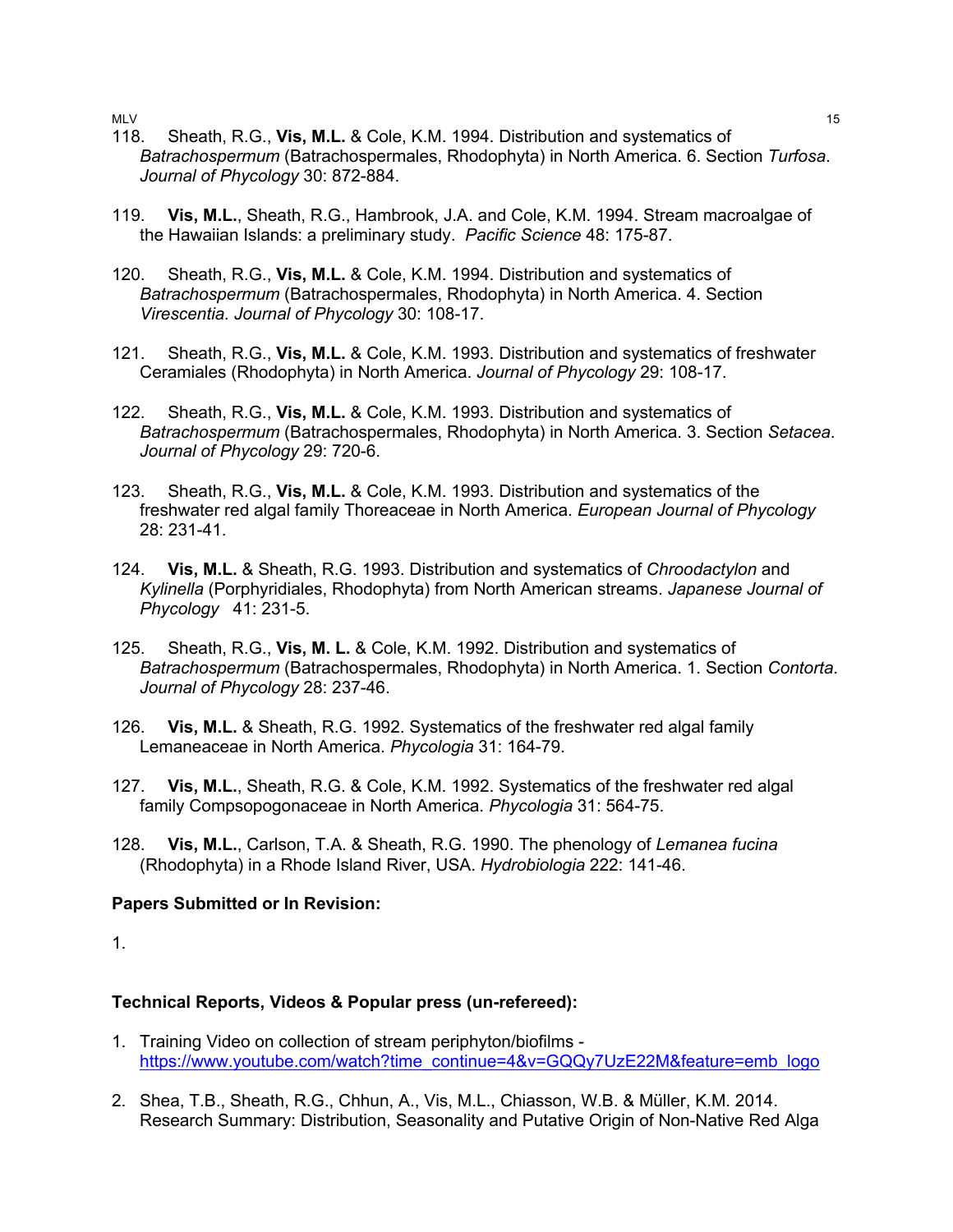*Bangia atropupurea* in the Laurentian Great Lakes. Lake Scientist, BLOG (http://www.lakescientist.com/research-summary-distribution-seasonality-putative-originnon-native-red-alga-bangia-atropurpurea-laurentian-great-lakes/).

- 3. **Vis, M.L.,** Yoon, H.S., Bhattacharya, D. & Lopez-Bautista, J.M. 2010. RedToL The Red Algal Tree of Life. Part of the Feature Article 'Why Study the Tree of Life? – The Scientists Speak.' Edited by P. Mikkelsen. *American Paleontologist* 18: 10-13.
- 4. *Smucker, N.J.* & **Vis, M.L.** 2007. What can algae tell us about Leading Creek? Leading Creek News (a newsletter by the watershed group). October-December issue.
- 5. Bayless, D.J., Kremer, G.G., Prudich, M.E., Stuart, B.J., **Vis-Chiasson, M.L**., Cooksey, K. & Muhs, J. 2001. Enhanced practical photosynthetic  $CO<sub>2</sub>$  mitigation. Proceedings of the 1<sup>st</sup> National Conference on Carbon Sequestration 5A4: 1–14.

## **Papers Presented:**

- 1. **Vis, M.L.** & Necchi, O. Jr. Synthesis of Freshwater Red Algal Diversity (Rhodophyta). Phycological Society of America, Vancouver, BC, Canada, July 2018.
- 2. *Wolf, D.I.* & **Vis, M.L.** Multi-marker metabarcoding assessment of biodiversity within stream biofilm communities along an acid mine drainage recovery gradient. Society for Freshwater Science, Detroit, MI, May 2018.
- 3. **Vis, M.L.** & Necchi, O. Jr. Review of recent taxonomic changes in freshwater red algae (Rhodophyta). Northeast Algal Symposium, New Haven, CT, April 2018.
- 4. **Vis, M.L.** Müller, K.M., Kwandrans, J., Sheath, R.G., Eloranta, P., Aboal, M. & Sanchéz P. Systematic revision of the sister genera *Lemanea* and *Paralemanea* (Batrachospermales, Rhodophyta). International Phycological Congress, Szczecin, Poland, August 2017.
- 5. **Vis, M.L.** Biogeographic trends in freshwater red algae. Phycological Society of America, Monterey, CA, June 2017.
- 6. **Vis, M.L.** Using fatty acids to fingerprint biofilm communities: a means to quickly and accurately assess stream quality, DeForest, J.L., Drerup, S.A. Vis, M.L. Innovative Environmental Monitoring Technology Symposium, Athens, OH, October 2016.
- 7. **Vis, M.L.** Freshwater red algal systematics and biogeography: recent advances using molecular data. International conference – Problems of taxonomy and geography of aquatic plants, Borok, Russia October 2015 (note: poster was sent for display; did not attend).
- 8. **Vis, M.L.** Biogeography of Freshwater Red Algae: Changing ideas about cosmopolitan and endemic floras.  $9<sup>th</sup>$  Use of Algae for Monitoring RIvers and comparable habitats (UAMRIch) and International Workshop on Benthic Algae Taxonomy (InBAT), Trento, Italy, June 2015. Invited Talk.
- 9. *Drerup, S.A.* & **Vis, M.L**. A call for incorporating functional measures into stream monitoring protocols,  $9<sup>th</sup>$  Use of Algae for Monitoring RIvers and comparable habitats (UAMRIch) and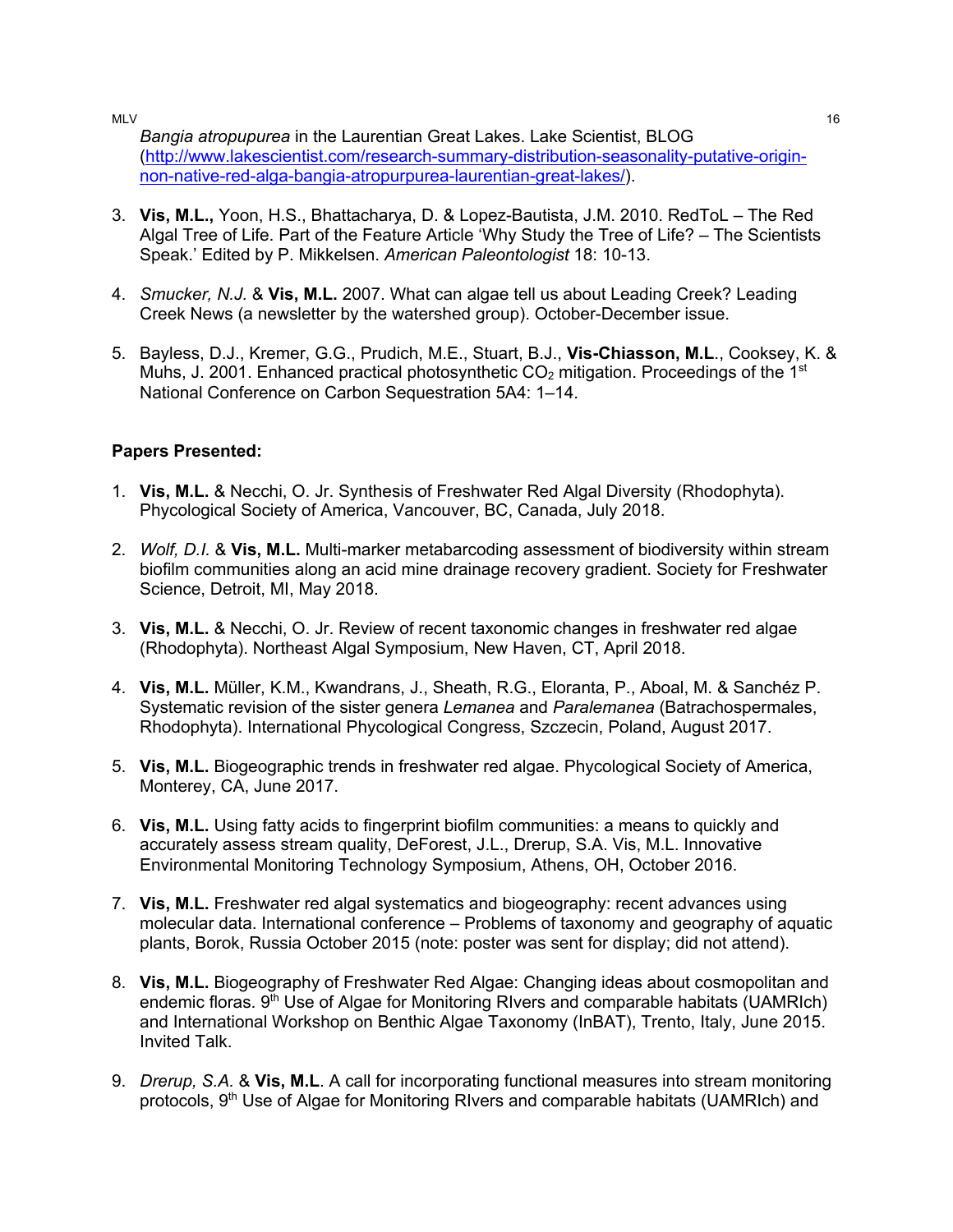$MLV$  and the contract of the contract of the contract of the contract of the contract of the contract of the contract of the contract of the contract of the contract of the contract of the contract of the contract of the International Workshop on Benthic Algae Taxonomy (InBAT), Trento, Italy, June 2015. (Poster).

- 10. **Vis, M.L.,** *Lam, D.W.*, *Salomaki, E.D., Johnston, E.T*., Saunders, G.W., Verbruggen, H., Kim, K.M., & Yoon, H.S. RedToL: Advances in our knowledge of freshwater red algae. Joint Aquatic Science Meeting, Portland, OR, May 2014.
- 11. **Vis, M.L.** & Chiasson, W.B. Assessment of freshwater red algal (Thoreales and Batrachospermales, Rhodophyta) type specimens in the Herbier Cryptogamie. International Phycological Congress, Orlando, FL, August 2013. (Poster).
- 12. **Vis, M.L.** Challenges in bioassessment of acid mine drainage. Phycological Society of America, Charleston, SC, June 2012. (Plenary invited talk).
- 13. **Vis, M.L.** Freshwater red algae: Historical perspective and European contributions. Riunione annuale Gruppo di Algologia, Ancona, Italy, November 2011. (Plenary invited talk).
- 14. **Vis, M.,** Kwandrans, J., *Lam, D*., *Salomaki, E*., Chiasson, W., Eloranta, P., Kostkeviciene, J. & Aboal, M. Freshwater red algae in Europe: Past, present and future. 5<sup>th</sup> European Phycological Congress, Rhodes, Greece, September 2011.
- 15. **Vis, M.L.**, *Lam, D.W*., *Johnston, E.T.,* & *Salomaki, E.D.* REDToL: Insights into the phylogeny of the freshwater rhodophytes. Evolution 2011, Norman, OK, June 2011.
- 16. **Vis, M.L.,** Necchi, O. Jr. Chiasson, W.B. & Entwisle, T.J. Molecular systematics of the freshwater red algal genus, *Kumanoa* (Batrachospermales, Rhodophyta). Phycological Society of America, Lansing, MI, July 2010.
- 17. **Vis, M.L.,** Necchi, O. Jr. & Chiasson, W.B. Molecular systematics of the freshwater red algal genus, *Kumanoa* (Batrachospermales, Rhodophyta). International Phycological Congress, Tokyo, Japan, August 2009.
- 18. **Vis, M.L**., Entwisle, T.J, Chiasson, W.B., Necchi, O. Jr. & Sherwood, A.R. Systematics of the Batrachospermales – A Synthesis. Phycological Society of America, New Orleans, LA July 2008.
- 19. **Vis, M.L.**, Chiasson, W.B., Stancheva, R., Chou, J.-Y. Phylogeographic relationships among *Batrachospermum arcuatum* (Rhodophyta) collections throughout it distribution. Phycological Society of America, Warwick, RI August 2007.
- 20. **Vis, M.L.**, Entwisle, T.J., Necchi, O. Jr. & Sheath R.G. Phylogenetic relationships among *Batrachospermum* species (Rhodophyta) based on molecular data from Southern Hemisphere specimens," 8<sup>th</sup> International Phycological Congress, Durban, South Africa August 2005.
- 21. **Vis, M.L.**, Chiasson, W.B. & Sheath, R.G. Phylogenetic affinities of *Batrachospermum* specimens from French Guiana. Phycological Society of America, Williamsburg, VA August 2004.
- 22. **Vis, M.L.**, Chiasson, W.B. & Sheath, R.G. *rbc*L analysis of eight *Batrachospermum* species from French Guiana. Southeastern Phycological Colloquy, Beaufort, NC October 2003.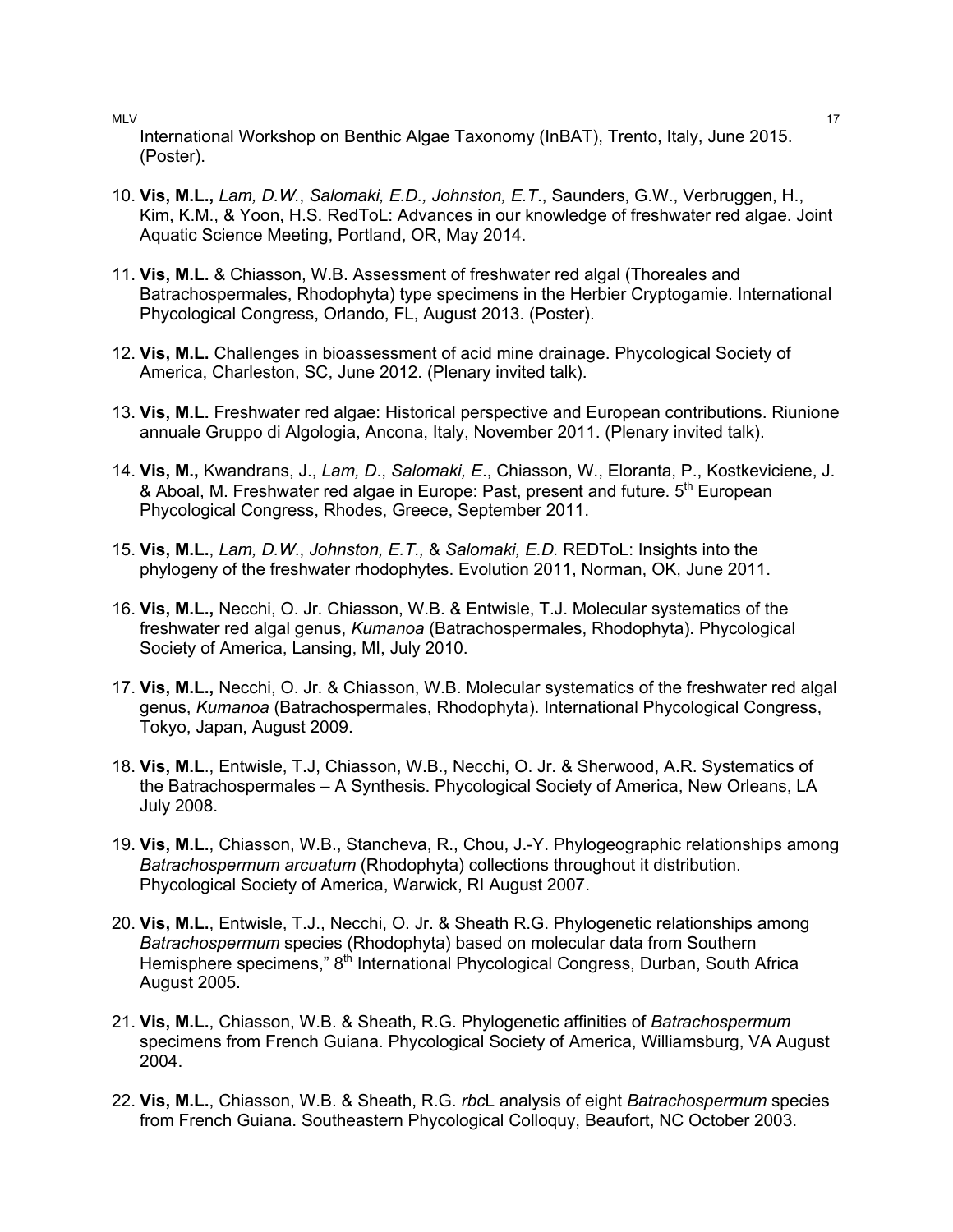- 23. Chiasson, W.B., Machesky, N.J. & **Vis, M.L.** Phylogeography of *Batrachospermum helminthosum* (Rhodophyta) in North America. Phycological Society of America, Madison, WI August 2002.
- 24. **Vis, M.L.**, *Hall, M.M.*, Machesky, N.J. & Miller E.J. Synthesis of molecular research on *Batrachospermum helminthosum* (Rhodophyta) from stream reaches in eastern North America. Phycological Society of America, Estes Park, CO June 2001.
- 25. **Vis, M.L.** & McClintic, A.S. Macroalgal taxa from montane cloud forest and alpine streams in Bolivia," Northeast Algal Symposium, Plymouth, MA April 2001.
- 26. **Vis, M.L.**, Miller, E.M. & *Hall, M.M.* Biogeography of *Batrachospermum helminthosum* (Batrachospermales, Rhodophyta) in North America using molecular and morphological data. Phycological Society of America, San Diego, CA July 2000.
- 27. **Vis, M.L.** & Entwisle, T.J. Insights into Batrachospermales (Rhodophyta) phylogeney from rbcL sequence data of Australian taxa. 38<sup>th</sup> Northeast Algal Symposium, Plymouth, MA April 1999.
- 28. **Vis, M.L.**, Harper, T.J. & Saunders, G.W. Phylogenetic relationships among taxa of Batrachospermales (Rhodophyta) based on large subunit rDNA sequence data. International Botanical Congress, St. Louis, MO August 1999.
- 29. **Vis, M.L.** The applicability of inter- Simple Sequence repeats (inter- SSR) to distinguish individuals of *Batrachospermum boryanum* (Batrachospermales, Rhodophyta). 37<sup>th</sup> Northeast Algal Symposium, Plymouth, MA. April 1998.
- 30. **Vis, M.L.** & Sheath, R.G. A molecular investigation of the systematic relationship among *Sirodotia* species (Batrachospermales, Rhodophyta) in North America. Phycological Society of America, Flagstaff, AZ, August 1998.
- 31. Vis, M.L. Floristic Algal Studies in Southeastern Ohio. 2<sup>nd</sup> Annual Ohio Algae Meeting, November 1998.
- 32. **Vis, M.L.**, Chiasson, W.B. & Sheath, R.G. A survey of the splash zone macroalgae in the Great Lakes. Pennsylvania Natural History Conference, Powder Mill Biological Station, PA. April 1997.
- 33. **Vis, M.L.** & Sheath, R.G. A molecular and morphological investigation of the relationship between *Batrachospermum spermatoinvolucrum* and *B*. *gelatinosum* (Batrachospermales, Rhodophyta). 6<sup>th</sup> International Phycological Congress, Leiden, The Netherlands, August 1997.
- 34. **Vis, M.L.** & Sheath, R.G. Phylogeny of the Batrachospermaceae (Rhodophyta) based on *rbc*L and ribosomal LSU sequences. Golden Anniversary Meeting of the Phycological Society of America, University of Santa Cruz, CA. July 1996.
- 35. **Vis, M.L.** & Sheath, R.G. Systematics and Biogeography of *Batrachospermum* section *Batrachospermum* (Rhodophyta, Batrachospermales) in North America. Annual meeting of the Phycological Society of America, Miami, FL. June 1994.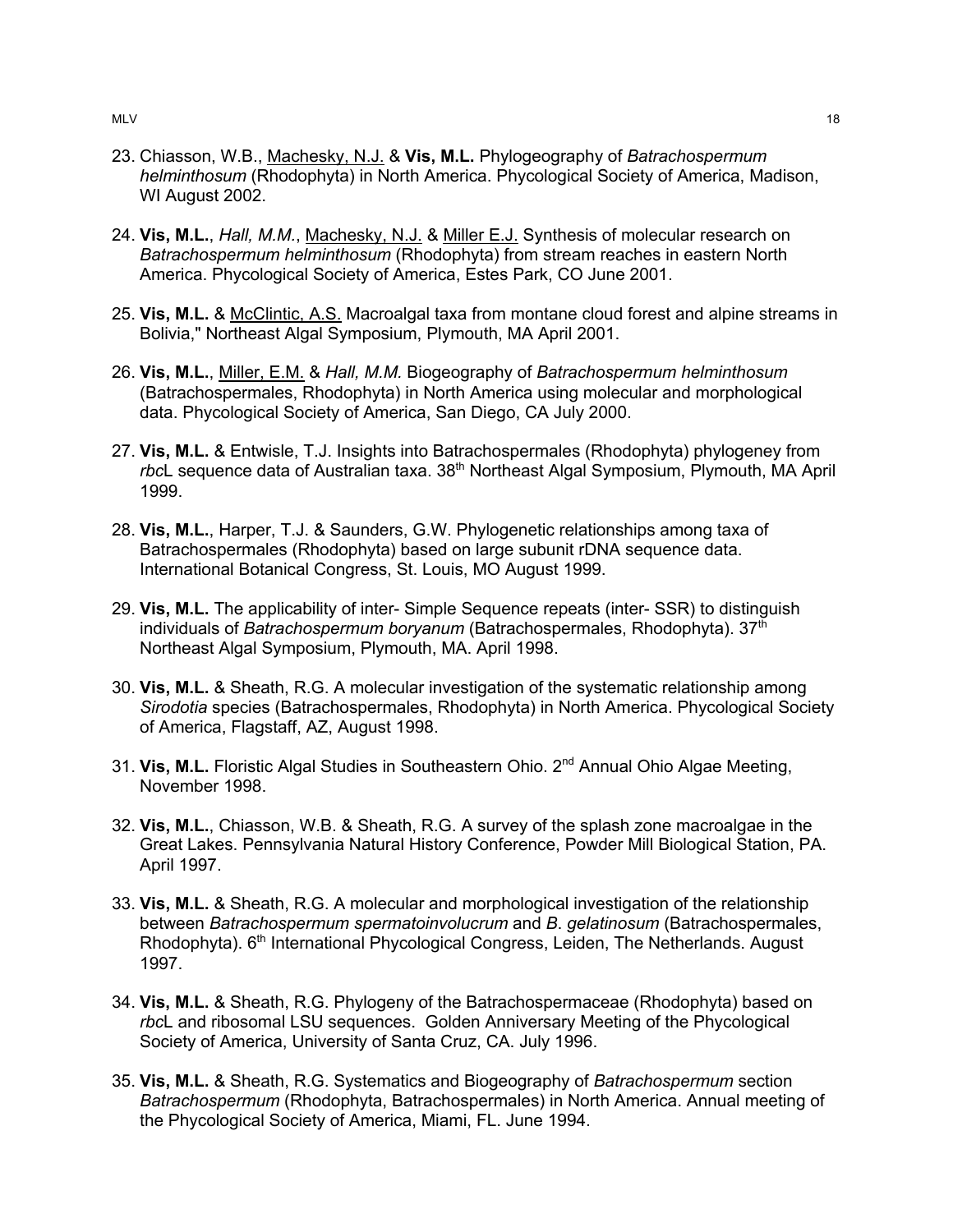- 36. **Vis, M.L.**, Sheath, R.G. & Cole, K.M. Stream macroalgae of the Hawaiian Islands: a preliminary study. British Phycological Society, University of Wales, Swansea, January 1993.
- 37. **Vis, M.L.**, Sheath, R.G., Hambrook, J.A. & Cole, K.M. Stream macroalgae of the Hawaiian Islands: a preliminary study. 32<sup>nd</sup> Northeast Algal Symposium, Woods Hole, MA. April 1993.
- 38. **Vis, M.L.** & Sheath, R.G. Distribution and systematics of *Chroodactylon* (Porphyridiales, Rhodophyta) from freshwater streams in North America. 31<sup>st</sup> Northeast Algal Symposium, Woods Hole, MA. April 1992.
- 39. **Vis, M.L.**, Sheath, R.G. & Cole, K.M. Systematics of the freshwater red algal family Compsopogonaceae in North America. Annual meeting of the Phycological Society of America, Honolulu, HI August 1992. *Journal of Phycology* 28 Suppl. p.3.
- 40. **Vis, M.L.** & Sheath, R.G. Systematics of the freshwater red algal family Lemaneaceae in North America. 4th International Phycological Congress, Duke University, NC August 1991. *Journal of Phycology* 27 Suppl. p.74.
- 41. **Vis, M.L.,** Carlson, T.A., Korch, J.E. & Sheath, R.G. The phenology of *Lemanea fucina*  $(Rhodophyta)$  in a Rhode Island River, USA,  $29<sup>th</sup>$  Northeast Algal Symposium, Woods Hole, MA. April 1990.

## **Abstracts and presentations, which were presented by other authors:**

Graduate student or postdoctoral advisees in *italics*, undergraduate advisees underlined.

- 1. Rossignolo, N.L., **Vis, M.L.**, Paiano, M.O., Eloranta, P., Kwandrans, J., West, J.A., Ganesan, E.K. Yasmin, F. Lim, P.E. & Necchi, O. Jr. Revision of the genus *Sirodotia* (Batrachospermales, Rhodophyta). Phycological Society of America, Fort Lauderdale, FL, June 2019.
- 2. *Tiwari, S*., Kennedy, B. & **Vis, M.L.** Re-evaluation of the Sheathia arcuata species complex (Batrachospermales, Rhodophyta). Phycological Society of America, Fort Lauderdale, FL, June 2019.
- 3. Szinte, A.L., Taylor, J.C., Abosede, A.T. & **Vis, M.L.** Exploring the freshwater rhodophyte diversity of Africa. Phycological Society of America, Fort Lauderdale, FL, June 2019.
- 4. *Wolf, D.I.* & **Vis, M.L.** Multi-marker metabarcoding assessment of biodiversity within stream biofilm communities along an acid mine drainage recovery gradient. Phycological Society of America, Vancouver, BC, Canada July 2018.
- 5. *Drerup, S.A.* & **Vis, M.L.** Seasonality of total fatty acid profiles in acid mine drainage impaired streams. Society for Freshwater Science, Detroit, MI, May 2018.
- 6. *Wolf, D.I.* & **Vis, M.L.** Multi-marker metabarcoding assessment of biodiversity within stream biofilm communities along an acid mine drainage recovery gradient. Northeast Algal Symposium, New Haven, CT, May 2018.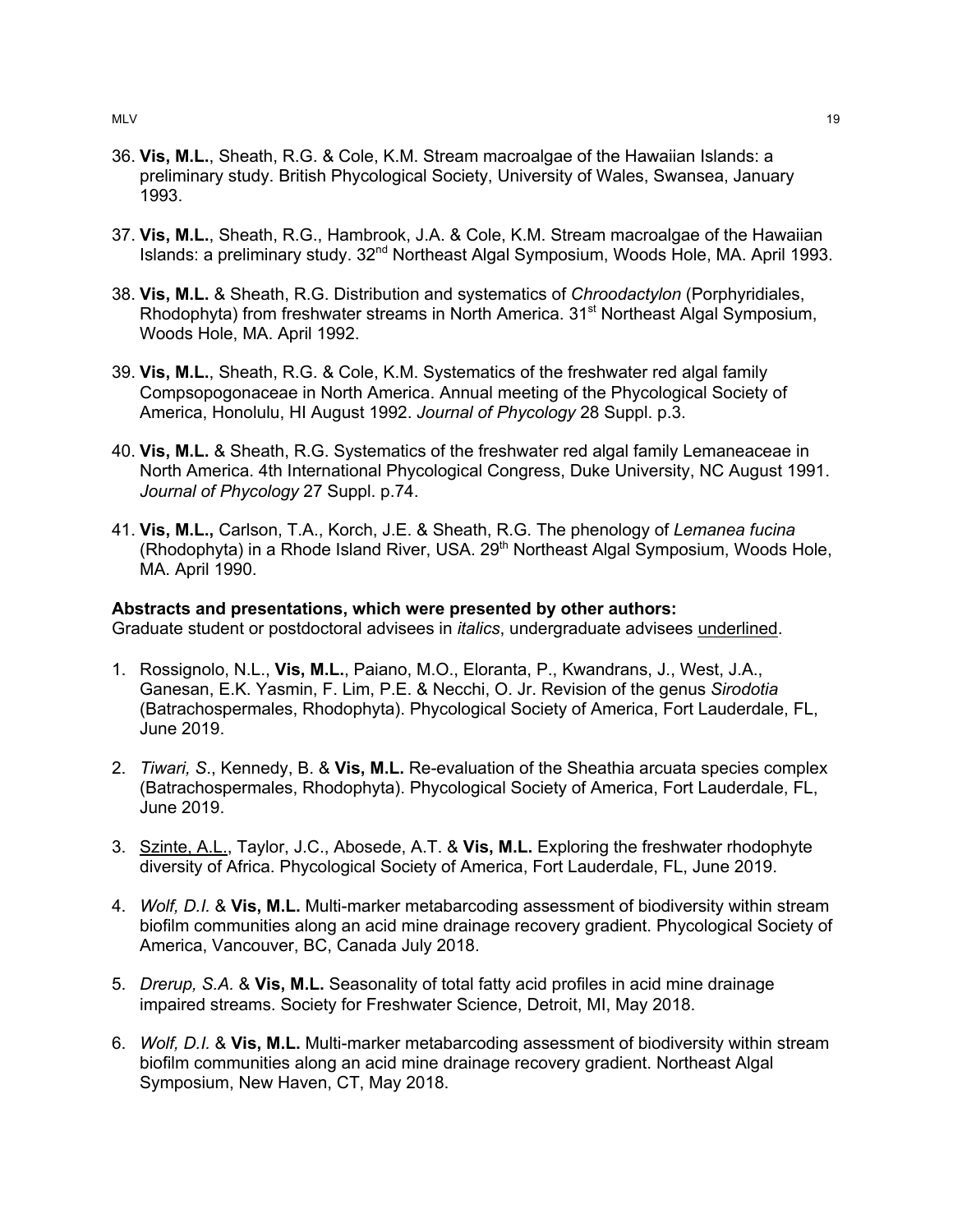- 7. Redmond, A.M., Hollingsworth, E.K. & **Vis, M.L.** Survey of freshwater red algae from the Batrachospermales (Rhodophyta) in South Carolina. Northeast Algal Symposium, New Haven, CT, May 2018.
- 8. Szinte, A.L., Taylor, J.C., Abosede, A.T. & **Vis, M.L.** Exploring the freshwater red algal diversity of Africa: Past and present. Northeast Algal Symposium, New Haven, CT, May 2018.
- 9. *Evans, J.R.* & **Vis, M.L.** Plastid genomics and gene expression analysis of *Lympha mucosa* gen. et sp. prov. exposed to low and high light Phycological Society of America, Monterey, CA, June 2017.
- 10. *Wolf, D.I., Evans, J.R.* & **Vis, M.L.** Mitochondrial genome of *Lympha mucosa* gen. et sp. prov. (Batrachospermales, Rhodophyta). Phycological Society of America, Monterey, CA, June 2017.
- 11. *Keil, E. J., Drerup, S. A.* & **Vis, M.L.** Nutrient effects on Acid Mine Drainage remediated streams. Innovative Environmental Monitoring Technology Symposium, Athens, OH, October 2016.
- 12. *Keil, E.J., Drerup, S.A.* & **Vis, M.L.** Does phosphorus limitation affect biofilms in AMD and remediated streams? Phycological Society of America Annual Meeting, Cleveland, OH, July 2016.
- 13. *Evans, J.R.*, Verbruggen, H. & **Vis, M.L.** The plastid genome of *Balbiania investiens* a freshwater red algal epiphyte (Balbianiales, Nemaliophycidae). Phycological Society of America Annual Meeting, Cleveland, OH, July 2016.
- 14. Aycock, L.L., Smucker, N.S., **Vis, M.L.** & Manoylov, K. Physiology and description of abnormal live and dead diatoms from agriculturally impacted streams in Ohio. North American Diatom Symposium, Beaver Island, MI, September 2015.
- 15. Cho, C.H., Choi, J.W., Lam, D.W., **Vis, M.L.** & Yoon, H.S. Comparative plastid genome analysis from three Nemaliophycidae red algae. Phycological Society of America, Philadelphia, PA, August 2015.
- 16. Sanchez Castillo, P., Chapuis, I.S., Torres Montilla, S., Munoz Linares, G., Aboal, M. & **Vis, M.L.** Bases taxonómicas para la reinterpretación de la taxonomía clásica de la familia *Lemaneaceae* (*Batrachospermales, Rhodophyta*). XX Simpósio de Botânica Criptogâmica, Porto, Spain, July 2015.
- 17. *Drerup, S.A.*, Johnson, K.S. & **Vis, M.L**. Stable isotope food webs suggest incomplete recovery in acid mine drainage remediated streams. Society for Freshwater Science, Milwaukee, WI, May 2015.
- 18. Johnson, K.S., Miles, A., DeForest, J.L., *Drerup, S.A.*, **Vis, M.L.** & Phillips, S. Degradation of phosphate enriched leaves in acid mine impaired vs. unimpaired streams. Society for Freshwater Science, May 2015.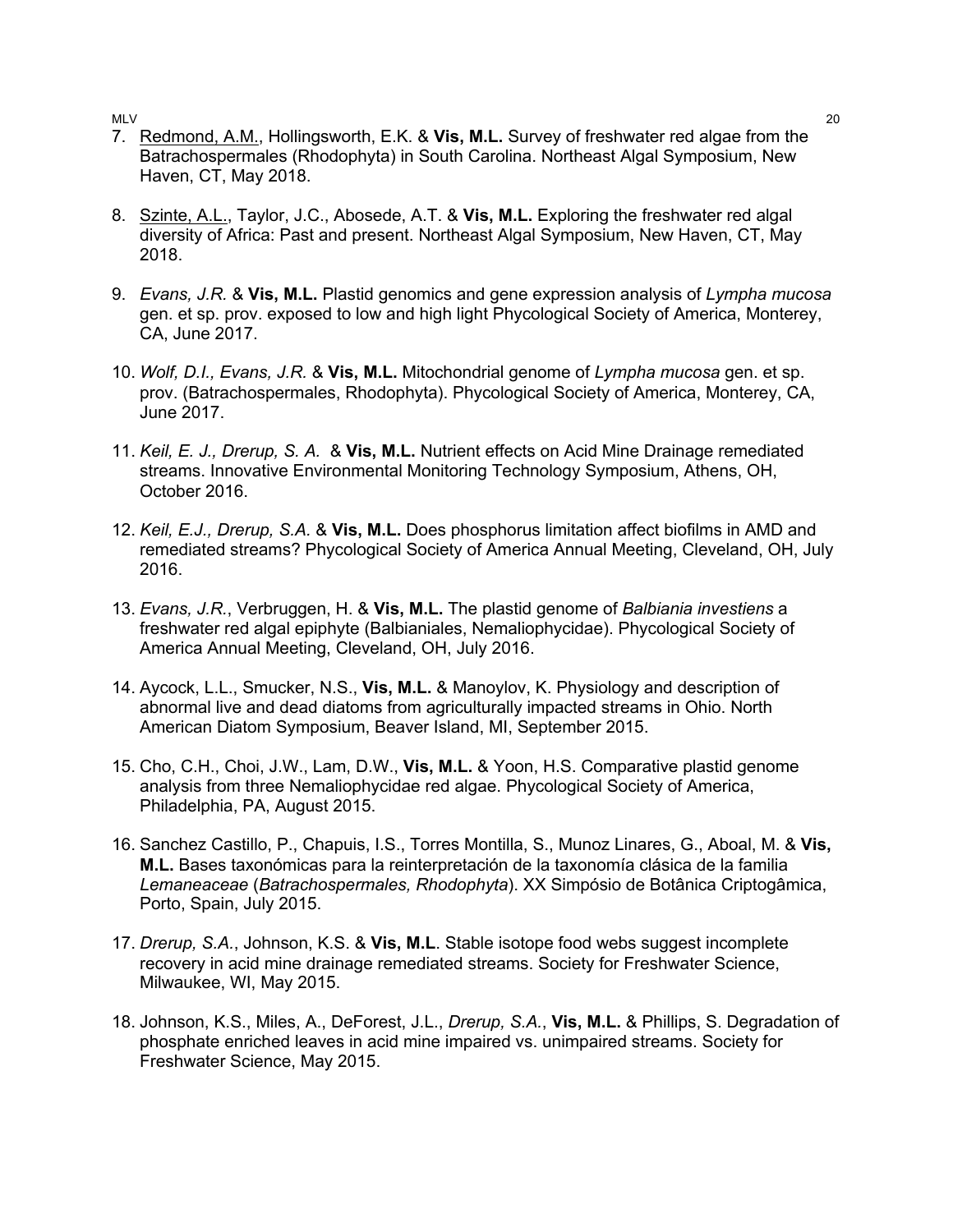- 19. Kwandrans, J., Eloranta, P., **Vis, M.L.**, Kowalski, W.A. & Kostkieviciene, J. Diversity and genetic variation of freshwater red algal flora in Europe. Polish Phycological Society Meeting, Gdańsk-Cetniewo, Poland, May 2014.
- 20. *Drerup, S.A.*, Johnson, K.S. & **Vis, M.L.** Biofilm structure and function as tools for stream remediation assessment. Joint Aquatic Science Meeting, Portland, OR, May 2014.
- 21. Wehr, J.D., Kociolek, J.P., Sheath, R.G. & **Vis, M.L.** Algal assemblages in North American springs: distribution patterns and research challenges. Joint Aquatic Science Meeting, Portland, OR, May 2014.
- 22. *Drerup, S.A* & **Vis, M.L.** Acid mine drainage remediation assessment using biofilm structure and function, Northeast Algal Symposium, Newport, RI, April 2014.
- 23. Lindner, J., *Drerup, S.A*., Johnson, K.S. and **Vis, M.L.** Grazing effects on biofilms along an acid mine drainage remediation gradient. Northeast Algal Symposium, Newport, RI, April 2014.
- 24. Keil, E.J., Macy, T.R., Kwandrans, J., Eloranta, P., Tomas, P., Aboal, M. and **Vis, M.L.** Comparative phylogeography of *Batrachospermum gelatinosum* (Rhodophyta, Batrachospermales) in Europe and North America. Northeast Algal Symposium, Newport, RI, April 2014.
- 25. *Drerup, S.A* & **Vis, M.L.** Biofilm Structure And Function As Tools For Stream Restoration Assessment, Association of Mid-Atlantic Aquatic Biologists Workshop, Berkeley Springs, WV, March 2014.
- 26. Abdelahad, N. Bolpagni, R. **Vis, M.L**., Lasinio, G.J., Amadio, C., Laini, A. and Keil, E.J. Studio Morfologico, Molecolare Ed Ecologico Su Cinque Taxa Del Genere *Batrachospermum* (Rhodophyta) Del Nord Italia. Italian Botanical Society, Italy, September 2013.
- 27. Chiasson, W.B., *Salomaki, E.D*. & **Vis, M.L.** Present day collections of freshwater red algae (Batrachospermales, Rhodophyta) from historically important sites in France. International Phycological Congress, Orlando, FL, August 2013.
- 28. Necchi Jr., O., Lam, D.W., Agostinho, D.C., Kwandrans, J., Eloranta, P., Kostkeviciene, J., & **Vis, M.L.** Systematics of Section *Turfosa* of the genus *Batrachospermum* (Batrachospermales, Rhodophyta). International Phycological Congress, Orlando, FL, August 2013.
- 29. Keil, E.J., Macy, T.R., Kwandrans, J., Eloranta, P., Tomas, P., Aboal, M. & **Vis, M.L.** Phylogeography of *Batrachospermum gelatinosum* (Batrachospermales, Rhodophyta) in Europe. International Phycological Congress, Orlando, FL, August 2013.
- 30. Lam, D.W. & **Vis, M.L.** Phylogeny of the Batrachospermales (Florideophyceae, Rhodophyta). International Phycological Congress, Orlando, FL, August 2013.
- 31. Yoon, H.S., Bhattacharya, D., Boo, S.M., Fredericq, S., Hommersand, M., Lopez-Bautista, J., Saunders, G.W. & **Vis, M.L**. Redtol: Red Algal Tree of Life. International Phycological Congress, Orlando, FL, August 2013.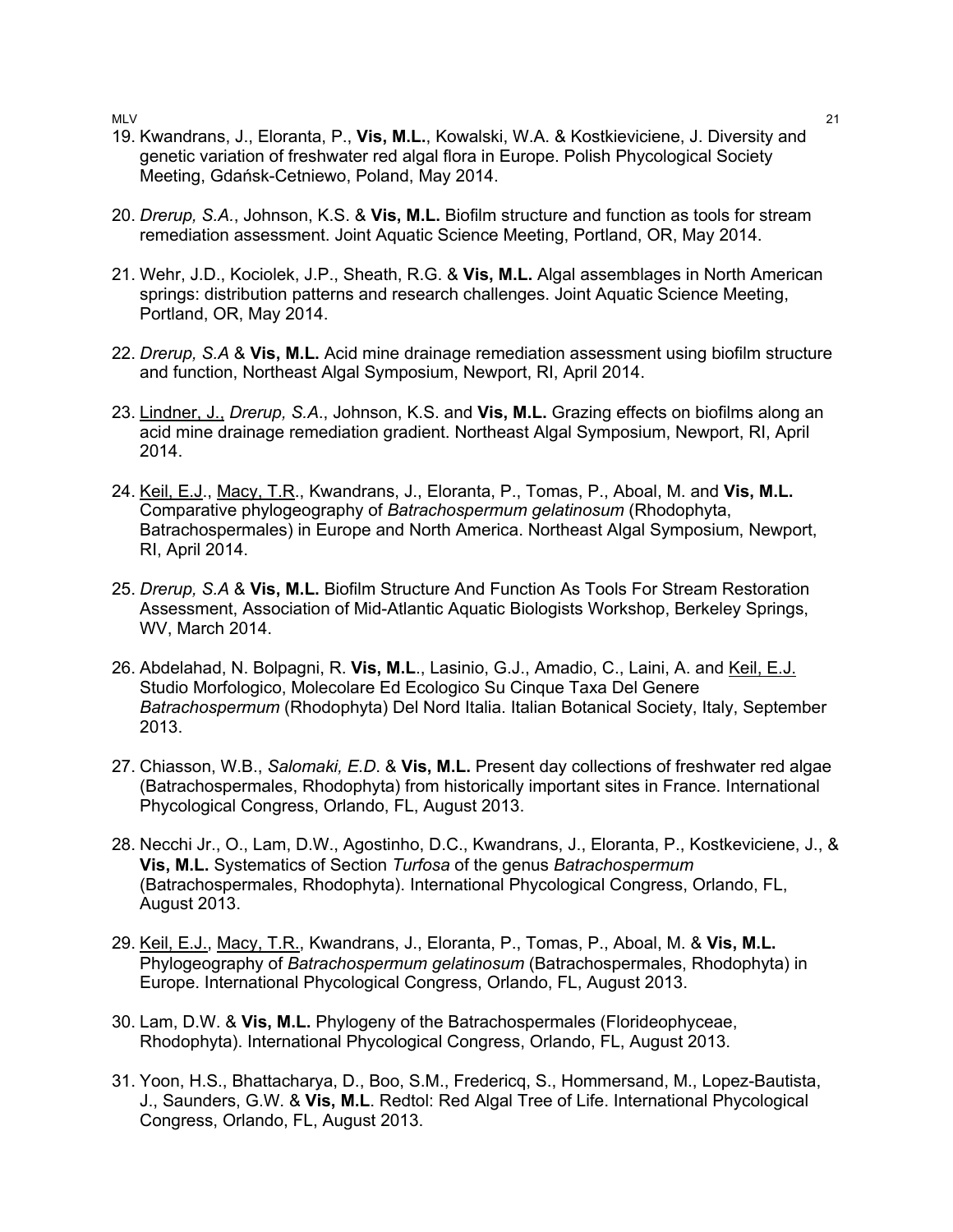- 32. *Drerup, S.D., Fuelling, L.J.* & **Vis, M.L.** Periphyton structure and function as tools for acid mine drainage. Society of Freshwater Science. Jacksonville, FL, May 2013.
- 33. Thrush, M.A., **Vis, M.L.** & Lam, D.W. Analyzing periphyton biodiversity along an acid mine drainage restoration gradient. Society of Freshwater Science. Jacksonville, FL, May 2013.
- 34. Kwandrans, J., *Salomaki, E.D.*, Eloranta, P. & **Vis, M.L**. Two rare freshwater red algal species, *Batrachospermum helminthosum* Bory and *B. involutum* Vis et Sheath (Rhodophyta) found in Poland. International Conference of Polish Phycologists. Poland, May 2013.
- 35. Necchi O. Jr, Silva Garcia Fo., A., *Salomaki, E.D*., West, J.A., Aboal, M.S. & **Vis, M.L.** Amostragem global revela baixa diversidade genetica dentro do genero *Compsopogon* (Compsopogonales, Rhodophyta). XIV Congresso Brasileiro de Ficologia, João Pessoa, Brazil, July 2012.
- 36. Keil, E.J., *Johnston, E.J*., Buhari, N., Djawad, I., Lim, P.E. & **Vis, M.L.** Genetic survey of freshwater red algae in Indonesia and Malaysia. Phycological Society of America, Charleston, SC, June 2012.
- 37. *Salomaki, E.D*., Kwandrans, J., Eloranta, P. & **Vis, M.L.** Molecular and morphological investigation of species diversity in *Batrachospermum* section *Helminthoidea* (Batrachospermales, Rhodophyta). Phycological Society of America, Charleston, SC, June 2012.
- 38. *Johnston, E.J*., Buhari, N., Djawad, I. & **Vis, M.L.** The systematics and biogeography of the Thoreales, a freshwater red algal order. Phycological Society of America, Charleston, SC, June 2012.
- 39. *Lam, D.W*., **Vis, M.L.** & Saunders, G.W. Molecular phylogeny of the Nemaliophycidae (Florideophyceae, Rhodophyta). Phycological Society of America, Charleston, SC, June 2012.
- 40. Hollingsworth, E.K. & **Vis, M.L.** Freshwater rhodophytes of South Carolina. Phycological Society of America, Charleston, SC, June 2012.
- 41. Yoon, H.S., Bhattacharya, D., Boo, S.M., Fredericq, S., Hommersand, M., **Vis, M.L.**, Lopez-Bautista, J. & Saunders, G.W. Progress report of RedToL: The red algal tree of life. Phycological Society of America, Charleston, SC, June 2012.
- 42. Thrush, M.A., Lam, D.W., Nadella, V., Shen, K. & **Vis, M.L.** Analyzing phytoplankton biodiversity in the Ohio River. Society for Freshwater Science, Louisville, KY, May 2012.
- 43. Chávez, V., Morales, E. A., Chávez, G., Fernández, E., **Vis, M. L.** & Kociolek, J. P. Epilithic diatoms (Bacillariophyceae) from the Bolivian Yunga (Cloud Forest), South America: current state of knowledge. Latin American Phycological Congress, La Plata, Argentina, November 2011.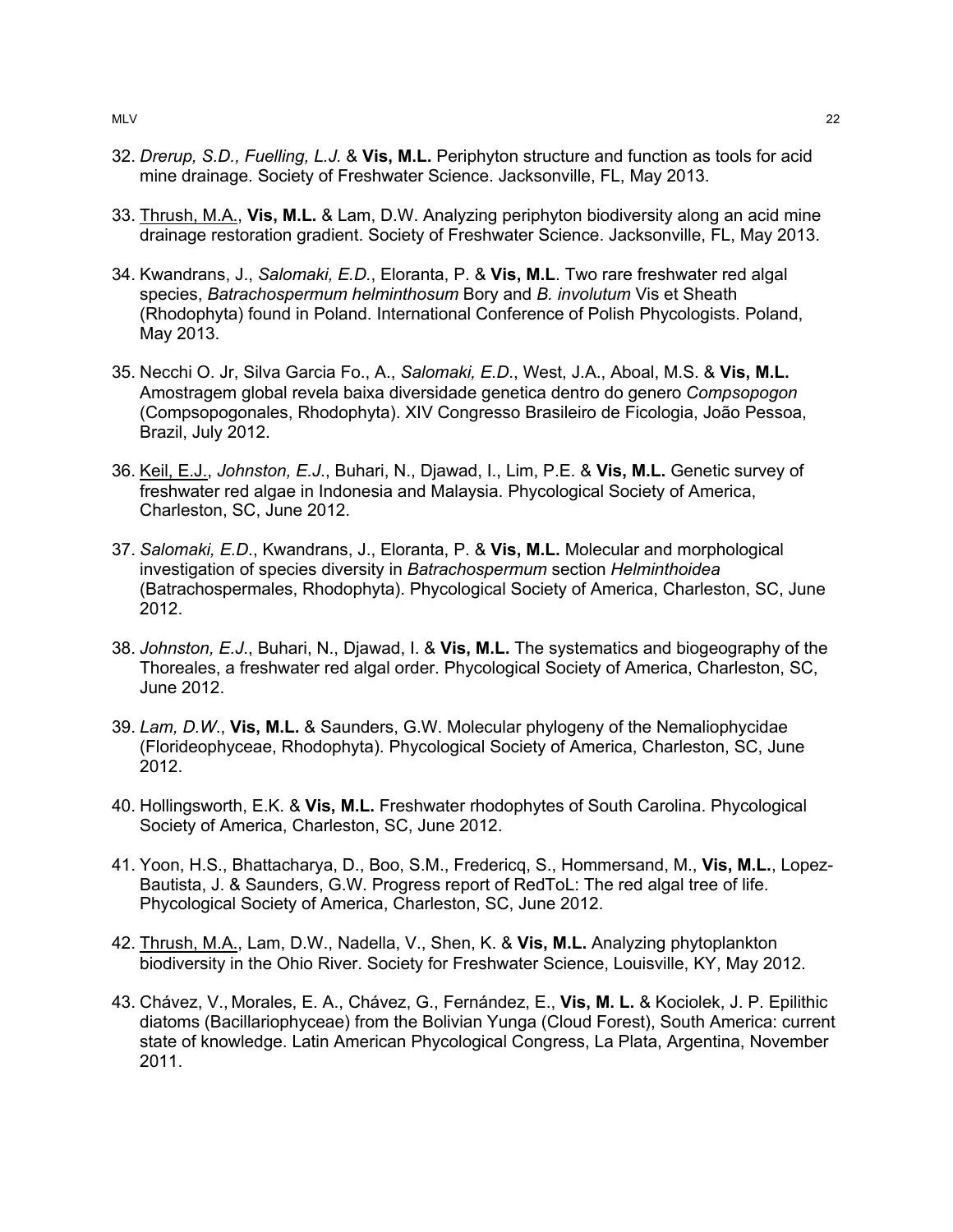- 44. Morales, E.A., Fernández, E, **Vis, M.L.**, Kociolek, J.P. & Ector, L. Diatomées épilithiques des Yungas boliviennes en Amérique du Sud : état actuel des connaissances. Association des Diatomistes de Langue Française, Boulogne-sur-Mer, France, September 2011.
- 45. *Salomaki, E.D.* Eloranta, P. Kwandrans, J. & **Vis, M.L**. Cryptic speciation within *Batrachospermum* section *Helminthoidea* (Batrachospermales, Rhodophyta) revealed by multigene molecular analysis. Phycological Society of America, Seattle, WA, July 2011.
- 46. *Johnston, E.T., Lam, D.W*. & **Vis, M.L.** Phylogenetic results for the freshwater red algal genus *Thorea* (Rhodophyta). Phycological Society of America, Seattle, WA, July 2011.
- 47. *Lam, D.L*., Saunders, G.W. & **Vis, M.L.** Multigene phylogeny of the Batrachospermales (Rhodophyta). Phycological Society of America, Seattle, WA, July 2011.
- 48. *Salomaki, E.D.* & **Vis, M.L**. A preliminary investigation of the *Batrachospermum boryanum* species complex (Batrachospermales, Rhodophyta) in North America and Europe. Northeast Algal Symposium, Woods Hole, MA, April 2011.
- 49. *Johnston, E.T., Lam, D.W.* & **Vis, M.L.** Molecular data reveals paraphylly and undescribed diversity in the genus *Thorea*. Northeast Algal Symposium, Woods Hole, MA, April 2011.
- 50. *Lam, D.W.*, Entwisle, T.J. Eloranta, P. Kwandrans, J. & **Vis, M.L.** Molecular phylogeny of the freshwater macrophyte *Sirodotia* (Batrachospermales, Rhodophyta). Northeast Algal Symposium, Woods Hole, MA, April 2011.
- 51. Hollingsworth, E.J. & **Vis, M.L**. Freshwater Rhodophytes of South Carolina. Southeastern Phycological Colloquy, Wilmington, NC, October 2010.
- 52. Johnston, E.T., *Stewart, S.A*., Entwisle, T.J. & **Vis, M.L.** Phylogeny of Australasian endemic taxa in the Batrachospermales (Rhodophyta) using the *rbc*L and LSU genes. Phycological Society of America, Lansing, MI, July 2010.
- 53. Johnston, E.T., *Stewart, S.A*., Entwisle, T.J. & **Vis, M.L.** Phylogeny of Australasian endemic taxa in the Batrachospermales (Rhodophyta) using the *rbc*L and LSU genes. Northeast Algal Symposium, Bristol, RI, April 2010.
- 54. VandenBroek, A.M. & Vis, M.L. Desiccation tolerance in three freshwater red algae (Rhodophyta). Northeast Algal Symposium, Bristol, RI, April 2010.
- 55. *Pool, J.R.* & **Vis, M.L.** Diatom community composition and biofilm enzyme activity for water quality assessment of acid mine remediated streams. Northeast Algal Symposium, Bristol, RI, April 2010.
- 56. Fuelling, L.J., Adams, J.A., Bixby, R., Caprette, C.L., Caprette, H.E., Chiasson, W.B., Davies, C.L., Hall, M.M. Perry, W.L., Vis, M.L. & Verb, R.G. An occurrence of an epizooic red algal chantransia on rusty crayfish (*Orconectes rusticus* Girard) in westcentral Ohio. The Ohio Academy of Science, Ada, OH, April 2010.
- 57. Stuart B., Bayless D., Kremer G., **Vis M**. & Riefler G. Carbon recycling via membrane-based photobioreactor. Institute for Biological Engineering, Santa Clara, CA, March 2009.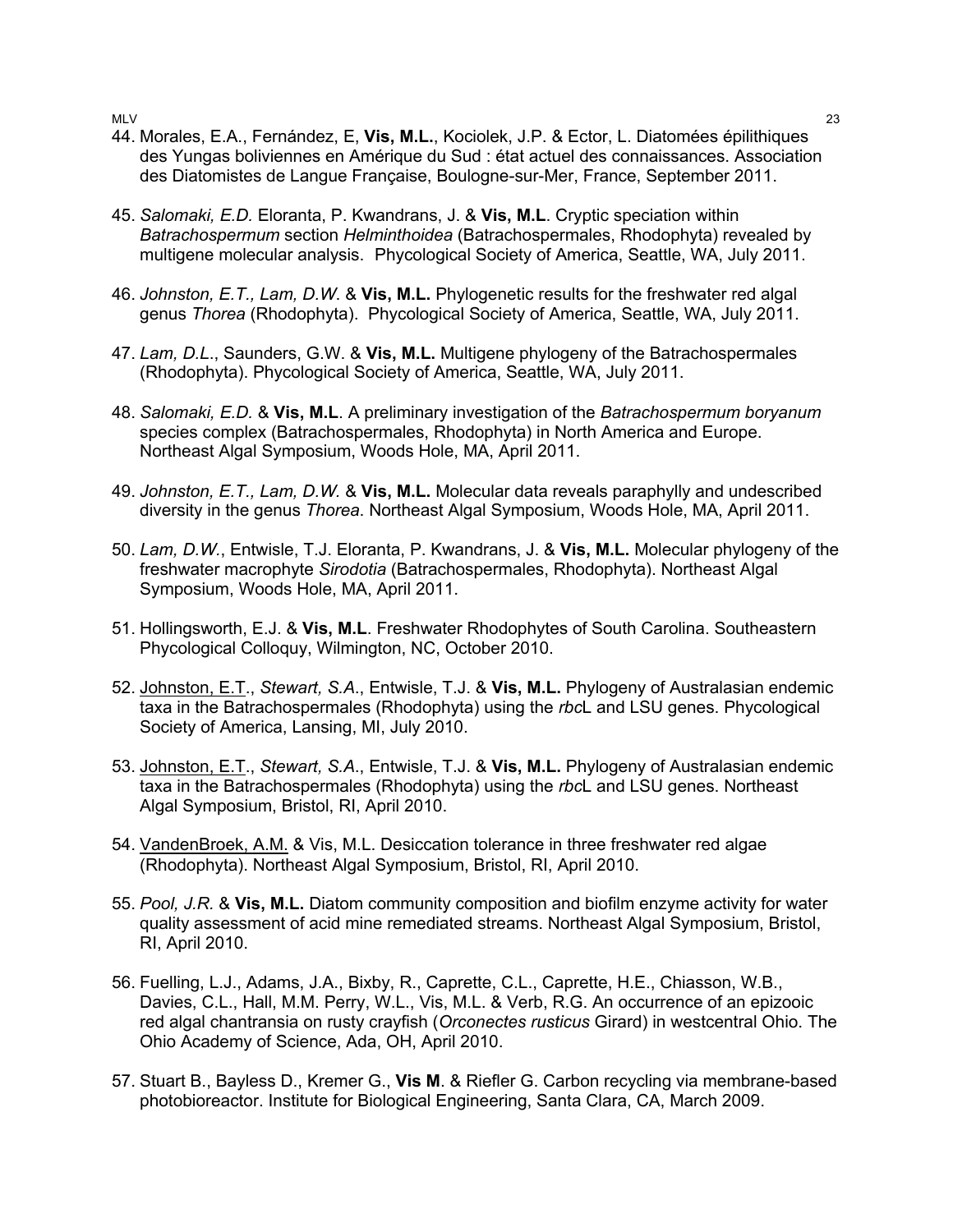- 58. *Smucker N.J.* & **Vis M.L.** Acid mine drainage and remediation impacts on biofilm structure and extracellular enzyme activities during succession. North American Benthological Society, Grand Rapids, MI, May 2009.
- 59. Drerup S.A. & **Vis M.L.** Phenology of *Batrachospermum gelatinosum* (Rhodophyta) in two Southeast Ohio streams. North American Benthological Society, Grand Rapids, MI, May 2009.
- 60. *Pool, J.R.,* & **Vis, M.L**. Phenology of *Batrachospermum helminthosum (Rhodophyta).* North American Benthological Society, Grand Rapids, MI, May 2009.
- 61. Verb R.G., Fuelling L.J., Bixby R.J., Adams J.A., Chiasson W.B. & **Vis M.L.** An occurrence of epizooic chantransia on rusty crayfish. North American Benthological Society, Grand Rapids, MI, May 2009.
- 62. *Rambani, A.* & **Vis, M.L.** Phylogeographic study of *Tuomeya americana* (Rhodophyta) in eastern North America. Northeast Algal Society, Amherst, MA, April 2009.
- 63. *Pool, J.R.,* **Vis, M.L**., Verb, R.G., Zalack, J., Verb, M., *Smucker, N.J.* Phenology of *Batrachospermum helminthosum (Rhodophyta).* Northeast Algal Society, Amherst, MA, April 2009.
- 64. *Smucker, N.J*. & **Vis, M.L.** Using diatom data from different sampling protocols in stream biomonitoring: Potential for integration. Northeast Algal Society, Amherst, MA, April 2009.
- 65. VandenBroek, A*.* & **Vis, M.L.** Desiccation tolerance of various types of cells in the freshwater red alga, *Batrachospermum gelatinosum*. Northeast Algal Society, Amherst, MA, April 2009.
- 66. *Smucker N.J.* & **Vis M.L.** Using reference site diatom communities for measuring the severity of human impacts on stream ecosystems. Phycological Society of America, New Orleans, LA, July 2008.
- 67. *Smucker N.J.* & **Vis M.L.** Impacts of spatial and temporal variation on stream diatom community dynamics and bioassessments in southeastern Ohio. North American Benthological Society, Salt Lake City, UT, May 2008.
- 68. *House D.L.* & **Vis M.L.** Genetic variation in *Batrachospermum gelatinosum* (Batrachospermales, Rhodophyta) from eastern North America. Northeast Algal Symposium, Durham, NH, April 2008.
- 69. *Smucker N.J.* & **Vis M.L.** Acid mine drainage and agricultural impacts on stream diatom communities. Northeast Algal Symposium, Durham, NH. April 2008.
- 70. Drerup S.A. & **Vis M.L.** Preliminary phylogeographic data suggest *Batrachospermum boryanum* (Rhodophyta) is a species complex. Northeast Algal Symposium, Durham, NH, April 2008.
- 71. *Smucker N.J.* & **Vis M.L.** Natural and human impacts on stream diatom communities. Geological Society of America North-central section, Evansville, IN, April 2008.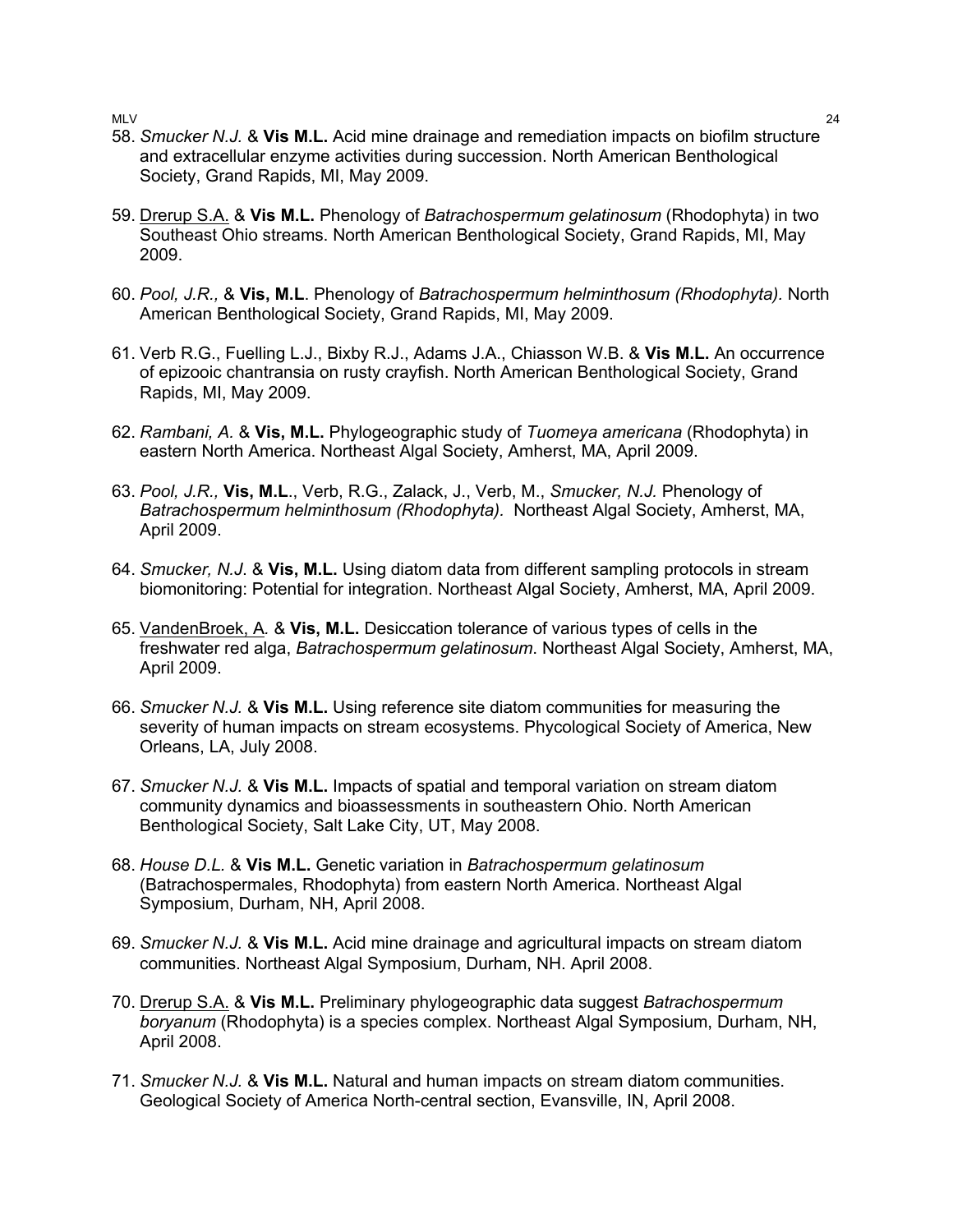- $MLV$  and the contract of the contract of the contract of the contract of the contract of the contract of the contract of the contract of the contract of the contract of the contract of the contract of the contract of the 72. *Smucker, N.J.* & **Vis, M.L**. Determining chemical, physical, and landscape impacts on the structure of stream diatom communities. North American Diatom Symposium, September 2007.
- 73. *House, D.L.,* Sherwood, A.R. & **Vis, M.L.** Comparison of three organelle markers for phylogeographic inference in *Batrachospermum helminthosum* (Batrachospermales, Rhodophyta) from North America. Phycological Society of America Annual Meeting, Warwick, RI, August 2007.
- 74. Necchi, O. Jr., **Vis, M.L.**, Oliveira, M.C. Systematics of *Batrachospermum* section *Contorta* (Batrachospermales, Rhodophyta) in Brazil based on molecular and morphological data.  $4<sup>th</sup>$ European Congress 4th European Phycological Congress, in Oviedo, Spain, July 2007.
- 75. *Hollingsworth, E.K.* & **Vis, M.L.** The spatial heterogeneity of periphyton in eight southeastern Ohio streams: how far can one sample take you? 55<sup>th</sup> Annual Meeting of the North American Benthological Society, Columbia, SC June 2007.
- 76. *Smucker, N.J.* & **Vis, M.L.** Use of a Diatom Community Model as an Index for assessing stream impairment in Southeastern Ohio. 55<sup>th</sup> Annual Meeting of the North American Benthological Society, Columbia, SC June 2007.
- 77. Johnson, K.A, **Vis, M.L.** & Johnson, K.S. The effect of acid mine drainage on the grazing of periphyton by invertebrates. 55<sup>th</sup> Annual Meeting of the North American Benthological Society, Columbia, SC June 2007.
- 78. *House, D.L.,* Sherwood, A.R. & **Vis, M.L.** Comparison of three organelle markers for phylogeographic inference in *Batrachospermum helminthosum* (Batrachospermales, Rhodophyta) from North America. Northeast Algal Symposium Narragansett, RI, April 2007.
- 79. *Hollingsworth, E.K.* & **Vis, M.L.** The spatial heterogeneity of periphyton in eight southeastern Ohio streams: how far can one sample take you? Northeast Algal Symposium Narragansett, RI, April 2007.
- 80. *Smucker, N.J.* & **Vis, M.L.** Attaining finer bioassessment resolution: The use of ecoregional and reference-based diatom indices for assessing stream health in Southeaster Ohio, USA. International Symposium: Use of Algae for Monitoring Rivers. Balatonfured, Hungary September 2006.
- 81. *Zalack, J.T.* & **Vis, M.L.** Development and evaluation of a diatom based index of biotic integrity for acid and metal impacted streams. Phycologcial Society of America. Juneau, AK July 2006.
- 82. *Stewart, S.A.,* **Vis, M.L.** & Entwisle, T.J. Phylogenetic affinities of Australasian *Batrachospermum* specimens (Batrachospermales, Rhodophyta) inferred from molecular and morphological data. Phycologcial Society of America. Juneau, AK July 2006.
- 83. Stancheva, R. & **Vis, M.L.** Notes on distribution of *Batrachospermum arcuatum* and *B. gelatinosum* (Batrachospermales, Rhodophyta) in Bulgaria. Fourth Balkan Botanical Congress. Sofia Bulgaria June 2006.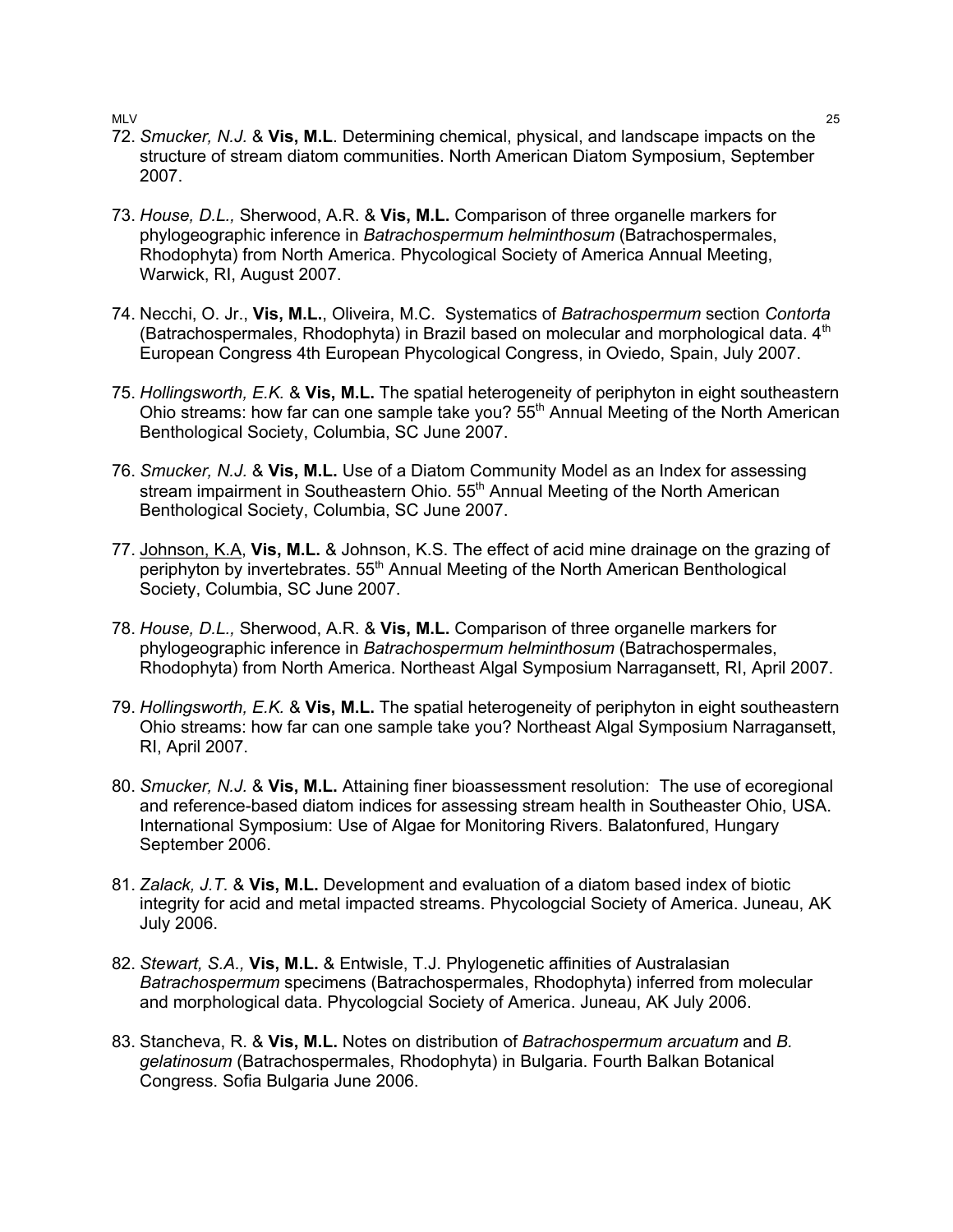MLV  $\,$  26

- 84. *Smucker, N.J.*, *Hollingsworth, E.K.*, Verb, R.G. & **Vis, M.L.** Comparison of two algal indices for use in Biomonitoring of southeastern Ohio streams. Phycologcial Society of America. Juneau, AK July 2006.
- 85. *Smucker, N.J.*, Edlund, M.B. & **Vis, M.L.** Morphology and distribution of *Thalassiosira lacustris* (Grunow) Hasle: an exotic diatom in southeastern Ohio streams. Phycologcial Society of America. Juneau, AK July 2006.
- 86. *Zalack, J.T.* & **Vis, M.L.** Comparison of diatom and macroinvertebrate indices in acid mine drainage impacted streams. Northeast Algal Symposium. Poughkeepsie, NY April 2006.
- 87. *Stewart, S.A.,* **Vis, M.L.** & Entwisle, T.J. Phylogenetic affinities of Australasian specimens of *Batrachospermum* (Batrachospermales, Rhodophyta) inferred from molecular and morphological data. Northeast Algal Symposium. Poughkeepsie, NY April 2006.
- 88. Snyder, K.F., Brown, K.J. & **Vis, M.L.** In-stream and riparian characterization of four New Zealand stream segments containing Batrachospermum species (Rhodophyta). Northeast Algal Symposium. Poughkeepsie, NY April 2006.
- 89. *Smucker, N.J.*, *Hollingsworth, E.K.*, Verb, R.G. & **Vis, M.L.** Comparison of two algal indices for use in Biomonitoring of southeastern Ohio streams. Northeast Algal Symposium. Poughkeepsie, NY April 2006.
- 90. Morales, E.A., Fernandez, E. & **Vis, M.L**. Nuevas diatomeas (Bacillariophyta) de la zona de los Yungas, Bolivia," Bolivian Ecological Congress. LaPaz, Boliva March 2006.
- 91. *Zalack, J.T*., Casamatta, D.A., Verb, R.G. & **Vis, M.L.** A two year survey of the algal community in a woodland stream from southeastern Ohio," North American Diatom Symposium. Mobile, AL: November 2005.
- 92. Chiasson, W.B., Sherwood, A.R. & **Vis, M.L.** *Audouinella pygmaea* collections are the chantransia of a previously unreported *Batrachospermum* species in the Hawaiian Islands. 8<sup>th</sup> International Phycological Congress Durban, South Africa August 2005.
- 93. Necchi, O. Jr., **Vis, M.L.** & Oliveira, M.C. Systematics of *Sirodotia* (Batrachospermales, Rhodophyta) in Brazil based on *rbc*L and SSU rDNA sequences. 8<sup>th</sup> International Phycological Congress. Durban, South Africa August 2005.
- 94. *Zalack, J.T.*, Verb, R.G., Casamatta, D.A. & **Vis, M.L.** A survey of the diatom community in a small woodland stream from southeastern Ohio. Northeast Algal Symposium, Rockport, ME April 2005.
- 95. *Stewart, S.A.* & **Vis, M.L.** A preliminary investigation of the *Batrachospermum pseudogelatinosum-B. campyloclonum* complex (Batrachospermales, Rhodophyta) from Australia and New Zealand. Northeast Algal Symposium, Rockport, ME: April 2005.
- 96. Hodge, J.C., Necchi, O. & **Vis, M.L.** Phylogeography of *Batrachospermum macrosporum* (Batrachospermales, Rhodophyta) in North and South America. Phycological Society of America, Williamsburg, VA August 2004.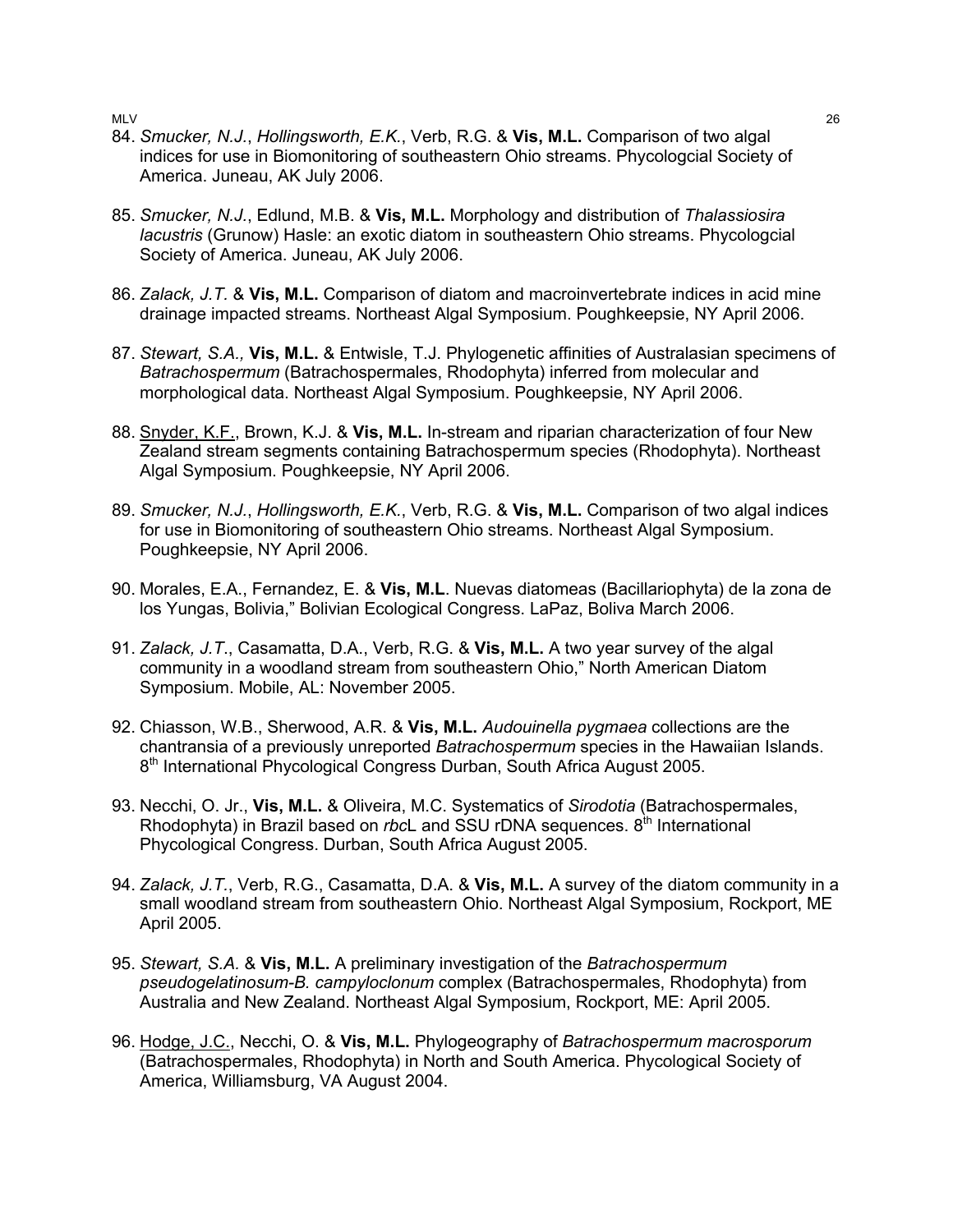- 97. Taylor, D.A., Bixby, R., Casamatta, D.A., Chiasson, W.B., Filkin, N.R., Hall, M.M., Hamsher, S.E., **Vis, M.L.** & Verb, R.G. Survey of algal taxa from the unglaciated Western Allegheny plateau exclusive of the Ohio river. Ohio Academy of Science April 2004.
- 98. Chiasson, W.B. Sabo, N.J. & **Vis, M.L.** Molecular and morphological analysis of *Audouinella*/chantransia specimens. Southeastern Phycological Colloquy, Beaufort, NC October 2003.
- 99. **Vis, M.L**., Sheath, R.G. & Chiasson, W.B. A survey of the Rhodophyta and associated macroalgae from Coastal streams in French Guiana. Phycological Society of America, Gleneden Beach, OR June 2003.
- 100. Shea, T.B., **Vis, M.L.**, Sheath, R.G. & Müller, K.M. Distribution and invasion of *Bangia atropurpurea* (Rhodophyta) in the Laurentian Great Lakes. Phycological Society of America Annual Meeting, Gleneden Beach, OR June 2003.
- 101. Sherwood, A.R., **Vis, M.L.** & Sheath, R.G. Phylogenetic systematics and phyenology of the Hawaiian endemic freshwater red alga, *Batrachospermum spermatiophorum*. Phycological Society of America, Gleneden Beach, OR June 2003.
- 102. *Filkin, N.R.* & **Vis, M.L.** Phenology of *Paralemanea annulata* in a low-order Ohio woodland stream. Phycological Society of America, Gleneden Beach, OR June 2003.
- 103. *Hamsher, S.E.* & **Vis, M.L.** Utility of the Periphyton index of biotic integrity (PIBI) as an indicator of acid mine drainage impacts in southeastern Ohio. Phycological Society of America, Gleneden Beach, OR June 2003.
- 104. Morales, E.A. & **Vis, M.L.** New diatom taxa from South America. Northeast Algal Symposium, Saratoga Springs, NY April 2003.
- 105. *Verb, R.G.*, **Vis, M.L.** & Stuart, B.G. Analysis of diatom communities from an acid mine drainage impacted subwatershed. Ohio Academy of Science, Findlay, OH April 2003. Ohio Journal of Science 103 p. A-29.
- 106. *Casamatta, D.A*., **Vis, M.L.** & Sheath, R.G. *Phormidium retzii* (Oscillatoriales): genotypic variation and phenotypic plasticity. Phycological Society of America, Madison, WI August 2002.
- 107. *Filkin, N.R*., Sherwood, A.R. & **Vis, M.L.** Macroalgae of the Hawaiian Islands: 23 additional stream segments. Phycological Society of America, Madison, WI August 2002.
- 108. *Hamsher, S.E., Casamatta, D.A., Filkin, N.R.*, McClintic, A.M., Chiasson, W.B., Verb, R.G. & **Vis, M.L.** A new method for studying nutrient limitation of periphyton: a case study from acid mine drainage streams. Phycological Society of America, Madison, WI August 2002.
- 109. *Casamatta, D.A.* & **Vis, M.L.** Genetic diversity of *Phormidium retzii* (Cyanobacteria) in a low-order woodland stream. Ohio Academy of Science, Columbus, OH, April 2002.
- 110. McClintic, A.S., *Casamatta, D.A.* & **Vis, M.L.** Algal taxa from montane cloudforest and alpine streams in Bolivia. Ohio Academy of Science, Columbus, OH, April 2002.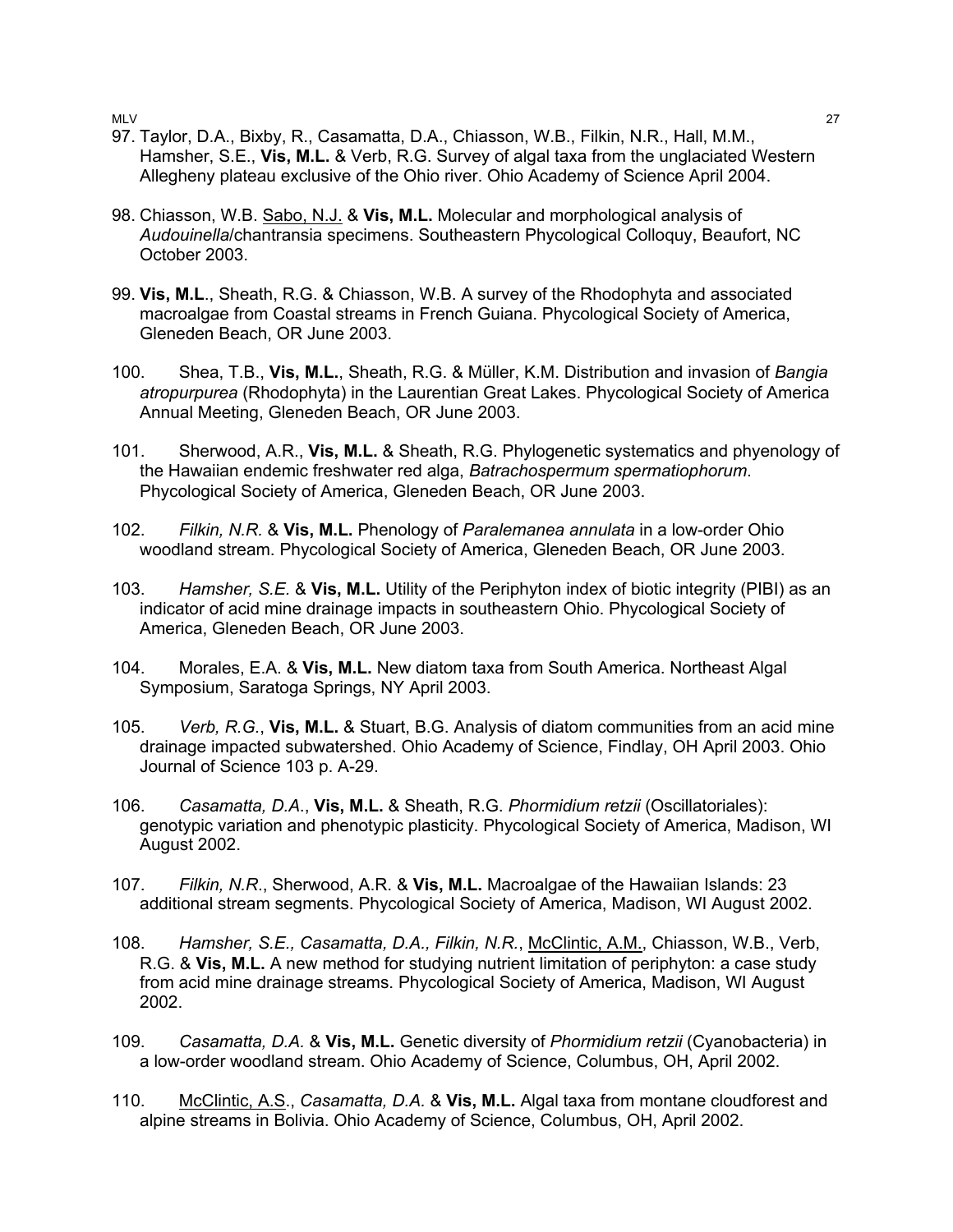- 111. *Filkin, N.R.,* Sherwood, A.R. & **Vis, M.L.** Macroalgae of the Hawaiian Islands: 23 additional stream segments. Ohio Academy of Science, Columbus, OH, April 2002.
- 112. *Hamsher, S.E., Casamatta, D.A., Filkin, N.R.,* McClintic, A.S., Chiasson, W.B., Verb R.G. & **Vis M.L.** A new method for studying nutrient limitation of periphyton. Ohio Academy of Science, Columbus, OH, April 2002.
- 113. Chiasson, W.B., Machesky, N.J. & **Vis, M.L.** Phylogeography of *Batrachospermum helminthosum* (Rhodophyta) in North America. Ohio Academy of Science, Columbus, OH, April 2002.
- 114. *Casamatta, D.A.* & **Vis, M.L.** Population Genetics of *Phormidium retzii* (Cyanobacteria) in a low-order woodland stream using RAPD analysis. 15<sup>th</sup> International Association for Cyanophyte Research, Barcelona, Spain September 2001.
- 115. *Verb, R.G.*, Keiper, J.B. & **Vis, M.L.** Patterns of macroalgal and periphytic assemblages from coal mine impacted lotic systems within the unglaciated Western Allegheny Plateau. North American Benthological Society, La Crosse, WI June 2001.
- 116. *Verb, R.G.*, Keiper, J.B. & **Vis, M.L.** Patterns of macroalgal and periphytic assemblages from coal mine impacted lotic systems within the unglaciated Western Allegheny Plateau. Phycological Society of America, Estes Park, CO June 2001.
- 117. *Casamatta, D.A.* & **Vis, M.L.** Population genetics of *Phormidium retizii* (Cyanobacteria) mats in a headwater stream using *RAPD* analysis. Phycological Society of America, Estes Park, CO June 2001.
- 118. Machesky, N.J. & **Vis, M.L.** Assessing the utility of a mitochondrial marker for studies of specific and intraspecific relationships within the Batrachospermales (Rhodophyta). Ohio Academy of Science, Alliance, OH March 2001.
- 119. *Casamatta, D.A.* & **Vis, M.L.** Ecology and phenology of the cyanobacterium *Phormidium retzii* in a low-order woodland stream. Ohio Academy of Science, Alliance, OH March 2001.
- 120. *Verb, R.G*., Keiper, J.B. & **Vis, M.L.** Patterns of macroalgal and periphytic assemblages from coal mine impacted lotic systems within the unglaciated Western Allegheny Plateau. Ohio Academy of Science, Alliance, OH March 2001.
- 121. *Verb, R.G.* & **Vis, M.L.** Survey of the benthic diatom communities from lotic systems within the Western Allegheny Plateau. Phycological Society of America, San Diego, CA July 2000.
- 122. *Casamatta, D.A.* & **Vis, M.L.** Some phylogenetic relationships within the Oscillatoriales (Cyanobacteria) clade using 16S rDNA gene sequence data. Phycological Society of America, San Diego, CA July 2000.
- 123. *Hall, M.M.* & **Vis, M.L.** Phylogeography and within-stream genetic variation of *Batrachospermum helminthosum* (Rhodophyta) using inter-simple sequence repeats. Phycological Society of America, San Diego, CA July 2000.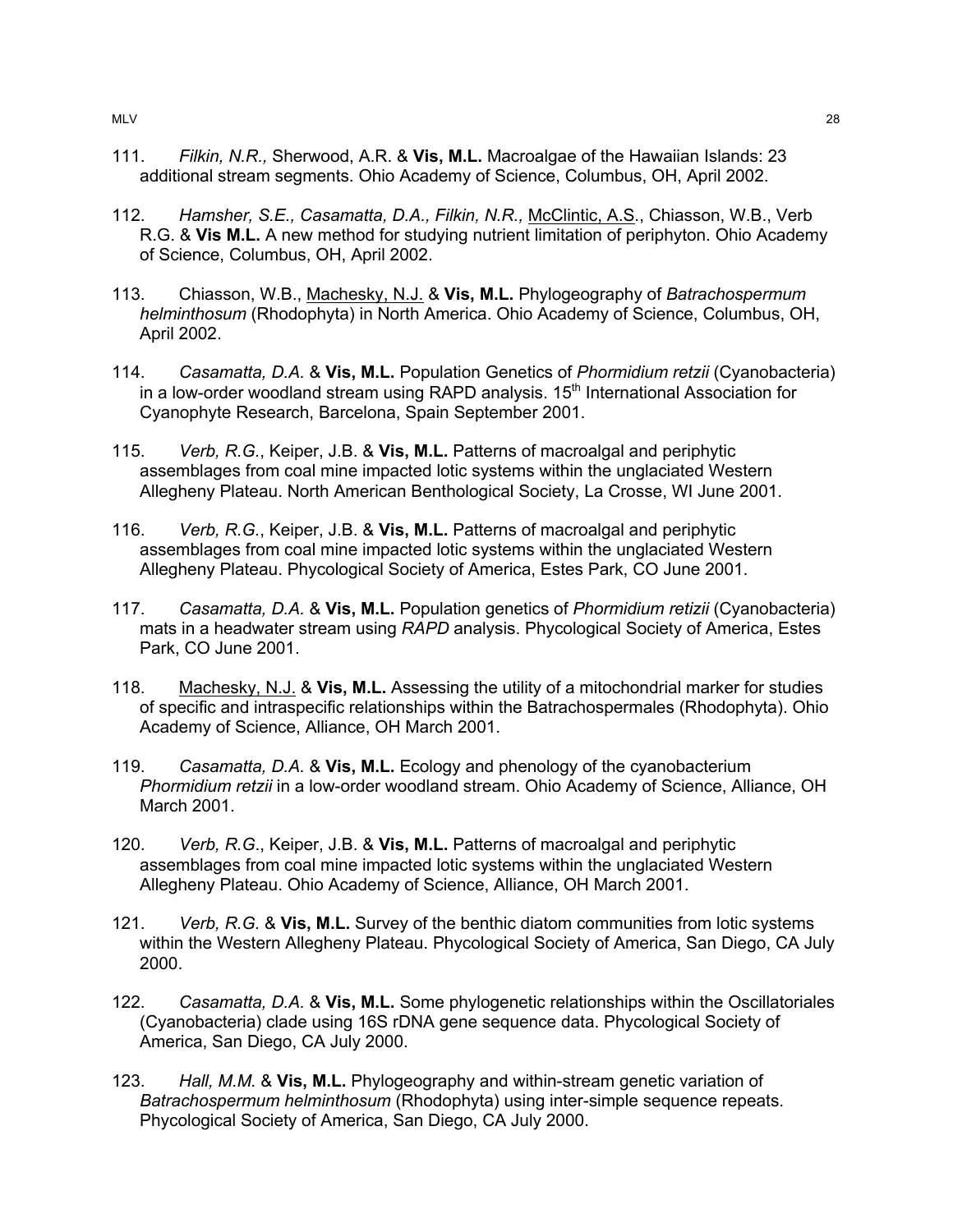- 124. *Verb, R.G.*, *Casamatta, D.A.* & **Vis, M.L.** Effects of different vegetative substrates on algal composition in vernal pools. Ohio Academy of Science, Ada, OH April 2000.
- 125.*Casamatta, D.A., Verb, R.G.* & **Vis, M.L.** A survey of cliff and cave algae from southeastern Ohio. Ohio Academy of Science, Ada, OH April 2000.
- 126.*Hall, M.M.* & **Vis, M.L.** Genetic variation among individuals of *Batrachospermum helminthosum* (Rhodophyta) within and among stream reaches throughout North America. Ohio Academy of Science, Ada, OH April 2000.
- 127.*Hall, M.M.* & **Vis, M.L.** Genetic variation among individuals of *Batrachospermum helminthosum* (Rhodophyta) from a stream reach. International Botanical Congress, St. Louis, MO August 1999.
- 128. *Casamatta, D.A.* & **Vis, M.L.** Preliminary investigation of the Oscillatoriales (Cyanobacteria) clade using 16S rDNA gene sequence data. International Botanical Congress, St. Louis, MO August 1999.
- 129. Entwisle, T.J. & **Vis, M.L.** Freshwater red algae: a timely perspective on Southern Hemisphere biogeography. International Botanical Congress, St. Louis, MO August 1999.
- 130. *Verb, R.G.* & **Vis, M.L.** Seasonal variation of macroalgae from streams draining abandoned and reclaimed coal mines and non-impacted sites. International Botanical Congress, St. Louis, MO August 1999.
- 131. *Verb, R.G.* & **Vis, M.L.** A comparison of algal diversity among polluted, restored and non-polluted streams in southeastern Ohio. Phycological Society of America, Flagstaff, AZ, August 1998.
- 132. Rintoul, T., Sheath, R.G. & **Vis, M.L.** Systematics and biogeography of the Compsopogonales (Rhodophyta) with emphasis on freshwater genera in North America. Phycological Society of America, Flagstaff, AZ, August 1998.
- 133. Müller, K.M., **Vis, M.L.** & Sheath, R.G. Biogeography and systematics of the genus *Bangia* (Bangiales, Rhodophyta) using morphology and comparative sequence analysis. 48th American Institute of Biological Sciences, Botanical Society of America. August 1997.

#### **Invited Book Reviews:**

- Entwisle, T.J., Sonneman, J.A. & S.H. Lewis, *Freshwater Algae in Australia* (Sainty & Associates 1997), in *European Journal of Phycology* 33, no. 1 (1998), p. 94.
- Kumano, S., *Freshwater red algae of the world* (Biopress Publications 2002), in *Journal of Phycology* 38, no. 4 (2002), p. 834.
- Wehr, J.D. & Sheath R.G. (Eds.), *Freshwater Algae of North America: Ecology and Classification* (Academic Press 2003), in *Journal of the Torrey Botanical Society* 132, no. 3 (2005), p. 533-34.
- Entwisle, T. J., Skinner, S., Lewis, S. H. & Foard, H. J. *Algae of Australia: Batrachospermales, Thoreales, Oedogoniales and Zygnemaceae.* (Australian Biological Resources Study/CSIRO Publishing 2007), in *Journal of Phycology* 43, no. 6 (2007), p. 1348-9.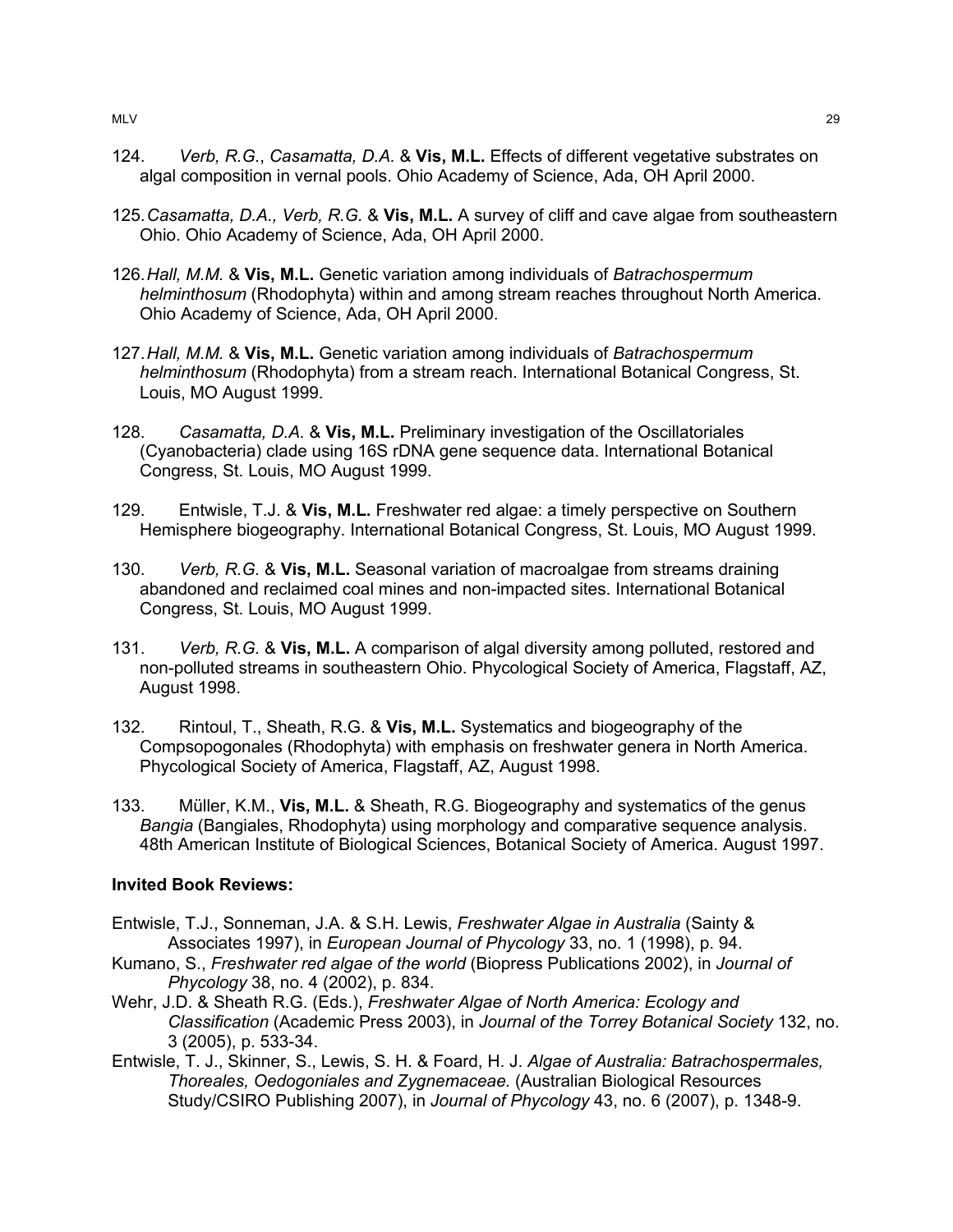#### $MLV$  30 **Refereeing of Manuscripts:**

In addition to being an associate editor for *Journal of Phycology*, I regularly review papers for algae focused journals such as *Phycologia, Algae, European Journal of Phycology, Cryptogamie Algologie* and aquatic science journals such as *Water, Air & Soil Pollution, Hydrobiologia, Ecological Indicators*. I typically review 5-6 papers per year.

## **Refereeing of Grant Proposals:**

Typically, I review 1-2 grant proposals per year for NSF and NSERC. I have served on four NSF grant panels in my area of expertise. I have also served on two Fulbright Scholar regional panels. I have reviewed proposals for state agencies and other country agencies when my expertise was needed.

## **Courses Taught:**

Semester System:

PBIO 1030 Plants and People Fall 2012, 2014, 2016, 2018; Spring 2013, 2019 PBIO4200/5200 Phycology Spring 2013, 2015, 2019 PBIO4900/5900 Freshwater Algae Spring 2016, 2018 PBIO4170/5170 Biological Research and Science Ethics Fall 2012-present PBIO6970 Graduate Seminar 2013, 2014

## Quarter System:

PBIO 103 Plants and People (~80 students/section), 1996-2011 PBIO 307/507 Algal & Bryophyte Morphology 1999, 2001, 2003, 2006 PBIO369 Ecology Andes 2000, Island Biology 2000, Neotropical Ecology 2001, 2002 PBIO369D/569D Bryology 2008, 2010 PBIO385 Global Studies in Plant Biology: New Zealand 2005 (co-taught with Kim Brown) PBIO405 Undergraduate Seminar, 2000-2002 PBIO417/517 Biological Research and Science Ethics 2010 PBIO 420/520 Freshwater Algae - 1997, 1998, 2000, 2002, 2005, 2007, 2009, 2011 PBIO 696 Organismal Biology 1997-1999 PBIO 691 Seminar - Molecular Ecology 1998, Ecology of the Andes 2000, Island Biology 2001, Neotropical Rainforest Ecology –2001, Bryophytes 2006 PBIO 693 Phycology for Engineers – 2007 PBIO 791 Seminar - Aquatic Botany - 1997

## **Teaching Evaluation:**

1. Student Evaluations - My student evaluations have been high each quarter/semester. For the large non-major's course, the most recent score was a mean of 4.49 out of 5 points for the course and 4.67 for me as an instructor. For my upper division courses in algae and mosses the scores have consistently been in the range of 3.8 to 4.8. (available upon request).

## **Major Professor/Advisor for Graduate Students:**

1. **Roseanna Crowell**, PhD candidate. Research topic – Phylogenomics of freshwater red algae.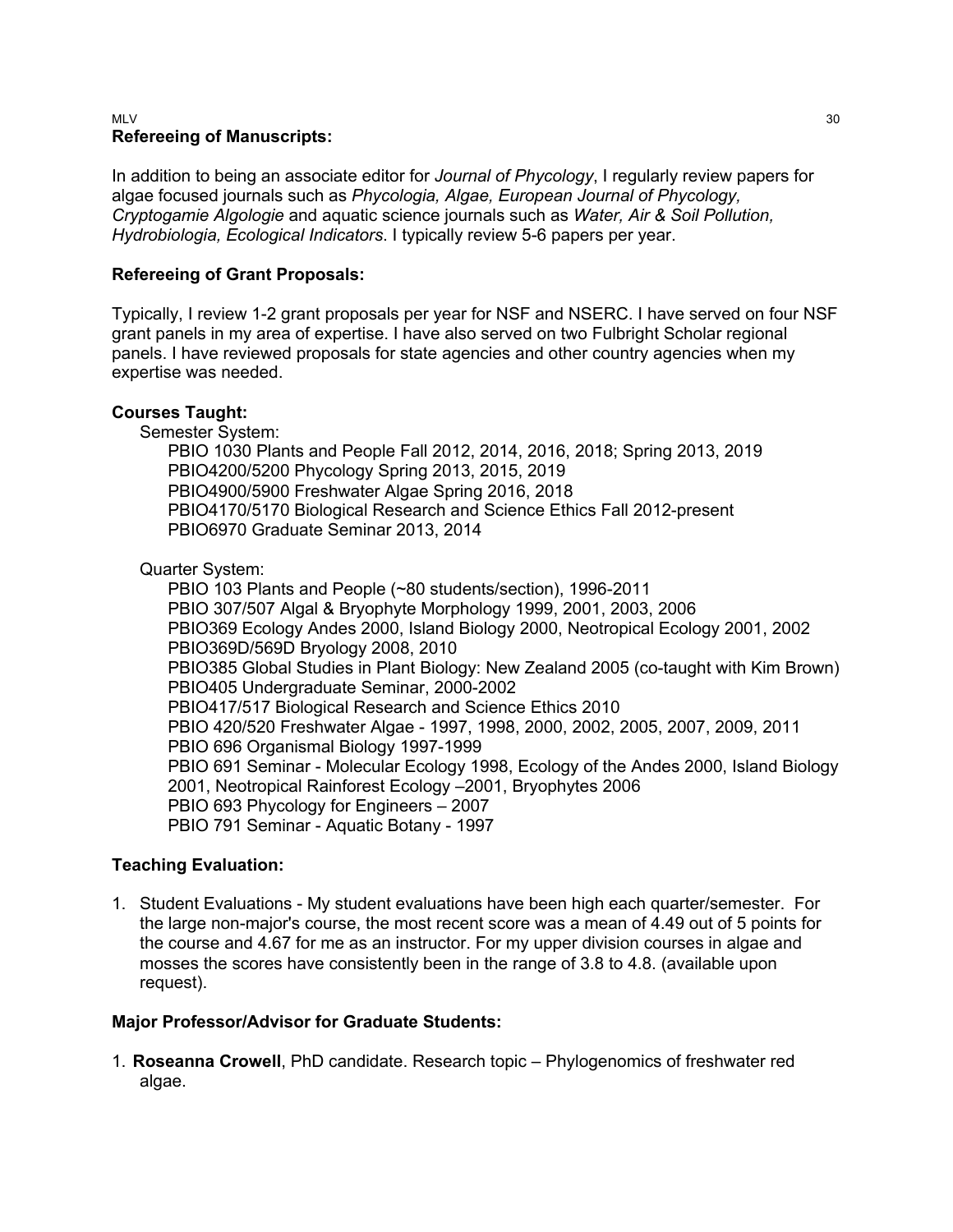- 2. **Sunil Tiwari**, MS candidate. Research topic Investigating the effects of light on freshwater red algae using transcriptomic data.
- 3. **Danny Wolf**, MS August 2018. "Metabarcoding of biofilm communities along an acid mine drainage gradient." Received funding from multiple sources totaling over \$5000. Won outstanding graduate presentation at the Northeast Algal Symposium and Phycological Society of America meeting. Immediately after graduation employed by Illumina in the research division.
- 4. **Josh Evans**, MS August 2017. "Transcriptional Regulation of Select Light-Harvesting Genes during Photoacclimation in *Lympha mucosa* gen. et sp. prov. (Batrachospermales, Rhodophyta)." Immediately after graduation pursued a PhD degree at University of New Brunswick.
- 5. **Emily Keil**, MS December 2016. "Investigation of nutrient limitation of the biofilm community in Acid Mine Drainage impaired and remediated streams." Immediately after graduation served as an Americorp Intern with Raccoon Creek.
- 6. **Sam Drerup**, PhD May 2016. "Functional Response of Stream Communities to Acid Mine Drainage Remediation." Received funding from multiple sources totaling over \$8000. Employed immediately after graduation as an Assistant Professor at Trine University, Angola, IN.
- 7. **Lauren Fuelling**, MS May 2013. "Interactive Effects of AMD and Grazing on Periphyton Productivity, Biomass, and Diatom Diversity."
- 8. **Emily Johnston**, MS August 2012. "The Systematic Revision of the Freshwater Red Algal Order Thoreales (Nemaliophycidae, Rhodophyta)." Received funding from the Phycological Society of America and Student Enhancement Award from Ohio University as well as others totaling \$8000. Won the Bold Award at the Phycological Society of America annual meeting 2012 for best student presentation. Immediately after graduation pursued a PhD at University of Hawaii.
- 9. **Eric Salomaki**, MS August 2012. "A Systematic Investigation of *Batrachospermum* section *Helminthoidea* (Batrachospermales, Rhodophyta) Using Molecular and Morphological Analyses." Received funding from the Phycological Society of America as well as others totaling \$1800. Immediately after graduation pursued a PhD at University of Rhode Island.
- 10. **Jonathon Gray**, MS Environmental Studies August 2011. "Reference Diatom Assemblage Response to Transplantation into a Stream Receiving Treatment for Acid Mine Drainage in Southeastern Ohio." After graduation pursued a PhD at Kent State University.
- 11. **Justin Pool**, MS August 2010. "Use of Diatom Assemblages and Biofilm Enzyme Activities for Assessment of Acid Mine Remediated Streams in Southeastern Ohio." Immediately after graduation pursued a PhD at Fordham University.
- 12. **Nathan Smucker**, PhD August 2010. "Comparison of water quality indices using algae in acid mine drainage impacted streams." Garnered numerous grants including one from the Ohio Biological Survey, and internal ones totaling \$7000. Won outstanding graduate presentation at the Northeast Algal Symposium and the Indiana Water Resources Association student award for his presentation at the regional Geological Society of America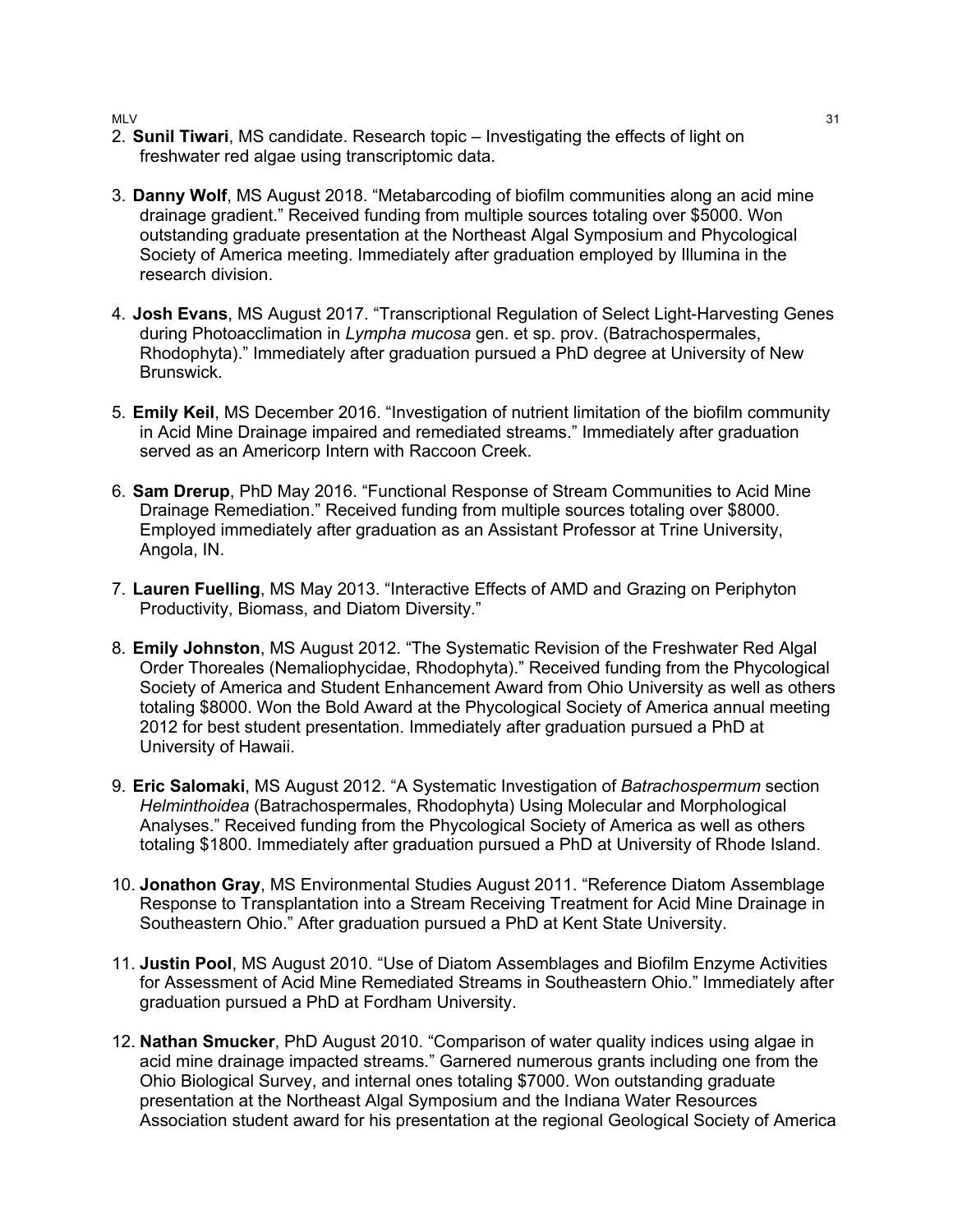$MLV$  32 meeting. Employed immediately after graduation as a postdoc in the Watershed diagnostics group at EPA Narragansett RI.

- 13. **Denise House**, MS June 2008. "Phylogeography of *Batrachospermum gelatinosum* in North America." Obtained during degree OU Graduate student senate travel grant. Employed immediately after graduation as a research technician at Ohio University College of Osteopathic Medicine.
- 14. **Emily Hollingsworth**, MS Environmental Studies November 2007. "The spatial heterogeneity of periphyton in eight southeastern Ohio streams: How far can one sample take you?" PSA Croasdale Fellowship for attending a field course, OU Graduate student senate travel grant. Currently employed as a periphyton specialist for the State of South Carolina.
- 15. **Sarah Stewart**, MS August 2006. "Phylogenetic affinities of Australasian specimens of *Batrachospermum* (Batrachospermales, Rhodophyta) inferred from molecular and morphological data." PSA Hoshaw Travel Award 2006. Started immediately after graduation as a **PhD student** in Genomics, Station Biologique de Roscoff, France.
- 16. **Jason Zalack,** MS August 2006. "Development of a diatom-based index of biotic integrity for acid mine drainage impacted streams." CoPI Ohio Biological Survey Grant, PSA Hoshaw Travel Award 2006. Employed immediately after graduation as a **research assistant (diatom analyst)** at the Philadelphia Academy of Science in the water quality division.
- 17. **Sarah Hamsher**, MS August 2003. "Analysis of acid mine drainage impacted streams using a periphyton index." Houk Research Award, 2002. PSA Hoshaw Travel Award 2002, 2003. PSA Croasdale Fellowship 2002. Employed immediately after graduation as a **biological technician** for the USDA-ARS-SDRU (USDA-agricultural research service-soil drainage research unit).
- 18. **Nanda Filkin**, MS June 2003. "Phenology of *Paralemanea annulata* (Lemaneaceae, Rhodophyta) in an Ohio woodland stream." Houk Research Award, 2002. PSA Hoshaw Travel Award 2002, 2003. Employed immediately after graduation as a **research technician** in the Department of Biological Sciences, Ohio University.
- 19. **Dale A. Casamatta**, PhD August 2002. "Systematics, phenotypic plasticity and biogeography of taxa from the Oscillatoriales (Cyanobacteria)." Hoshaw Travel Award 1999, 2000, 2001, PSA Grant-in-aid of Research, 1999. Ohio Biological Survey Grant 1999, 2000. Clippinger Fellow Academic Year 2000/2001. Student Enhancement Award 2001, Ohio University \$4,000. Employed after graduation as a **postdoctoral fellow** in the Department of Biology, John Carroll University for 2 years and an assistant professor at University of Northern Florida after postdoc.
- 20. **Robert G. Verb**, PhD August 2001. "Comparison of algal diversity among polluted, restored and non-polluted streams in southeastern Ohio." Houk Research Award, 1997, 1998. PSA Hoshaw Travel Award, 1998, 1999, 2001, PSA Grant-in-aid of Research, 1999. Wilce Award for the best student presentation at the Northeast Algal Symposium, 1999. Student Enhancement Award, Ohio University \$6,000. Employed after graduation as tenure track **assistant professor** in the Department of Biology, Ohio Northern University.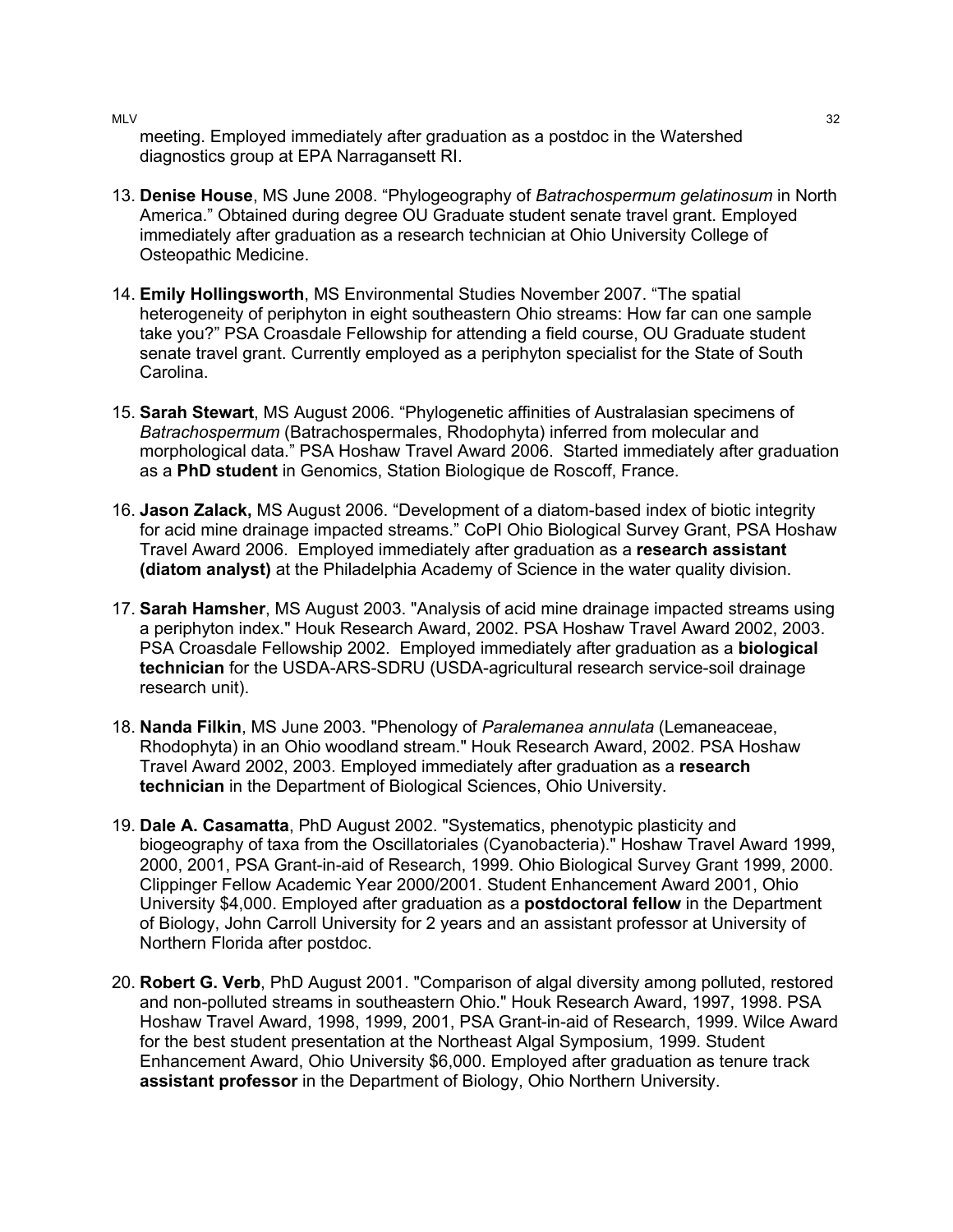- $MLV$  33 21. **Melissa M. Hall**, MS August 2000. "Phylogeography, intra-population genetic variation and phenology of *Batrachospermum helminthosum* (Rhodophyta)." Hoshaw Travel Award 1999, 2000, Houk Research Award, 2000. Employed immediately after graduation with the Indiana Department of Environment as an **aquatic specialist**.
- 22. **Rachele G. Kovar**, MS Environmental Science August 1999. "A characterization of *Sphagnum* dominated wetlands from acid mine drainage in southeastern Ohio." Employed after graduation with BSA Environmental Consultants as an **environmental consultant**.
- 23. **Amy E. Stevens**, MS Environmental Science August 1998. "Uptake of metals by *Klebsormidium* in acid mine drainage polluted streams." Houk Research Award, 1997. Continued education with an MA in Education and taught as a **high school science teacher**.

# **Advising**:

## 1. **Graduate Students who have completed degrees:**

Thesis/dissertation committees –

- 19 PhD (Greer, Williams, Rubino, Dunn, Tomescu, Feng, Hartman, Sanders, Havran, Wahlert, Schori, Dasa-ard, Keene, Flicker, Lunka, Parker, Hajar, Converse, Gahagen),
- 36 MS (Reese, Railing, Cortes, Segovia, Hernandez-Castillo, Hill, Christensen, Peirson, Ma, Calwell, Burdick, Martin, Kinney, Gidugu, Alexander, Mears, Csavina, Anthony, Scott, Larson, Anthony, Poctzar, Hansel, Sink, Lunka, Burke, Mielnicki, Wiley, Needler, Venkatagiri, Kumar, Fais, Indushri, Kirchner, Karisiddappa, Zumwalde)

# 2. **Undergraduate Researchers Supervised**

- a. **Alexis Bowden** Fall 2018-Spring 2019, "Multi-year investigation of the relationship of Chlorophyll a and biological/chemical monitoring in acid mine drainage."
- b. **Amanda Szinte** Fall 2017-Spring 2019, "Exploring the freshwater red algal diversity of Africa: past and present." See paper above.
- c. **Alexis Redmond** Fall 2106-Spring 2018, "Diversity of Chantransia in Ireland" and "Survey of freshwater red algae from the Batrachospermales (Rhodophyta) in South Carolina." See paper above.
- d. **Jessica Lindner** 2014-15 HTC Thesis "Exploring nutrient limitation in AMD remediated streams."
- e. **David Gonzalez** Summer 2014, "Physiology of freshwater red algae." See paper above.
- f. **Emily Keil** Summer 2013, "Phylogeography of *Batrachospermum gelatinosum* in Europe." See paper above.
- g. **Mariah Thrush** 2012-13 HTC Thesis "Analyzing algal diversity in aquatic systems using next generation sequencing."
- h. **Taylor Macy** Summer 2011, "Phylogeography of *Batrachospermum gelatinosum* in Europe" See paper above.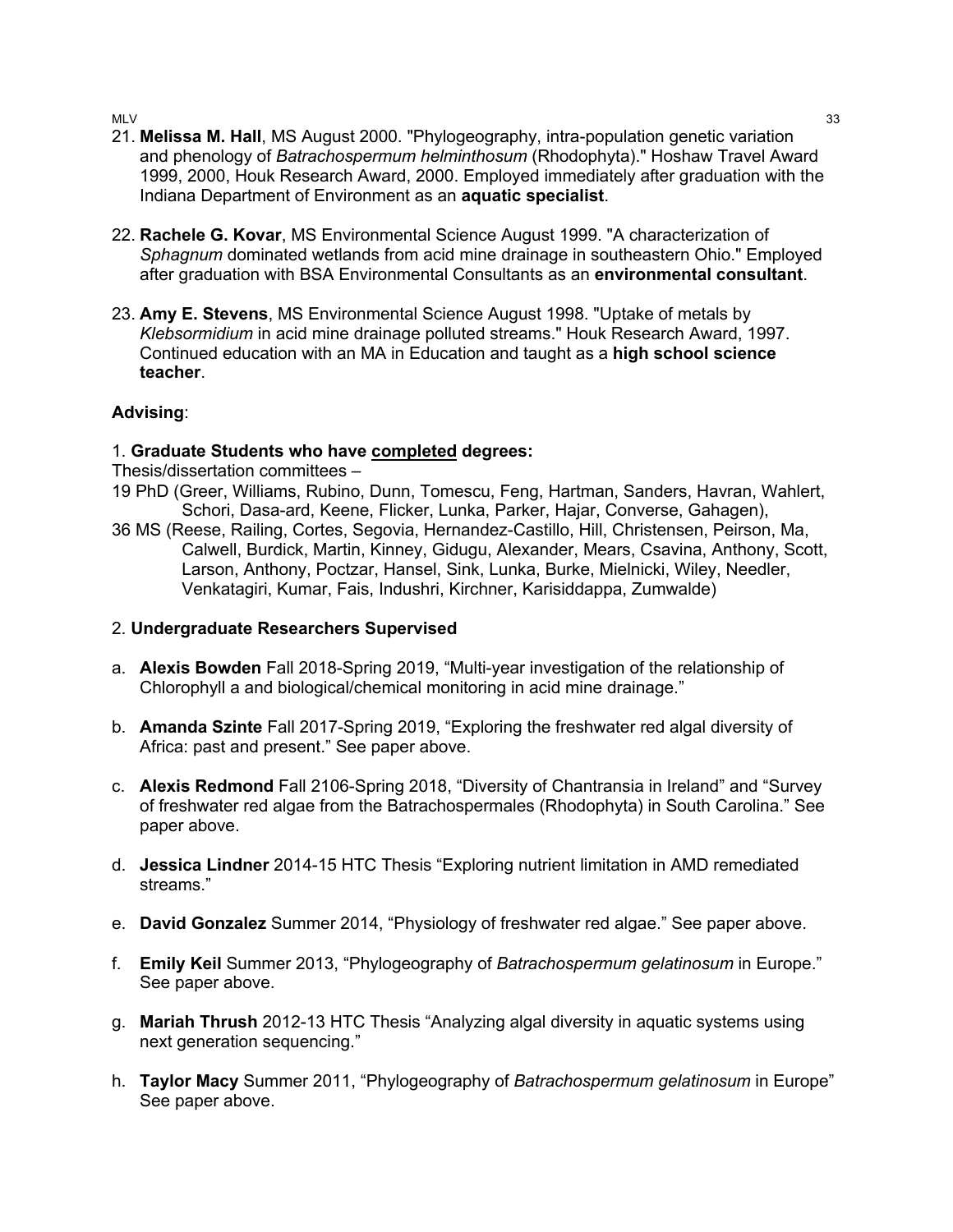- i. **Emily Johnston**, 2009/2010, "Understanding the relationship of Australasian freshwater red algae using partial LSU gene sequence data."
- j. **Alex VandenBroek**, 2009, "Desiccation tolerance in freshwater red algae", **"**Investigation of cryptic species in *Batrachospermum boryanum* using *cox*2-3 spacer and *rbc*L gene regions", and "Phylogeography of *Batrachospermum gelatinosum* in eastern North America." See paper above.
- k. **Sam Drerup**, 2008, "Phenology of *Batrachospermum gelatinosum* in two streams and preliminary phylogeographic analyses of *Batrachospermum boryanum* using mitochondrial markers."
- l. **Jason Bonham,** 2008 (summer), **"**Investigation of cryptic species in *Batrachospermum boryanum* using *cox*2-3 spacer and *rbc*L gene regions."
- m. **Kelli Johnson**, 2007, "The effect of acid mine drainage on the interaction between benthic algae and invertebrate grazers." Awarded the Jeanette Grasselli Brown Undergraduate Research Award for \$1,000 from the College of Arts & Sciences. Awarded Voinovich Fellow for summer 2006. Awarded best undergraduate poster at OU Research Fair by Sigma Xi. Elected associate member of Sigma Xi. Pursued MS degree in aquatic ecology immediately following graduation.
- n. **Katie Snyder**, 2006, "In-stream and riparian characterization of four New Zealand stream segments containing *Batrachospermum* species (Rhodophyta)." Presented research at a regional meeting (see above).
- o. **Katie Johanson**, 2005, "Utilization of the SSU gene to evaluate genetic species boundaries between morphological similar sister taxa" and "Geographic and phylogenetic affinities of *Chantransia pygmaea* (Rhodophyta) from the Hawaiian Islands." Research published in *Phycologia* 2007.
- p. **Kevin Snyder** 2005, "Phylogeography of *Batrachospermum arcuatum* from North America." Ohio University. Awarded a Provost Undergraduate Research Fund grant for \$1,500.
- q. **J. Cameron Hodge** 2004-2005, "Phylogeography of *Batrachospermum macrosporum* from tropical/subtropical regions of North and South America." Research 'in press' in *Journal of Phycology*. Ohio University. Awarded a Provost Undergraduate Research Fund grant for \$1,392. Awarded the Jeanette Grasselli Brown Undergraduate Research Award for \$1,000 from the College of Arts & Sciences. Immediately after graduation, he was accepted into a Summer Undergraduate Research Fellowship (SURF) and then has the opportunity to go to Medical School.
- r. **Nick Sabo** 2003, "Morphometrics of chantransia/*Audouinella* specimens from streams in coastal French Guiana." Ohio University. Research published in *Phycologia* 2005.
- s. **Amy McClintic** 2001, "Macroalgal Survey of Bolivian Streams." Ohio University. Research published in *Nova Hedwigia* 2003.
- t. **Nick Machesky** 2001, "Assessing the utility of a mitochondrial marker for studies of specific and intraspecific relationships within the Batrachospermales (Rhodophyta)." Ohio University;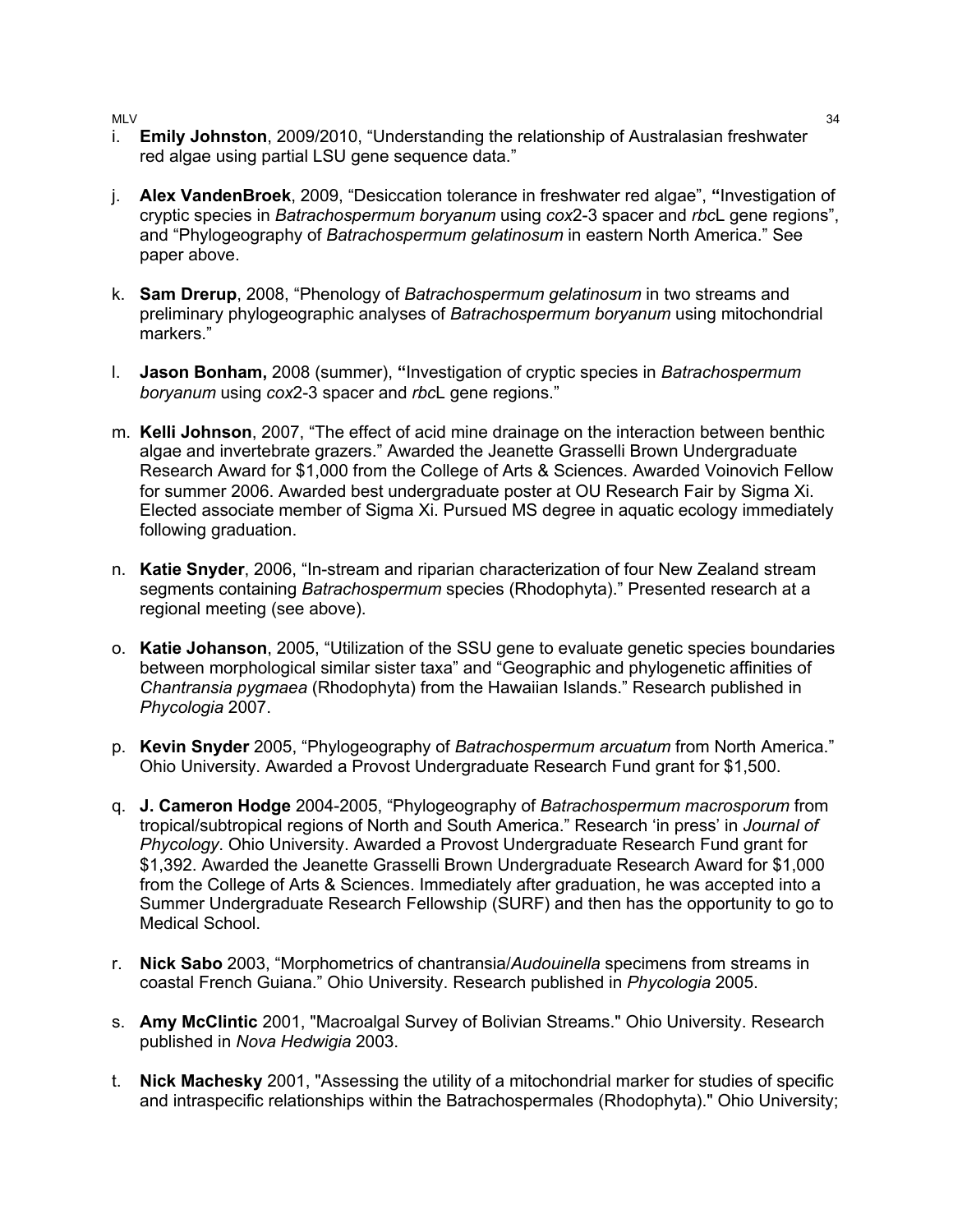$MLV$  and the state of the state of the state of the state of the state of the state of the state of the state of the state of the state of the state of the state of the state of the state of the state of the state of the

Student awarded Provost Undergraduate Research Award \$1180. Research published in *Phycologia* 2003.

- u. **Emily J. Miller** 1999, "Biogeography of *Batrachospermum helminthosum* in North America." Ohio University; Research published in *Phycologia* 2001.
- v. **Nanda R. Filkin**, 1998, "Genetic variation among individuals of *Batrachospermum helminthosum* from Spring Brook, Kalamazoo, Michigan." Kalamazoo College Senior Project.

#### **Service:**

Ohio University Departmental Service:

Library representative Fall 1996-Fall 2000 Chemical Hygiene committee Fall 1996-Fall 1999 Undergraduate Honors committee Fall 1996-Spring 1997 Colloquium coordinator Fall 1997-Spring 1999 Graduate committee Fall 1997-Fall 2003 Curriculum committee Fall 1997-Spring 1998 Evolution & Environmental Biology steering committee Fall 1997-Spring 1998 Organization for Tropical Studies (OTS) representative Fall 1997-Spring 1998 Director of Study for Honors Tutorial Program Summer 2003-Fall 2007 Graduate Chair Fall 2004-Fall 2008, Fall 2012-Fall 2013 Acting Chair Jan 2009-July 2009 P&T/Evaluation Committee Chair July 2009-2011 Department Chair 2013-June 2018

#### Ohio University Service:

Special Library Endowments Committee 1998-2001 Faculty Senator 2000-2003 Professional Relations Committee 2000-2002 Faculty Senate - Chair, Professional Relations Committee academic year 2002-03 Intercollegiate Athletics Committee academic year 2004-2009 1804 Research Grant Committee 2000 Director of Ohio University DNA Analysis Facility Fall 1998- Fall 2006 Perspective research Magazine advisory board 2002-2004 College of Arts and Sciences P&T Committee (2003, 2005-2007, 2008-2011) Ohio University Budget Planning Council Fall 2006-Spring 2008 College of Arts and Sciences Staffing Committee Spring 2008-2011 Chemical Security Council 2010-2012 Goldwater Scholarship Evaluation Committee AY 2012-13, 2014-15, 2015-16 Council on Research & Scholarship & Creative Activity, member Fall 2012-2015 Faculty Mentor Ohio University Genomics Facility Fall 2006-June 2018 Council on Research & Scholarship & Creative Activity, Chair Fall 2016-present Honors Program Task Force Spring 2018-present College of Arts and Sciences/Regional Campus Committee Fall 2017-present

Scientific Society Service:

Board of Trustees, Phycological Society of America 2010-2014 President, Northeast Algal Society 2009-2011 Co-convener for the 2007 meeting of the Northeast Algal Symposium